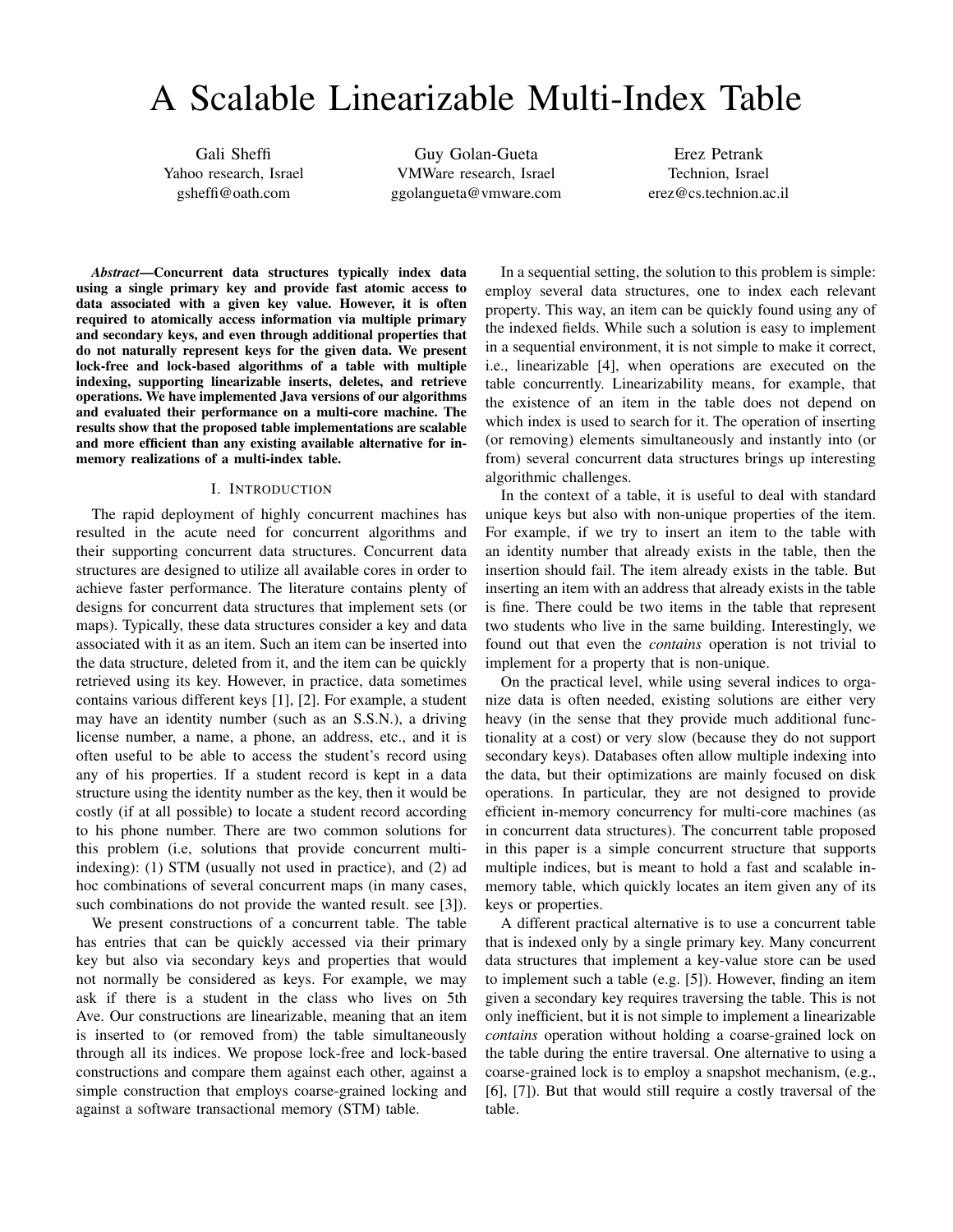# II. PRELIMINARIES

Our model for concurrent multi-threaded computation follows the linearizability model of [4]. In particular, we assume an asynchronous shared memory system where a finite set of deterministic threads communicate by executing atomic operations on some finite number of shared variables.

#### *A. Table Terminology*

A *table* is a set of *n*-tuples  $\langle e_1, \ldots, e_n \rangle$  where all tuples have the same number of elements. A table T has  $n = N_T$ fields (given T,  $N_T$  is a constant), denoted by  $f_1, \ldots, f_{N_T}$ , where each field represents a different element of the tuples. Each field  $f_i$  can be either *unique* or *non-unique*. If  $f_i$ is unique, then any two different tuples  $\langle e_1, \ldots, e_n \rangle$  and  $\langle e'_1, \ldots, e'_n \rangle$  in T satisfy  $e_i \neq e'_i$ . Otherwise (i.e.,  $f_i$  is nonunique), T may contain two different tuples  $\langle e_1, \ldots, e_n \rangle$  and  $\langle e'_1, \ldots, e'_n \rangle$  such that  $e_i = e'_i$ .

Each table field may be of a specific type (such as Integer, Float or String). We assume that there exists a total order  $<$  of all possible elements such that for any two elements  $e_i \neq e'_i$ either  $e_i < e'_i$  or  $e'_i < e_i$ . We also assume that there exist two special elements  $-\infty$  and  $\infty$ . The elements  $-\infty$  and  $\infty$ represent the minimal and the maximal possible element that can be stored in a tuple.

# *B. Table Operations*

The proposed table supports the *add*, *remove* and *retrieve* operations. The *add* operation receives a tuple  $\langle e_1, \ldots, e_n \rangle$ and adds it to the table if and only if for every unique field number *i* the table does not contain a tuple  $\langle e'_1, \ldots, e'_n \rangle$  such that  $e_i = e'_i$ . The *remove* operation receives a value *val* and a unique field number i, and tries to remove a tuple  $\langle e_1, \ldots, e_n \rangle$ such that  $e_i = val$  from the table. It will fail is no such tuple exists in the table. The *retrieve* operation receives a value *val* and a field number i and returns all tuples  $\langle e_1, \ldots e_n \rangle$ that satisfy  $e_i = val$ . A simpler *contains* operation can be implemented by calling the *retrieve* operation, and returning *true* if *retrieve* returns at least one tuple, and *false* otherwise.

# III. THE ALGORITHM

We chose to implement multiple indexing of a concurrent table by maintaining multiple data structures, each indexing a different key (or property) of an item. In order to simplify the design, we chose simple concurrent (ordered) linked-lists to maintain the indexed set (or multi-set). Next, in order to speed up the access time, we built skip-lists on top of the linked-lists. The linked-lists are carefully designed to maintain correctness and linearizability and make sure that items appear to be inserted to or removed from all indices at once. Being a member of the table means being a member of all linked-lists. Thus, an item can either be in all linked-lists, or in none. The skip-lists are implemented in a more relaxed manner and are only used to provide fast indexing. They do not need to always properly hold an updated view of all items in the table.

In this section we describe the algorithm. We start by defining some variants of the CAS operation, which are widely used in our algorithms (in Section III-A). We then present the data structure we use (in Section III-B), and continue with a detailed description of the lock-free table algorithm (in Section III-D), and a short description of the lock-based variant (in Section III-E). Finally, we explain the additional fast skip-list indexing (in Section III-F). We put the formal proof of the lock-free variant in Appendix A, and the full description and formal proof of the lock-based variant in Appendix B.

# *A. Extending the CAS Operation*

The *compareAndSwap* (CAS) operation is a standard synchronization instruction widely available by hardware. It receives three inputs: addr, exp and new, and it executes the following atomically. If the memory content at location  $\alpha d\alpha r$ equals the input value  $exp$ , then it assigns  $new$  as the new content of memory location *addr*. Otherwise, the memory is not changed. The CAS operation returns true if the content was indeed replaced and false otherwise. The literature contains many CAS extensions (see [8]), enabling the comparison and swap of two or more memory locations.

In our lock-free implementation, we often use the CAS operation as described above (for example, see line 31 or 46 in Figure 3) but also in an extended manner in which a pointer has an additional associated flag by which it can be atomically marked. Marked atomic pointers were first used in [9] and later in many other papers (see [5], [10]). The extended CAS atomically modifies a reference and an associated boolean flag. It receives five input parameters, addr,  $exp Ptr$ ,  $new Ptr$ ,  $exp Flag$  and  $newFlag$ . It compares the contents of the pointer and boolean flag of the reference object in *addr* to  $expPtr$  and  $expFlag$  (respectively), and if both are equal, it modifies them to  $newPtr$  and  $newFlag$ . These two comparisons and two assignments are executed atomically, returning true when successful and false otherwise. For example, this appears in line 48 or 49 in Figure 3. This extended CAS is supported by existing programming environments such as the Java run-time library.

Practically, this can be done in  $C$  by using the leastsignificant-bit of the pointer (which is always zeroed in practice). Thus, one needs to modify a single word, which can be reduced to the simple CAS. Or, in Java, this can be done by allocating a new object that holds the two fields, and modifying the pointer to it in a single atomic swap in order to execute a modification of the two fields simultaneously.

#### *B. Internal Data Structure*

Our table organizes the stored tuples as a collection of sorted linked-lists. In each list  $L_i$  the tuples are sorted according to the i-th field.

We call the object that represents a tuple *a record*. Each record consists of (1) an array data with  $N_T$  entries, (2) an array next with  $N_T$  entries, and (3) a status flag. The data array stores the represented tuple. Specifically, if record R represents the tuple  $\langle e_1, \ldots, e_n \rangle$  then  $R.data[i] = e_i$  for any  $1 \leq i \leq n$ . The *next* array contains pointers that maintain the internal lists of the table. if  $L_i = R_1 \rightarrow R_2 \rightarrow \ldots \rightarrow R_{k+1}$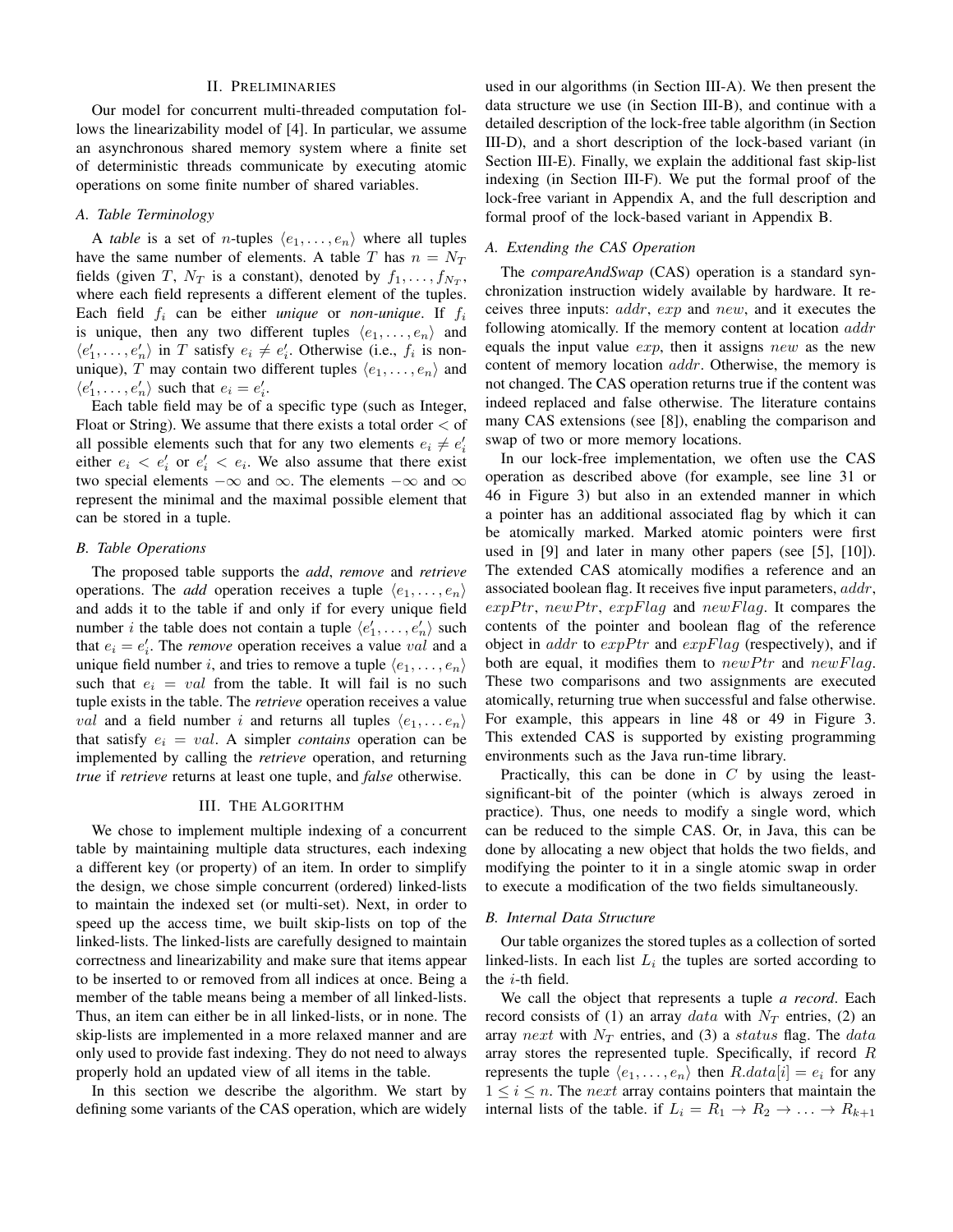then  $R_j.next[i]$  points to  $R_{j+1}$  for every  $1 \leq j \leq k$ . In addition to the pointer, each  $next[i]$  field contains a marked boolean flag. The pointer and boolean flag can be read and updated simultaneously and atomically, using a single CAS execution (for more details, see Section III-A).

In order to implement a simultaneous insertion (or deletion) of a record into all the linked-lists at once, we use the *status* field (a more general *status* field is being used in [11]). The status of a record is set to *Pending* while it is being inserted into all the lists. While the status is *Pending*, the algorithm does not consider this record as part of the table, even if it has already been inserted into some of the lists. Upon completion of insertions to all linked-lists, the record's status is modified to *InTable*, and it is exactly at this point that the record becomes a member of the table (this is considered as the logical insertion of the record into the table). To remove a record from all lists simultaneously, it is enough to mark the status field as *Removed* and from that point and on the algorithm considers it deleted. Deletion proceeds by unlinking the record from all the linked-lists.

If the table has a unique field, then a thread may fail to insert a record because its relevant property already appears in the list of that unique field. This happens also in the standard case of a single-key list, and the failed attempt is not even visible to the other threads. But in the case of a table we need to handle the case of a successful insertion into one list and then a failed insertion to a second list. For example, a student may have changed a driving license (e.g., due to moving to a different state), but still have the same identity number. In this case, it may happen that we attempt to insert a record for this student while an old record representing him is present in the table. Our algorithm will succeed to insert the record using the first index (the driving license number) because the old record of this student has a different driving license number. But when it attempts to insert this record into the second index (the identity number), it will discover that the student already appears in the table and then the insertion would return failure. When this happens, we mark the status of the inserted record as *Failed* and execute a protocol that eventually removes this record from the list.

We use two special records, *head* and *tail*, which represent the tuples  $\langle -\infty, \ldots, -\infty \rangle$  and  $\langle \infty, \ldots, \infty \rangle$ , respectively. Each list  $L_i$  starts with the *head* record and ends with the *tail* record. The records *head* and *tail* are not considered table items, and therefore they are never added to or removed from the table. Both *head* and *tail*'s statuses are always set to *InTable*.

In Figure 1 we present an example of a table. The arrows represent the next[] references, and in the  $i$ -th list, records are sorted according to their  $i$ -th field. Notice that the table does not contain two tuples with the same unique field, and that if a record's status is not *InTable*, it is not necessarily fully linked.

# *C. Algorithmic Challenges*

We propose a lock-free and fine-grained locked-based implementation of the concurrent table using the ideas raised in Section III-B. Let us highlight some algorithmic challenges that must be handled.

Interestingly, for the lock-free algorithm, the *retrieve* (or even a *contains*) operation is not trivial when one searches for a property that is non-unique. Note that it suffices to retrieve one record with the required property, and this is still non-trivial. Of course, if we find a record with the required property in the table, then we simply retrieve this record. The problem is that if we do not find a record with this property, we cannot determine in a linearizable manner that it is not in the table. During a search, it is possible that a record with a given property is continuously present in the table, but the *retrieve* method does not find any record that matches this property. This can happen, for example, in the following scenario. When the search finds the first record with the given property, that record has a pending status. It has not yet been added to the table, but it is in the process. Next, the search goes to the next record and discovers that its status is removed. If there are no more records with this property, the search may deduce erroneously that this property is not in the table. However, it is possible that before the second record was removed, the first record has been completely added to the table. And so a record with this property has been part of the table for the entire execution of the search.

The problem is that the traversal of records with the required property is not atomic. This problem resembles the challenge of obtaining a snapshot of a lock-free data structure (which is challenging) and there exist in the literature various ways to deal with it in a lock-free or even wait-free manner (e.g., [7]). We chose a simple and efficient lock-free solution for this problem. First, we maintain an invariant that a new record with a given property is always added before all existing records with that property. Given this invariant, it is possible to traverse the sublist (of records with the given property) repeatedly until we find two equal views of it. And if these two views do not contain a record that is properly in the table, then we can determine that there is a point in the execution in which no record with this property was present. Whenever we do not obtain the same view, another operation has made progress and so lock-freedom is maintained.

Moving to the proposed fine-grained *lock-based* design, we would like to lock a record (or two) in each list in order to execute an insertion (or a deletion) of a record. A natural locking strategy would be to keep one lock for each record and lock the needed records in a disciplined order one by one starting from the one needed for the first linked-list until the one needed for the last linked-list. Interestingly, this creates a potential deadlock.

To see that, one needs to notice that the order of records in the different linked-lists may differ. So a record A can precede record  $B$  in the first list, but record  $B$  can precede  $A$ in the second list. Therefore, when two insertions are executed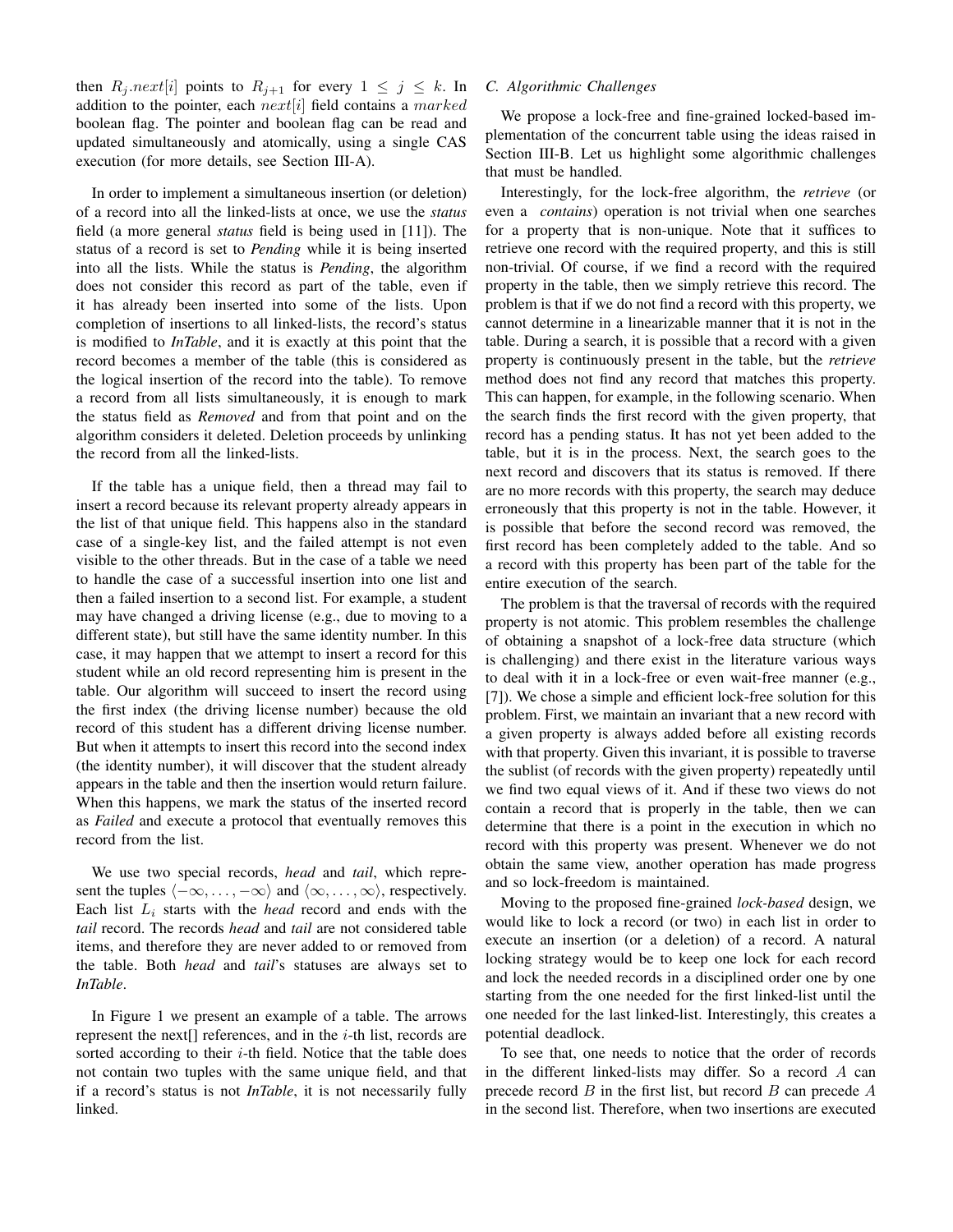

Fig. 1. A table with three fields  $(N_T = 3)$ . The first and second fields are non-unique and the third field is unique. Besides the *head* and *tail* sentinels, there are four records with an *InTable* status (i.e. the table contains four tuples)

concurrently, we can see the following problem. The first thread acquires a lock to record  $A$  in order to execute the insertion to the first linked-list, and then the first thread waits to acquire the lock of record  $B$  in order to execute the insert to the second linked list. At the same time, a second thread locks B in order to insert a different record to the first linkedlist and then waits for the lock of record A in order to insert a record to the second linked list, and we get a deadlock.

To avoid such deadlock, we allocate a lock per record per property. Now, we obtain an order on all locks that we can use to maintain discipline in the order of acquiring locks. In this order, locks of a preceding linked-list precede all locks of a subsequent linked-list and locks in between a linked-list are ordered according to the order of their records in that list. Using this ordering, a thread that waits for a lock in the second linked-list is independent of other threads acquiring locks in a the first linked-list or in any other linked-list, and dead-lock is prevented.

#### *D. The Lock-Free Table*

In this section we describe the lock-free table design. While all operations present interesting algorithmic challenges, one unexpected challenge was to obtain linearizability for *retrieve* (at the end of this section). We say that a record is logically in the table if it is physically in all internal linked-lists and its status is *InTable* (for the formal definition, see Definition ?? in Section ??). This means that the successful insertion of a new record into the table includes adding it to all lists and then changing its status from *Pending* to *InTable*. The removal of a record includes changing its status (does not necessarily include its physical removal from the lists) from *InTable* to *Removed*.

## *The find method*

Before describing the *add*, *remove* and *retrieve* operations, we are going to describe the *find* auxiliary method to be used by *add* and *remove* (shown in Figure 2). The *find* method receives a value  $val$  and a field number  $i$  and returns two records, pred and curr, such that (1) pred.data  $[i] < val$ , (2)  $curr.data[i] \geq val$  and (3) curr is pred's successor in  $L_i$ .

#### 1:  $find(val,i)$

| 2:  | retry:                                 | $\triangleright$ Starting a new search                                                                 |
|-----|----------------------------------------|--------------------------------------------------------------------------------------------------------|
| 3:  | $pred \leftarrow head$                 |                                                                                                        |
| 4:  | $curr \leftarrow pred.next[i]$         |                                                                                                        |
| 5:  | while $(true)$ do                      | $\triangleright$ While desired records not yet found                                                   |
| 6:  | succ, marked $\leftarrow$ curr.next[i] |                                                                                                        |
| 7:  | while (marked) do                      | $\triangleright$ While curr is logically removed                                                       |
| 8:  |                                        | $\text{snip} \leftarrow \text{pred.next[i].CAS}(\text{curr}, \text{succ}, \text{false}, \text{false})$ |
| 9:  | $if$ $(!snip)$                         | $\triangleright$ If the physical removal failed                                                        |
| 10: | goto retry                             |                                                                                                        |
| 11: | $curr \leftarrow pred.next[i]$         |                                                                                                        |
| 12: | succ. marked $\leftarrow$ curr.next[i] |                                                                                                        |
| 13: | <b>if</b> (curr.data[i] $>$ val)       |                                                                                                        |
| 14: | return pred, curr                      | $\triangleright$ Return the current records                                                            |
| 15: | $pred \leftarrow curr$                 |                                                                                                        |
| 16: | $curr \leftarrow succ$                 |                                                                                                        |
|     |                                        |                                                                                                        |

Fig. 2. The lock-free *find* method

The method starts its traversal from *head*. The pred and  $curr$  references are advanced throughout  $L_i$ , until the relevant two records are found and returned (line 14).

In addition to finding the described records, the *find* method also helps physically removing records that have been logically removed (see [9]). Records are removed from the table during unsuccessful *add* and successful *remove* executions.

A record  $R$  is physically removed from  $L_i$  only after its next[i] pointer is marked. The *find* method is the only one in charge of physical removals, and it executes them in the following way: Each time curr is advanced, the method checks if curr's next[i] pointer is marked. If curr's next[i] pointer is not marked, the traversal continues. Otherwise, the method attempts to physically remove  $curr$  from  $L_i$  using a CAS operation (line 8). It does it by setting pred's successor in  $L_i$  to succ. If the execution is successful, then  $pred's$ successor in  $L_i$  becomes succ, meaning curr is no longer in  $L_i$ . Otherwise, The traversal starts again from *head*.

#### *The add operation*

The *add* operation (shown in Figure 3) receives a tuple  $tup$ , creates a new corresponding record R with the data of tup and a *Pending* status and tries to add R to the table. In order to enable lock-freedom, the adding procedure is divided into smaller steps, allowing other executing threads to help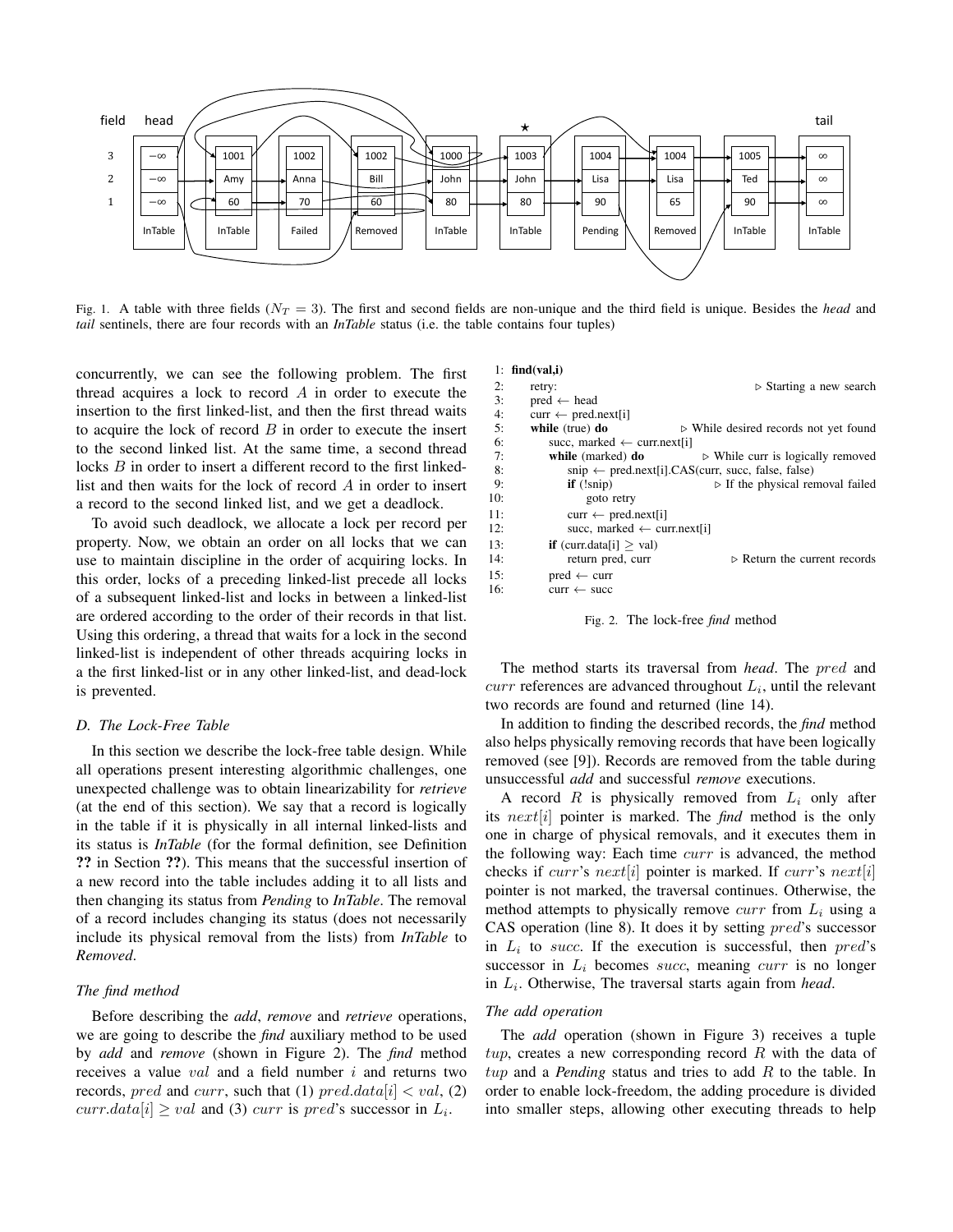$17<sub>°</sub>$  add(tup)

|     | 17. auutuup                                                                        |  |
|-----|------------------------------------------------------------------------------------|--|
| 18: | $\triangleright$ Creating the new record<br>$newRecord \leftarrow makerecord(tup)$ |  |
| 19: | $\triangleright$ 1 stands for the first list<br>helpAdding(newRecord,1)            |  |
| 20: | $if$ (newRecord.status == Failed)<br>$\triangleright$ Insertion was unsuccessful   |  |
| 21: | for (i=1 to $N_T$ ) do                                                             |  |
| 22: | succ, marked $\leftarrow$ new Record.next[i]                                       |  |
| 23: | while (!marked) do                                                                 |  |
| 24: | newRecord.next[i].CAS(succ, succ, false, true)                                     |  |
| 25: | succ, marked $\leftarrow$ newRecord.next[i]                                        |  |
| 26: | return false                                                                       |  |
| 27: | $\triangleright$ Insertion was successful<br>else<br>return true                   |  |
| 28: | helpAdding(newRecord, m)                                                           |  |
| 29: | for (i=m to $N_T$ ) do                                                             |  |
| 30: | helpAddingField(newRecord, i)                                                      |  |
| 31: | newRecord.status.CAS(Pending, InTable)<br>$\triangleright$ Logical insertion       |  |
| 32: | helpAddingField(newRecord, i)                                                      |  |
| 33: | while (new Record.status $==$ Pending) do                                          |  |
| 34: | succ $\leftarrow$ newRecord.next[i]<br>$\triangleright$ For a later CAS            |  |
| 35: | pred, curr $\leftarrow$ find(newRecord.data[i], i)                                 |  |
| 36: | $tmp \leftarrow curr$                                                              |  |
| 37: | while $(tmp.data[i] == newRecord.data[i])$ do                                      |  |
| 38: | <b>if</b> (tmp == $newRecord$ )                                                    |  |
| 39: | $\triangleright$ The record is already in the list<br>return                       |  |
| 40: | $tmp \leftarrow tmp.next[i]$                                                       |  |
| 41: | $if$ (Unique $(i)$ )                                                               |  |
| 42: | $if$ (curr.data[i] == newRecord.data[i])                                           |  |
| 43: | $if$ (curr.status == Pending)                                                      |  |
| 44: | $helpAdding (curr, i+1)$<br>$\triangleright$ Help adding curr                      |  |
| 45: | $\triangleright$ Insertion failed<br>$if$ (curr.status == InTable)                 |  |
| 46: | newRecord.status.CAS(Pending, Failed)                                              |  |
| 47: | break                                                                              |  |
| 48: | <b>if</b> (newRecord.next[i].CAS(succ, curr, false, false))                        |  |
| 49: | <b>if</b> (pred.next[i].CAS(curr, newRecord, false, false))                        |  |
| 50: | $\triangleright$ The record was added to the list<br>return                        |  |
|     |                                                                                    |  |

Fig. 3. The lock-free *add* operation

the insertion (if it prevents them from finishing their own insertions). After creating  $R$ , it is added to each list (according to their order) using the *helpAdding* method. When returning from the *helpAdding* method, if the insertion was successful, R's status is either *InTable* or *Removed* (The later is possible if another thread has removed it after its insertion and before this check of its status). In this case, the whole operation is considered successful and it returns true (line 27). If the insertion was unsuccessful, R's status is set to *Failed*, and all of R's next pointers are marked (lines 21-25), for a physical removal during a later *find* execution.

The *helpAdding* method (line 28) receives a record R and a field number  $1 \leq m \leq N_T$ , and it tries to insert R into  $L_m, L_{m+1}, \ldots, L_{N_T}$ , according to their order. This allows helping to insert a record given that it already has been inserted into the first  $m - 1$  lists. After finishing the physical adding procedure (the loop in lines 29-30), the executing thread tries to change R's status from *Pending* to *InTable* using a CAS operation (line 31).

The *helpAddingField* method is in charge of the insertion of the new record R into a list  $L_i$ , where i and R are provided as parameters. The method returns immediately when finding out that R's status is not *Pending* anymore, and keeps trying to add it otherwise.

Every insertion trial starts by saving  $R$ 's current successor in  $L_i$  in the local variable succ for a later use (line 34). Next, The *find* method is called in order to locate R in  $L_i$  (line 35). Our next concern is making sure that  $R$  has not been already inserted into  $L_i$ , before trying to physically insert it. In order to make sure that  $R$  has not been already inserted into  $L_i$ , we go over all records R' satisfying  $R'$ .data $[i] = R$ .data $[i]$  that follow *curr* in  $L_i$  (lines 36-40), and stop the current insertion procedure if one of them is  $R$  (line 39).

Now, if i is a unique field number, adding R to  $L_i$  may cause a violation of the uniqueness property. Therefore, before we try to add  $R$  to  $L_i$ , we have to make sure that there does not exist any other record with  $R$ 's *i*-th property, which is logically in the table. If *curr's i*-th property is not equal to  $R$ 's *i*-th property (checked in line 42), then we can continue in the adding procedure. Otherwise, we need to make sure that either *curr* is not logically in the table (and we can continue in our adding procedure) or is logically in the table (and the adding procedure must fail).

If curr's status is *Pending*, then curr has not been fully added to all lists, and we are not yet able to determine whether its insertion procedure is going to succeed or fail. In this case, we help adding *curr* to  $L_{i+1}, \ldots, L_{N_T}$  (line 44), since it is guaranteed that it has already been inserted into  $L_1, \ldots, L_i$ . Now, if *curr's* insertion has been successful, and its status has been set to *InTable*, R's insertion would violate the table's uniqueness property. Therefore, in this case, we set  $R$ 's status to *Failed*, which notifies all helping threads that its insertion is no longer relevant (line 46). Otherwise, if either curr's insertion has not been successful (its status is *Failed*) or it had been successful but curr has already been logically removed thereafter (its status is *Removed*), we can proceed with the adding procedure.

At this stage, regardless of  $i$  being a unique or a nonunique field number, we try to insert R into  $L_i$ . We do it by making curr be its successor (line 48) and make pred be its predecessor (line 49) in  $L_i$ . If both CAS executions are successful then  $R$  is successfully inserted into  $L_i$ . Otherwise, we start a new insertion trial.

|     | 51: remove(val, i)                                    |                                                      |
|-----|-------------------------------------------------------|------------------------------------------------------|
| 52: | pred, victim $\leftarrow$ find(val, i)                | $\triangleright$ We do not need pred                 |
| 53: | <b>if</b> (victim.data[i] $\neq$ val)                 |                                                      |
| 54: | return false                                          | $\triangleright$ There is no such item               |
| 55: | <b>else if</b> (!victim.status.CAS(InTable, Removed)) |                                                      |
| 56: | return false                                          | $\triangleright$ The record has already been removed |
| 57: | for (j=1 to $N_T$ ) do                                |                                                      |
| 58: | succ, marked $\leftarrow$ victim.next[j]              |                                                      |
| 59: | while (!marked) do                                    |                                                      |
| 60: | victim.next[j].CAS(succ, succ, false, true)           |                                                      |
| 61: | succ, marked $\leftarrow$ victim.next[j]              |                                                      |
| 62: | return true                                           | $\triangleright$ The record was logically removed    |
|     |                                                       |                                                      |

Fig. 4. The lock-free *remove* operation

## *The remove operation*

The *remove* operation (shown in Figure 4) receives a value  $val$  and a unique field number  $i$ , and tries to logically remove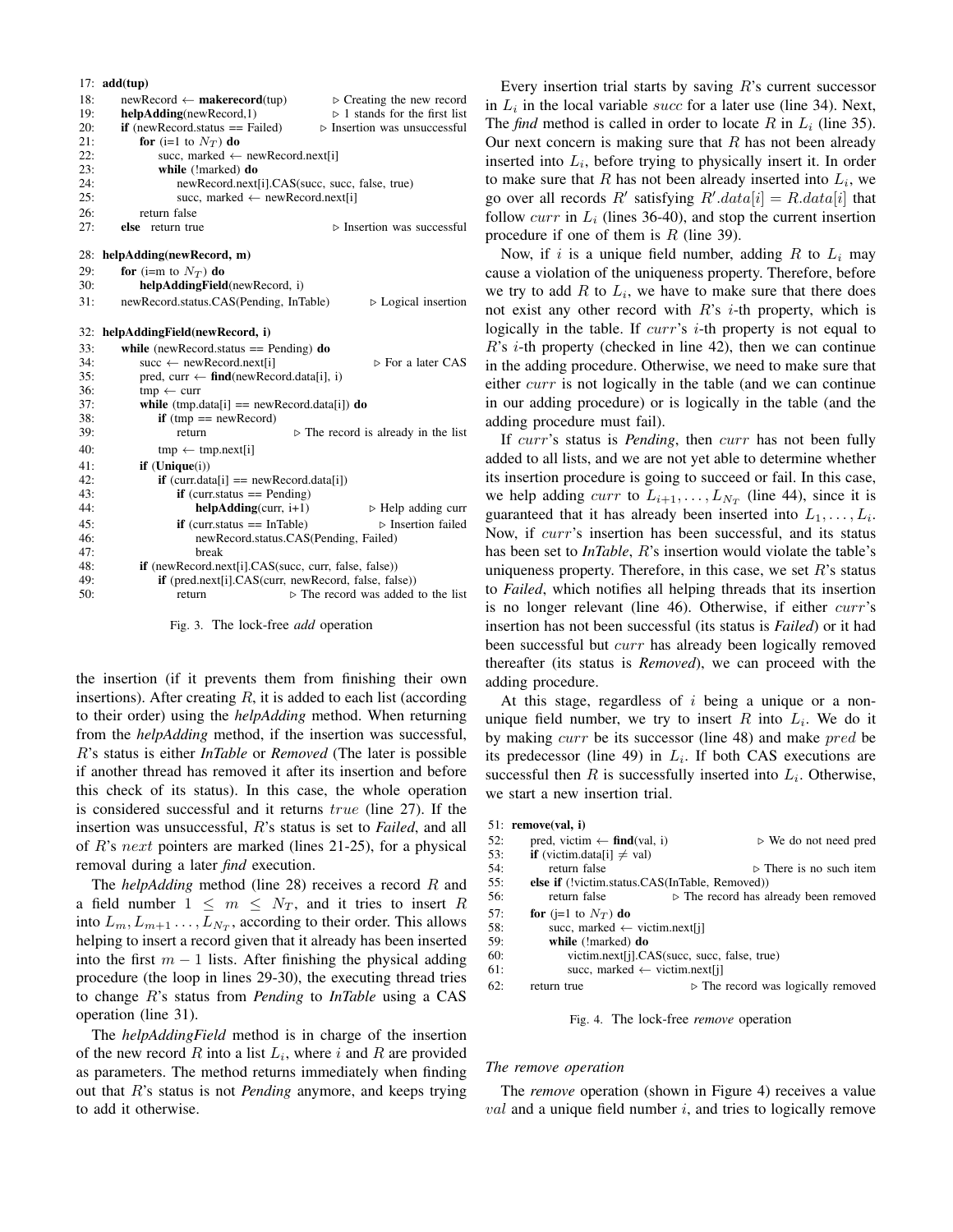a record R such that  $R.data[i] = val$ . In line 52, the *remove* operation calls the *find* method in order to determine whether there exists a record  $R$  which is logically in the table and for which  $R.data[i] = val$ . The potential victim for removal is assigned into the  $victim$  local variable. If  $victim's$  *i*-th property is not val, then it is guaranteed that there is no other relevant record, and the operation fails (line 54). Otherwise, if the attempt to logically remove *victim* from the table (by setting victim's status to *Removed*) fails, the operation is considered to be a failure, and it returns in line 56.

If the trial to logically remove victim from the table is successful, then the operation is considered successful. Before returning true in line 62, we mark all of the victim's next pointers, for its future physical removals by *find* executions.

63: retrieve(val, i)

| 64: | while (true) do                                         |                                                              |
|-----|---------------------------------------------------------|--------------------------------------------------------------|
| 65: | tmpSet $\leftarrow \emptyset$                           | $\triangleright$ For saving pointers to the relevant records |
| 66: | $curr \leftarrow head$                                  | $\triangleright$ First traversal                             |
| 67: | <b>while</b> (curr.data[i] $\langle$ val) <b>do</b>     |                                                              |
| 68: | $curr \leftarrow curr.next[i]$                          |                                                              |
| 69: | <b>if</b> (curr.data[i] $>$ val)                        |                                                              |
| 70: | return tmpSet                                           | $\triangleright$ There are no relevant records               |
| 71: | first $\leftarrow$ curr                                 | $\triangleright$ Saving the first relevant record            |
| 72: | while (curr.data[i] == val) do                          |                                                              |
| 73: | status $\leftarrow$ curr.status                         |                                                              |
| 74: | <b>if</b> ((status == InTable) or (status == Pending))  |                                                              |
| 75: | $tmpSet \leftarrow tmpSet \cup \{curr, status\}$        |                                                              |
| 76: | $curr \leftarrow curr.next[i]$                          |                                                              |
| 77: | $curr \leftarrow head$                                  | $\triangleright$ Second traversal                            |
| 78: | <b>while</b> (curr.data[i] $\langle$ val) <b>do</b>     |                                                              |
| 79: | $curr \leftarrow curr.next[i]$                          |                                                              |
| 80: | $\mathbf{if}$ (first == curr)                           | $\triangleright$ No new records were added                   |
| 81: | tuples $\leftarrow \emptyset$                           | $\triangleright$ For returning the tuples                    |
| 82: | valid $\leftarrow$ true                                 |                                                              |
| 83: | for $(\langle R, \text{ status} \rangle)$ in tmpSet) do |                                                              |
| 84: | <b>if</b> (R.status $==$ status)                        |                                                              |
| 85: | $if$ (status == InTable)                                |                                                              |
| 86: | tuples $\leftarrow$ tuples $\cup$ {R.data}              |                                                              |
| 87: | else                                                    |                                                              |
| 88: | valid $\leftarrow$ false                                |                                                              |
| 89: | break                                                   |                                                              |
| 90: | if (valid)                                              |                                                              |
| 91: | return tuples                                           |                                                              |

Fig. 5. The lock-free *retrieve* operation

# *The retrieve operation*

The *retrieve* operation (shown in Figure 5) receives a value  $val$  and a field number  $i$ , and returns the set of all tuples  $\langle e_1, \ldots e_n \rangle$  satisfying  $e_i = val$  (meaning all arrays R.data for which R is logically in the table and  $R.data[i] = val$ .

Interestingly, for the lock-free algorithm, the *retrieve* (or even a *contains*) operation is not trivial when one searches for a property that is non-unique. Note that it remains non-trivial even if we only need to retrieve one record with the required property. The problem is that if we do not find a record with the required property, we cannot determine in a linearizable manner that it is not in the table, because a traversal may miss it due to lack of atomicity. This can happen, for example, in the following scenario. The search first encounters a record with the given property and a *Pending* status. Namely, this record is in the process of being added to the table. Next, the search finds that the next record's status is *Removed*. If there are no more records with this property, the search may deduce erroneously that this property is not in the table. However, it is possible that before the second record was removed, the insertion of the first record has been completed. Namely, a record with this property has been in the table for the entire execution of the search.

The problem is that the traversal of records with the required property is not atomic. This problem resembles the challenge of obtaining a snapshot of a lock-free data structure (which is challenging) and there exist in the literature various ways to deal with it in a lock-free or even wait-free manner (e.g., [7]). We chose a simple lock-free solution for this problem. First, we maintain an invariant that a new record with a given property is always added before all existing records with that property (notice that when a new record is inserted into the  $i$ -th list in line 49 in Figure 3, its predecessor's  $i$ -th property is smaller). Given this invariant, it is possible to traverse the sublist (of records with the given property) repeatedly until we find two equal views of this list. Now, if these two views do not contain a record that is properly in the table, then we can determine that there is a point in the execution in which no record with this property was present. Whenever we do not obtain the same view, another operation has made progress and so lock-freedom is maintained.

The operation starts by traversing  $L_i$  to find the first record for which  $data[i] \geq val$ . If there does not exist a record with  $val$  as its *i*-th property, meaning the first record found satisfies  $curr.data[i] > val$ , then the set returned is empty (line 70). If a relevant record is found during this traversal, a pointer to the first relevant record is saved in the local variable  $first$  (line 71). After saving it, pointers to all of the following relevant records are also saved, together with their statuses (lines 72- 76), in the  $tmpSet$  set. Relevant records are records R such that R.data[i] = val and whose status is either *Pending* or *InTable*.

After all the relevant seen records are saved, the operation starts a second traversal (line 77) and checks whether the first record R satisfying  $R.data[i] = val$  is the same one as in the first traversal (line 80), saved in the  $first$  local variable. If it is not, then the whole procedure starts again (from line 64). Otherwise, it is guaranteed that the snapshot saved in  $tmpSet$ is a correct snapshot of all records in the table that have val in their  $i$ -th field, and this snapshot can be linearized when the second traversal starts.

After making sure that there are no new relevant records in  $L_i$ , the operation goes over the saved pairs of records and statuses  $\langle R, status \rangle$ , and checks whether R.status is still status (lines 83-89). If all pairs satisfy this condition, all the relevant tuples (represented by saved records with an *InTable* status) are added to the tuples set (line 86), and returned as output (line 91).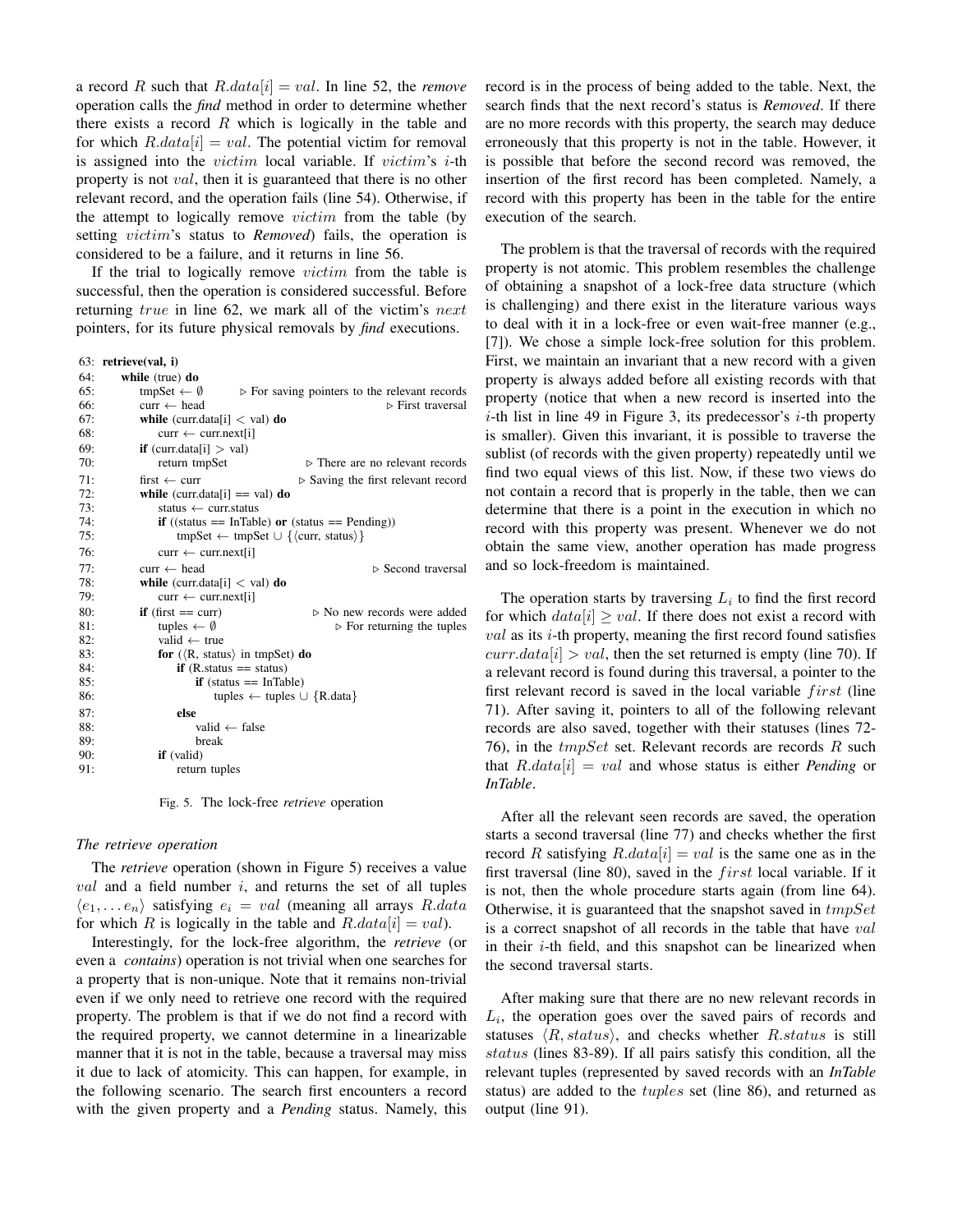# *E. The Lock-Based Table*

Moving to the proposed fine-grained *lock-based* design, we use the same overall strategy of maintaining a collection of linked-lists to provide the multiple indexing, but we use lists with fine-grained locking. We relegate the detailed description and proof of the lock-based table variant to [12]. But let us highlight one potential pitfall. To execute an *add* or a *remove* of a record, we would like to lock a record (or two) in each list. A natural locking strategy would be to keep one lock for each record and lock the needed records in a disciplined order one by one starting from those needed for the first linked-list until those needed for the last linked-list. Interestingly, this creates a potential deadlock.

To see that, one needs to notice that the order of records in the different linked-lists may differ. So a record A can precede record  $B$  in the first list, but record  $B$  can precede  $A$ in the second list. Therefore, when two insertions are executed concurrently, we can see the following problem. The first thread acquires a lock to record A in order to execute the insertion to the first linked-list, and then the first thread waits to acquire the lock of record  $B$  in order to execute the insert to the second linked list. At the same time, a second thread locks B in order to insert a different record to the first linkedlist and then waits for the lock of record A in order to insert a record to the second linked list, and we get a deadlock.

To avoid such deadlock, we allocate a lock per record per property. Now, we obtain an order on all locks that we can use to maintain discipline in the order of acquiring locks. In this order, locks of a preceding linked-list precede all locks of a subsequent linked-list and locks in between a linked-list are ordered according to the order of their records in that list.

# *F. Adding a Fast Skip-List Indexing*

We improve access to the table by using a skip-list index [13]. In the above sections, each table operation traverses at least one linked-list until reaching the desired record. Such linked-list traversals may yield poor performance. Moreover, in the lock-free version, traversals might restart due to unsuccessful physical removals of marked records. To improve performance, we employ an index mechanism which enables getting to a record's predecessor in a list faster (without traversing from the head of the list). For example, in an execution of *retrieve(*1005, 3*)* with the table of Figure 1, instead of starting from the *head* record, our index can be used to start traversing from the record which represents  $\langle 80, \text{John}, 1003 \rangle$  (marked with  $\star$ ).

For each list  $L_i$  we use a linearizable skip-list  $S_i$  that serves as an index to the records in  $L_i$ .  $S_i$  represents a sequence of record pointers that are sorted by their  $i$ -th field.  $S_i$  supports operations *insert(R)* and  $remove(R)$  which are used to insert and remove record pointers; their implementation ensure that each pointer may appear at most once in  $S_i$  (i.e.,  $S_i$  is a set). It also supports operation *getPrev(v)* that returns the latest record pointer R in  $S_i$  that satisfies  $R.data[i] < v$ . As noted in [13], such  $S_i$  can be realized by a standard linearizable skip list; in our work it is implemented as simple wrapper of Java's *ConcurrentSkipListSet*.

## *Using the index*

In operations  $\text{find}(v, i)$  and  $\text{retrieve}(v, i)$ , instead of starting the traversal from *head* we start from the record R returned by  $S_i.getPrev(v)$ . As described below, the content of  $S_i$  does not necessarily represent the exact content of the table. In particular, the returned record  $R$  may have already been removed from the table. In such a case we invoke  $S_i$  *getPrev* $(R.data[i])$ and continue in the same manner until *getPrev* returns a valid record (i.e., R.*status* = *InTable*). This process will necessarily stop after a finite number of steps, since *head* cannot be removed from  $S_i$ .

#### *Updating the index*

Each  $S_i$  is updated in a way that attempts to (but does not always) ensure that  $S_i$  points to the valid records in the table. When the table is created, *head* is added to all  $S_i$  indexes. After completing a successful insertion (or deletion) of a  $R$ into (or from) the table, we add (or remove) R to all  $S_i$ indexes. Thus,  $S_i$  may point to a record that has already been deleted from the table. Furthermore, a removal of record  $R$ from the table can be fully executed before  $R$  is added to all indexes - in such a case,  $S_i$ *remove*( $R$ ) might be executed before  $S_i$ *add* $(R)$ , resulting in leaving R in  $S_i$  forever (even though it is not in the table anymore). To prevent such cases, after adding  $R$  to the indexes we check the status of  $R$ . If its status is not *InTable* then we explicitly remove R from all the indexes.

#### IV. MEASUREMENTS

We compared the performance of our lock-free and lockbased table against each other, and against a global lock-based table and an STM table. All implementations use the skip-list optimization of Section III-F.

# *A. Methodology*

Each experiment consists of 10 trials. A trial is a run in which each thread executes randomly chosen operations drawn from the workload distribution, on a table consisting of two unique fields and three non-unique fields. We ran four experiments.

In the first three experiments (presented in the first row of Figure 6), we used a workload distribution with 50% *retrieve*, 25% *add* and 25% *remove* operations. In the last three experiments, we used a workload distribution with 90% *retrieve*, 5% *add* and 5% *remove* operations.

For each workload distribution, we ran the same three tests, which differed in the key range size. In the first experiment, unique fields were selected uniformly at random from the range [0,255], in the second one, from the range  $[0,10^4 - 1]$ , and in the third one, from the range  $[0,10^6 - 1]$ . For creating repetitions in the non-unique fields (which yields a realistic table content), they were selected uniformly at random from the range [0,63] for the first experiment, from the range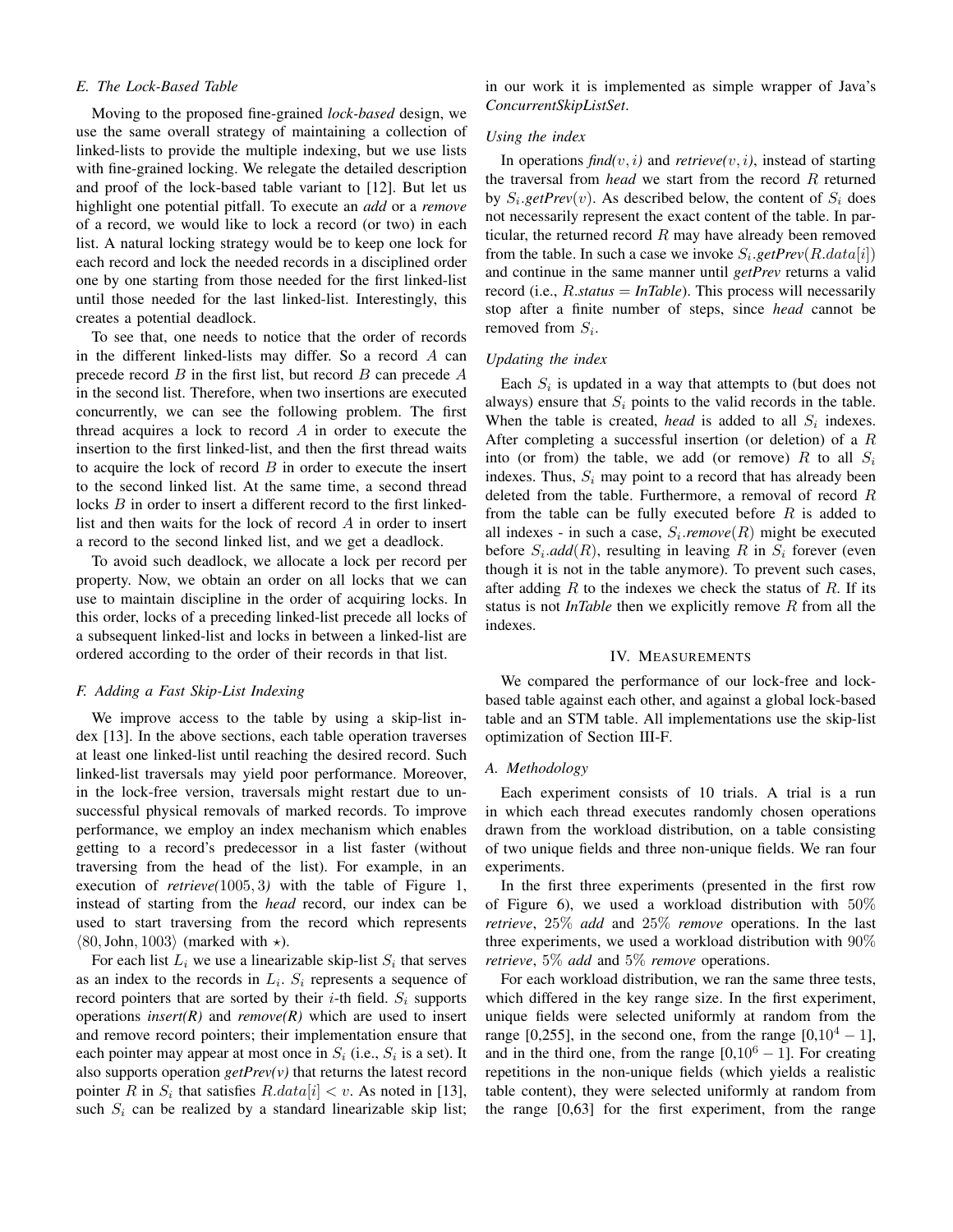

Fig. 6. Throughput graphs. The x-axis is the number of threads. The  $y$ -axis is the throughput operations per millisecond.

 $[0.25 \cdot 10^2 - 1]$  for the second experiment, and from the range  $[0,25 \cdot 10^4 - 1]$  for the third experiment. The table was initiated with 128 records in the first experiment, with  $5 \cdot 10^3$  records in the second experiment, and with  $5 \cdot 10^5$  records in the third experiment. The graphs present the average throughput (operations executed per millisecond) over all trials.

2 Intel Xeon E5-2686 v4 processors, each with 16 cores. Each core has 2 hardware threads (hyper-threading is enabled). All implementations are in Java. We used Java's *AtomicMarkableReference* for the lock-free version and Java's  $ConcurrentSkipListSet$  (e.g. [14]) for the skip-list optimization. For our STM table, we adopt the TL2 [15] implementation from Synchrobench [16].

#### *B. Results*

As shown in Figure 6, for a small range of fields (when contention is high), our lock-free table is far-superior to the other versions and scales well. For large fields ranges, our lock-free and lock-based versions present a similar performance, and are far superior to the other two alternatives.

#### V. RELATED WORK

Many sophisticated concurrent data structures (e.g.,see [10], [17]–[21]) have been developed and used in modern software systems. The *concurrent Map* is a notable data structure which is widely used in real life concurrent programs [3]. In this work, we extend the Map's capabilities by adding support for efficient thread-safe multiple indexes. We hope that our new data structure will practically extend the Map's usability in concurrent software; especially in programs where the same information is indexed and accessed via several different properties (e.g.,see [22], [23]).

Many (relational) database systems have built-in support for multiple primary and secondary indexes [1], [24]. Typically, database indexes can be correctly used in the presence of concurrency (e.g., by using transactions [24]). Our table data structure can be seen as an in-memory representation of the well-known database table. Our data structure is much more restricted than a standard database table (e.g., it does not support common database operations like *join* [1] and *snapshot* [6], and is not required to access hard disks). However, its restricted functionality enables creating efficient in-memory implementations which are optimized for modern multi-core machines.

Recently, several multi-index implementations were developed for NOSQL datastores (e.g., see [2], [25]–[29]). However, these implementations have been designed to work on several distributed machines, and are based on complex and expensive mechanisms for handling persistency and intermachine synchronization. These multi-index implementations utilize a simple in-memory concurrency control which resembles global lock synchronization, and it is not clear how to convert them into effective in-memory data structures that can be used by multi-threaded applications.

A table with multi-index support can be simply realized via general-purpose software transactions [13], [16]. However, in contrast to our specialized table implementations, general transactions provide limited performance due to their high runtime overhead [16], [30], and their excessive thread contention [13].

#### **REFERENCES**

[1] R. Ramakrishnan and J. Gehrke, *Database management systems (3. ed.)*. McGraw-Hill, 2003.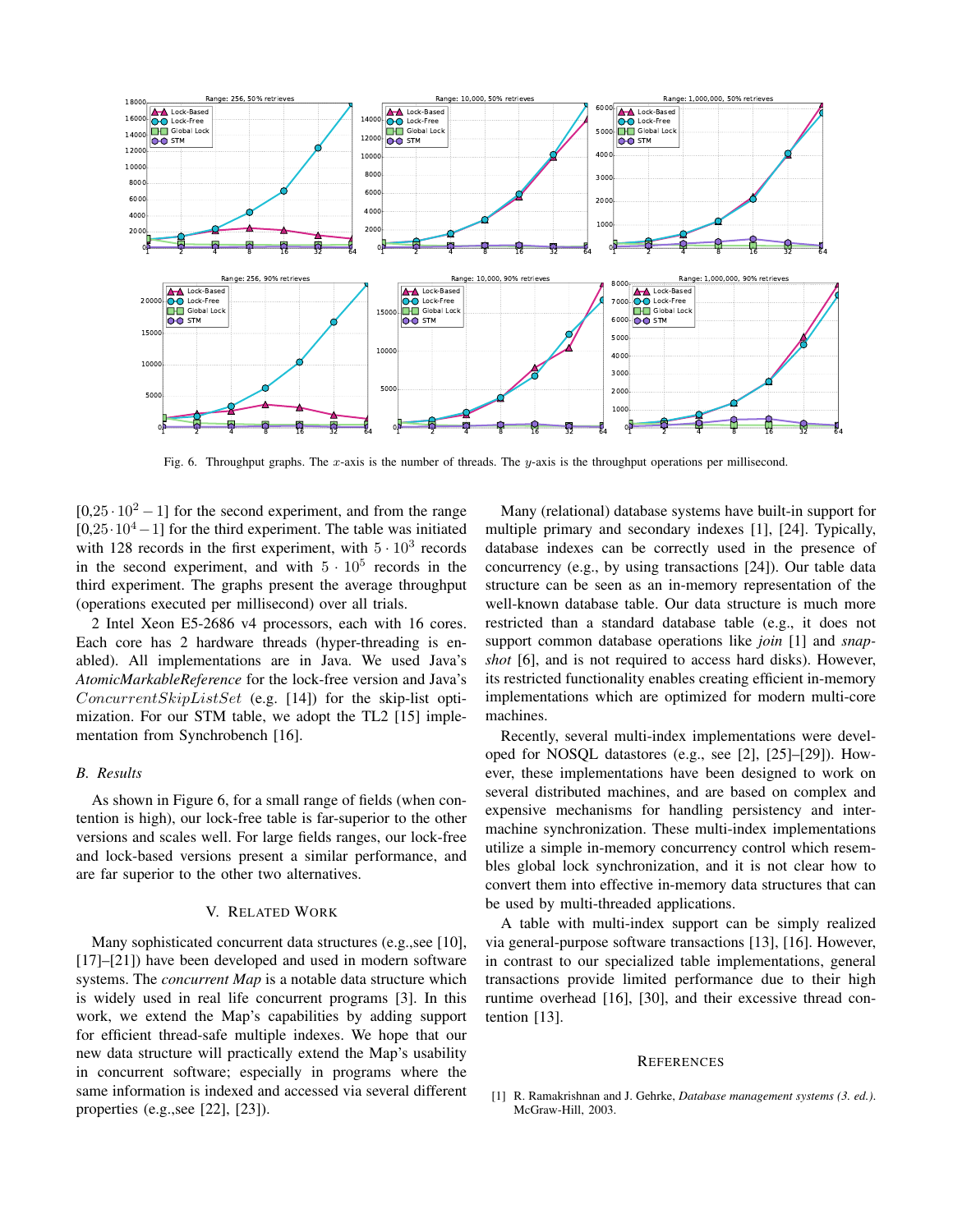- [2] A. Tai, M. Wei, M. J. Freedman, I. Abraham, and D. Malkhi, "Replex: A scalable, highly available multi-index data store," in *2016 USENIX Annual Technical Conference, USENIX ATC 2016, Denver, CO, USA, June 22-24, 2016.*, A. Gulati and H. Weatherspoon, Eds. USENIX Association, 2016, pp. 337–350. [Online]. Available: https: //www.usenix.org/conference/atc16/technical-sessions/presentation/tai
- [3] O. Shacham, *Verifying atomicity of composed concurrent operations*. University of Tel-Aviv, 2012.
- [4] M. Herlihy and J. M. Wing, "Linearizability: A correctness condition for concurrent objects," *ACM Trans. Program. Lang. Syst.*, vol. 12, no. 3, pp. 463–492, 1990. [Online]. Available: http://doi.acm.org/10.1145/78969.78972
- [5] J. Vu, "The art of multiprocessor programming by maurice herlihy and nir shavit," *ACM SIGSOFT Software Engineering Notes*, vol. 36, no. 5, pp. 52–53, 2011. [Online]. Available: http://doi.acm.org/10.1145/ 2020976.2021006
- [6] G. Golan-Gueta, E. Bortnikov, E. Hillel, and I. Keidar, "Scaling concurrent log-structured data stores," in *Proceedings of the Tenth European Conference on Computer Systems, EuroSys 2015, Bordeaux, France, April 21-24, 2015*, L. Réveillère, T. Harris, and M. Herlihy, Eds. ACM, 2015, pp. 32:1–32:14. [Online]. Available: http: //doi.acm.org/10.1145/2741948.2741973
- [7] E. Petrank and S. Timnat, "Lock-free data-structure iterators," in *Distributed Computing - 27th International Symposium, DISC 2013, Jerusalem, Israel, October 14-18, 2013. Proceedings*, ser. Lecture Notes in Computer Science, Y. Afek, Ed., vol. 8205. Springer, 2013, pp. 224– 238. [Online]. Available: https://doi.org/10.1007/978-3-642-41527-2 16
- [8] T. L. Harris, K. Fraser, and I. A. Pratt, "A practical multiword compare-and-swap operation," in *Distributed Computing, 16th International Conference, DISC 2002, Toulouse, France, October 28-30, 2002 Proceedings*, ser. Lecture Notes in Computer Science, D. Malkhi, Ed., vol. 2508. Springer, 2002, pp. 265–279. [Online]. Available: https://doi.org/10.1007/3-540-36108-1\_18
- [9] T. L. Harris, "A pragmatic implementation of non-blocking linked-lists," in *Distributed Computing, 15th International Conference, DISC 2001, Lisbon, Portugal, October 3-5, 2001, Proceedings*, ser. Lecture Notes in Computer Science, J. L. Welch, Ed., vol. 2180. Springer, 2001, pp. 300– 314. [Online]. Available: https://doi.org/10.1007/3-540-45414-4 21
- [10] S. Timnat, A. Braginsky, A. Kogan, and E. Petrank, "Waitfree linked-lists," in *Principles of Distributed Systems, 16th International Conference, OPODIS 2012, Rome, Italy, December 18-20, 2012. Proceedings*, ser. Lecture Notes in Computer Science, R. Baldoni, P. Flocchini, and B. Ravindran, Eds., vol. 7702. Springer, 2012, pp. 330–344. [Online]. Available: https://doi.org/10.1007/978-3-642-35476-2\_23
- [11] K. Fraser and T. L. Harris, "Concurrent programming without locks," *ACM Trans. Comput. Syst.*, vol. 25, no. 2, p. 5, 2007. [Online]. Available: http://doi.acm.org/10.1145/1233307.1233309
- [12] "A scalable linearizable multi-index table." [Online]. Available: http://www.cs.technion.ac.il/∼erez/Papers/table.pdf
- [13] A. Spiegelman, G. Golan-Gueta, and I. Keidar, "Transactional data structure libraries," in *Proceedings of the 37th ACM SIGPLAN Conference on Programming Language Design and Implementation, PLDI 2016, Santa Barbara, CA, USA, June 13-17, 2016*, C. Krintz and E. Berger, Eds. ACM, 2016, pp. 682–696. [Online]. Available: http://doi.acm.org/10.1145/2908080.2908112
- [14] "Java language home page," http://java.sun.com/. [Online]. Available: http://java.sun.com/
- [15] D. Dice, O. Shalev, and N. Shavit, "Transactional locking II," in *Distributed Computing, 20th International Symposium, DISC 2006, Stockholm, Sweden, September 18-20, 2006, Proceedings*, ser. Lecture Notes in Computer Science, S. Dolev, Ed., vol. 4167. Springer, 2006, pp. 194–208. [Online]. Available: https://doi.org/10.1007/11864219 14
- [16] V. Gramoli, "More than you ever wanted to know about synchronization: synchrobench, measuring the impact of the synchronization on concurrent algorithms," in *ACM SIGPLAN Notices*, vol. 50, no. 8. ACM, 2015, pp. 1–10.
- [17] A. Braginsky, N. Cohen, and E. Petrank, "CBPQ: high performance lock-free priority queue," in *Euro-Par 2016: Parallel Processing - 22nd International Conference on Parallel and Distributed Computing, Grenoble, France, August 24-26, 2016, Proceedings*, ser. Lecture Notes in Computer Science, P. Dutot and D. Trystram, Eds., vol. 9833. Springer, 2016, pp. 460–474. [Online]. Available: https://doi.org/10.1007/978-3-319-43659-3\_34
- [18] A. Braginsky and E. Petrank, "A lock-free b+tree," in *24th ACM Symposium on Parallelism in Algorithms and Architectures, SPAA '12, Pittsburgh, PA, USA, June 25-27, 2012*, G. E. Blelloch and M. Herlihy, Eds. ACM, 2012, pp. 58–67. [Online]. Available: http://doi.acm.org/10.1145/2312005.2312016
- [19] F. Ellen, P. Fatourou, E. Ruppert, and F. van Breugel, "Nonblocking binary search trees," in *Proceedings of the 29th Annual ACM Symposium on Principles of Distributed Computing, PODC 2010, Zurich, Switzerland, July 25-28, 2010*, A. W. Richa and R. Guerraoui, Eds. ACM, 2010, pp. 131–140. [Online]. Available: http://doi.acm.org/10.1145/1835698.1835736
- [20] A. Kogan and E. Petrank, "Wait-free queues with multiple enqueuers and dequeuers," in *Proceedings of the 16th ACM SIGPLAN Symposium on Principles and Practice of Parallel Programming, PPOPP 2011, San Antonio, TX, USA, February 12-16, 2011*, C. Cascaval and P. Yew, Eds. ACM, 2011, pp. 223–234. [Online]. Available: http://doi.acm.org/10.1145/1941553.1941585
- [21] S. Timnat and E. Petrank, "A practical wait-free simulation for lock-free data structures," in *ACM SIGPLAN Symposium on Principles and Practice of Parallel Programming, PPoPP '14, Orlando, FL, USA, February 15-19, 2014*, J. E. Moreira and J. R. Larus, Eds. ACM, 2014, pp. 357–368. [Online]. Available: http://doi.acm.org/10.1145/2555243.2555261
- [22] S. Benchmarks, "Standard performance evaluation corporation," 2000.
- [23] M. McCandless, E. Hatcher, and O. Gospodnetic, *Lucene in Action: Covers Apache Lucene 3.0*. Manning Publications Co., 2010.
- [24] G. Weikum and G. Vossen, *Transactional Information Systems: Theory, Algorithms, and the Practice of Concurrency Control and Recovery*. Morgan Kaufmann, 2002.
- [25] J. C. Anderson, J. Lehnardt, and N. Slater, *CouchDB The Definitive Guide: Time to Relax*. O'Reilly, 2010. [Online]. Available: http://www.oreilly.de/catalog/9780596155896/index.html
- [26] A. Cassandra, "Apache cassandra," *Website. Available online at http://planetcassandra. org/what-is-apache-cassandra*, p. 13, 2014.
- [27] K. Chodorow and M. Dirolf, *MongoDB The Definitive Guide: Powerful and Scalable Data Storage*. O'Reilly, 2010. [Online]. Available: http://www.oreilly.de/catalog/9781449381561/index.html
- [28] A. Khetrapal and V. Ganesh, "Hbase and hypertable for large scale distributed storage systems," *Dept. of Computer Science, Purdue University*, pp. 22–28, 2006.
- [29] R. Klophaus, "Riak core: Building distributed applications without shared state," in *ACM SIGPLAN Commercial Users of Functional Programming*. ACM, 2010, p. 14.
- [30] C. Cascaval, C. Blundell, M. M. Michael, H. W. Cain, P. Wu, S. Chiras, and S. Chatterjee, "Software transactional memory: why is it only a research toy?" *Commun. ACM*, vol. 51, no. 11, pp. 40–46, 2008. [Online]. Available: http://doi.acm.org/10.1145/1400214.1400228

#### APPENDIX A **CORRECTNESS**

This section contains the proofs of our table's invariants (in Section A-A), a linearizability proof (in Section A-B) and a proof that our table implementation is lock-free (in Section A-C). First, we define some basic terms we are going to use throughout the proof.

*Definition 1:* We say that a record  $R$  is *i*-marked if the marked boolean flag of R's next[i] field is true.

*Definition 2:* Given two records,  $R_1$  and  $R_2$ , we say that  $R_1$  is an *i*-predecessor of  $R_2$  (or that  $R_2$  is the *i*-successor of  $R_1$ ) if  $R_1.next[i]$  points to  $R_2$ .

*Definition 3:* Given two records,  $R_1$  and  $R_2$ , we say that  $R_2$ *i*-follows  $R_1$  (or that  $R_1$  *i*-precedes  $R_2$ ) if there exist records  $R_{i_0}, R_{i_1}, \ldots, R_{i_k}$  such that  $R_{i_0} = R_1, R_{i_k} = R_2$  and for every  $0 < j \leq k$ ,  $R_j$  is the *i*-successor  $R_{j-1}$ .

*Definition 4:* A record R is i-reachable if R i-follows *head*. *Definition 5:* A record  $R$  is logically in the table if its status is *InTable* and for every  $1 \leq i \leq N_T$ , R is *i*-reachable.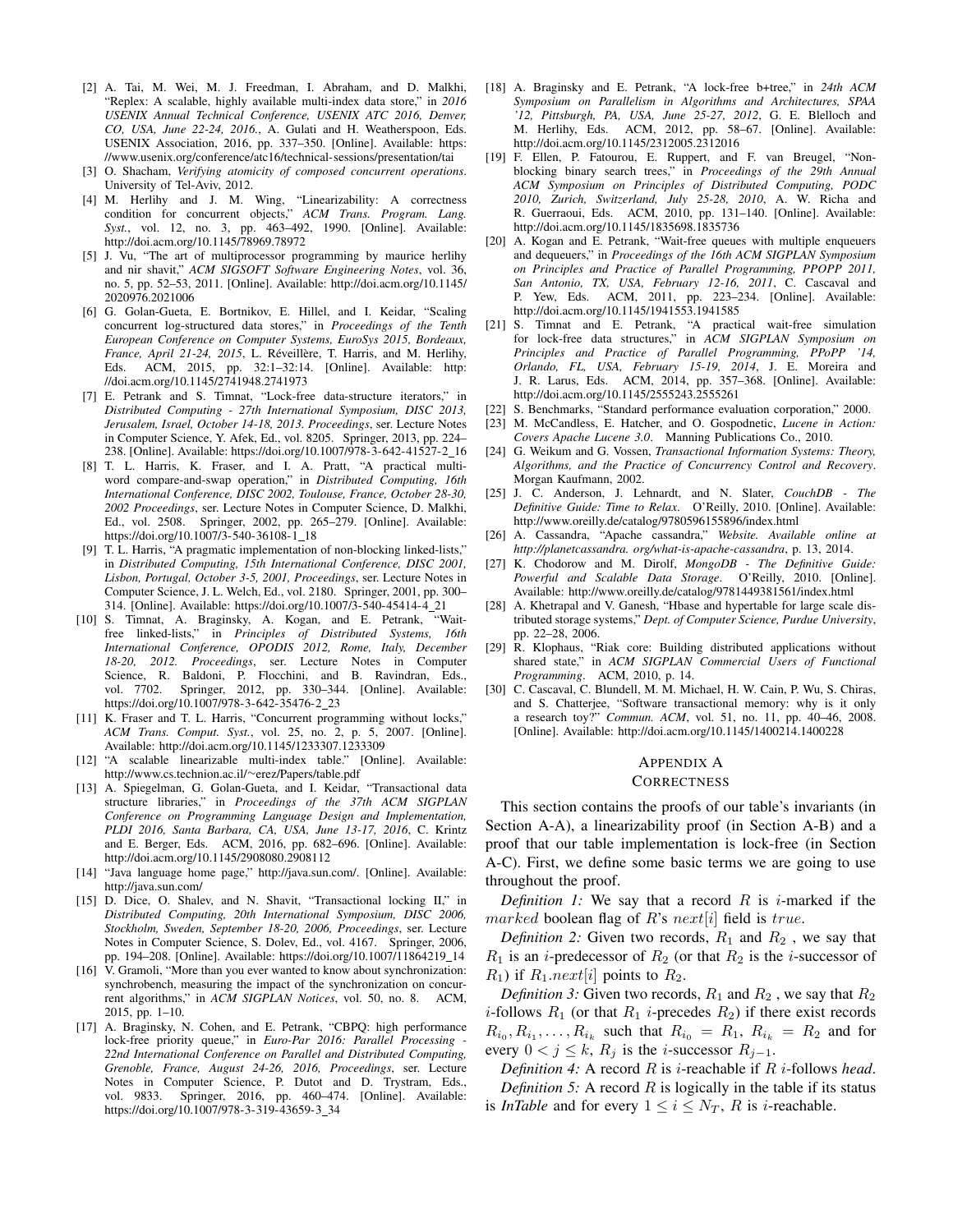# *A. Table Invariants*

In this section we show that the following invariants hold at any time during the execution:

- 1) For every  $1 \leq i \leq N_T$ , *head* and *tail* are always *i*reachable.
- 2) A record  $R$  is logically in the table if and only if its status is *InTable* and it is *i*-reachable for every  $1 \le i \le$  $N_T$ .
- 3) For every two records  $R_1, R_2$  and  $1 \le i \le N_T$ , if  $R_2$ *i*-follows  $R_1$  then  $R_1.data[i] \leq R_2.data[i]$ .
- 4) For every unique field number  $i$  and any two records  $R_1, R_2$ , if both  $R_1$  and  $R_2$  are logically in the table then  $R_1.data[i] \neq R_2.data[i]$ .

Our basic assumption is that no thread ever sends the  $-\infty$ or  $\infty$  values as input to one of the table operations. Based on that, we are going to prove the above invariants. In order to prove that the above invariants hold throughout every legal execution, we still need to define a legal execution. Before doing so, we can already prove a basic claim regarding the relationship between every two *i*-reachable  $(1 \le i \le N_T)$ records.

*Claim 6:* Let  $1 \le i \le N_T$  and let  $R_1, R_2$  be two records. If both  $R_1$  and  $R_2$  are *i*-reachable then either  $R_1$  *i*-follows  $R_2$ or  $R_2$  *i*-follows  $R_1$ .

*Proof 1:* By definition, there exist records  $R_{i_0}, \ldots, R_{i_m}$  and  $R_{j_0}, \ldots, R_{j_n}$  for which *(1) head* =  $R_{i_0}$ , *(2) head* =  $R_{j_0}$ , *(3)*  $R_{i_m} = R_1$ , *(4)*  $R_{j_n} = R_2$ , *(5)* for every  $0 \le t < m$ ,  $R_{i_t}$ 's *i*-successor is  $R_{i_{t+1}}$ , and *(6)* for every  $0 \le t < n$ ,  $R_{j_t}$ 's *i*successor is  $R_{j_{t+1}}$ .

For simplicity, we assume that  $m \leq n$  (the case when  $m > n$  is symmetric). If for every  $0 \le t \le m$  it holds that  $R_{i_t} = R_{j_t}$ , then  $R_{j_m} = R_1$  and  $R_2$  *i*-follows  $R_1$ . Otherwise, assume by contradiction that there exists  $0 \leq t \leq m$  for which  $R_{i_t} \neq R_{j_t}$ , and let t be the minimal number for which  $R_{i_t} \neq R_{j_t}$ . Since  $R_{i_0} = R_{j_0} = head, t \geq 1$  and thus,  $R_{i_{t-1}}$ 's *i*-successor is not  $R_{j_{t-1}}$ 's *i*-successor, meaning  $R_{i_{t-1}} \neq R_{j_{t-1}}$ , in contradiction to t's minimality.

*a) Configurations, steps and executions:* A configuration  $C$  is an instantaneous snapshot of the system describing the state of all local and shared variables as well as the program counter and invocation stack of each thread. A step can be either a shared-memory access by a thread (including the result of the access) or a local step that simply updates a threads own local variables. For local steps, a step corresponds to executing one line of code. In particular, an invocation of a method and the return from a method are each considered to be a step.

We assume each step is atomic, so an execution consists of an alternating sequence of configurations and steps, starting with the initial configuration where the shared memory is initialized with *head* and *tail*, meaning the table is empty. An execution is legal if every thread follows its algorithm in the subsequence consisting of the steps that it performs on the configuration that precedes it, and if every shared object behaves according to its sequential specification in the subsequence of steps that access it.

After defining a configuration, a step and an execution, we can use the terms of "before" and "after" when relating to different executed instructions. This way, it is easier to prove that certain invariants hold throughout the execution. Before diving into the correctness proof, we define a basic operator to be used in the proof:

*Definition 7:* We use  $p \rightarrow R$  to denote that the pointer p points to the record  $R$ .  $p$  can either be a local variable or a record field.

The next claim asserts some basic observations regarding local changes of record statuses and next fields.

*Claim 8:* Let  $\alpha = C_0 \cdot s_1 \cdot C_1 \cdot s_2 \cdot C_2 \cdot \ldots \cdot s_k \cdot C_k$  be a legal execution, let  $0 \le j \le k$ , and let R be a record, then:

- 1) If there exists  $0 \leq j' < j$  and  $1 \leq i \leq N_T$  such that R is *i*-marked and is an *i*-predecessor of a record  $R'$  at  $C_{j'}$ , then R is also *i*-marked and is an *i*-predecessor of  $R'$  at  $C_j$ .
- 2) If there exists  $0 \leq j' \leq j$  such that  $R$ . ${Removed, Failed}$  at  $C_{j'}$  then R's status at  $C_{j}$  is equal to R's status at  $C_{j'}$ .
- 3) If there exists  $0 \leq j' < j$  such that  $R$ .*status* = *InTable*at  $C_{j'}$  then  $R$ .status  $\in \{InTable, Remove{d}\}$  at  $C_j$ .
- 4) If there exists  $0 \leq j' < j$  such that R's status at  $C_{j'}$  is *Pending* and *R*'s status at  $C_j$  is *Removed* then there exists  $j' < j'' < j$  for which R's status at  $C_{j''}$  is *InTable*.
- 5) If there exists  $1 \leq i \leq N_T$  such that R is *i*-marked at  $C_j$  then  $R. status \in \{Removed, Failed\}$  at  $C_j$ .

*Proof 2: head* and *tail* are created with an *InTable* status, and are not *i*-marked at initialization (for every  $1 \le i \le N_T$ ). Therefore, the claim is vacuously true at  $C_0$ . Assume that the invariants hold throughout  $\alpha' = C_0 \cdot s_1 \cdot C_1 \cdot \ldots \cdot C_{j-1}$  of the execution. We show that each of the parts of the claim holds throughout  $\alpha = \alpha' \cdot s_j \cdot C_j$ .

- 1) Assume that there exists  $0 \leq j' \leq j$  for which R is *i*-marked and is an *i*-predecessor of a record  $R'$  at  $C_{j'}$ . If  $j' < j - 1$  then by the induction assumption, R is also *i*-marked and is the *i*-predecessor of R' at  $C_{j-1}$  (if  $j' = j - 1$ , this obviously holds). The only instructions that can change a record's  $next[i]$  field are successful cas executions which assume that  $R.next[i]$ 's marked flag is false. Therefore,  $R$  is also i-marked and is the *i*-predecessor of  $R'$  at  $C_j$ .
- 2) Assume that there exists  $0 \leq j' < j$  for which  $R$ .*status*  $\in$  {*Removed*, *failed*} at  $C_{j'}$ . By the inductionassumption, even if  $j' \neq j - 1$ , R's status at  $C_{j-1}$ is equal to R's status at  $C_{j'}$ . The only instructions that can change a record's status field are successful  $cas$  executions which assume that  $R$ 's status is either *Pending* or *InTable*. Therefore,  $R$ 's status at  $C_j$  is also equal to  $R$ 's status at  $C_{j'}$ .
- 3) Assume that there exists  $0 \leq j' \leq j$  for which  $R$ .*status* = *InTable* at  $C_{j'}$ . By the induction assumptiontion, even if  $j' \neq j-1$ ,  $R.state \in \{InTable, Removed\}$ at  $C_{j-1}$ . If R's status at  $C_{j-1}$  is *Removed*, then from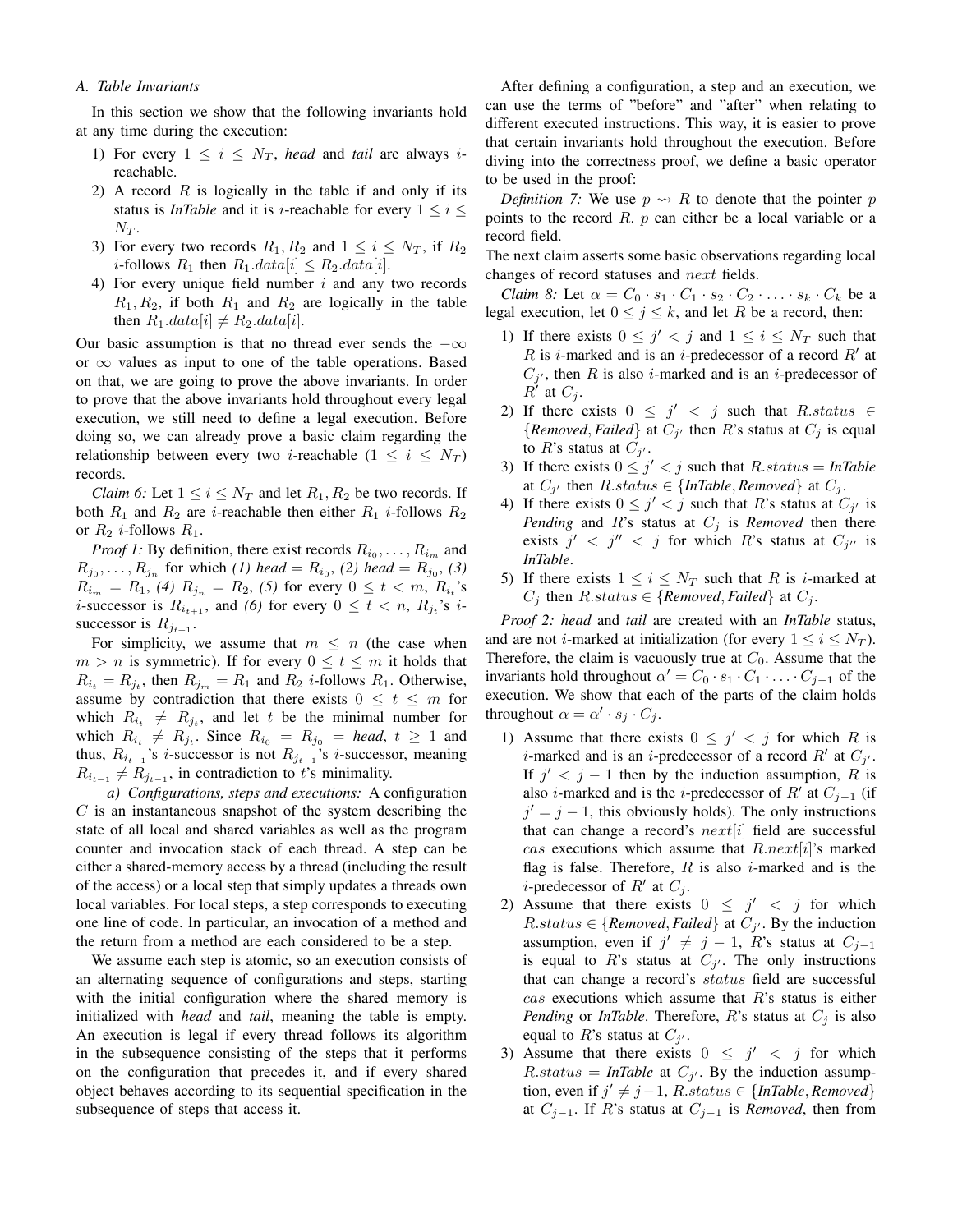(2),  $R$ 's status at  $C_j$  is also *Removed*. Otherwise, since the only instruction that can change an *InTable* status is a successful cas execution in line 55 (which changes the status to *Removed*), R's status is also *InTable* or *Removed* at  $C_i$ .

- 4) Assume that there exists  $0 \leq j' < j$  for which  $R$ .*status* = *Pending* at  $C_{j'}$  and  $R$ .*status* = *Removed*at  $C_i$ . If R's status at  $C_{i-1}$  is also *Removed*, then by the induction assumption, there exists  $j' < j'' < j - 1 < j$ for which  $R$ 's status at  $C_{j''}$  is *InTable*. Otherwise, since the only instruction that can change a status into *Removed* is a successful cas execution in line 55 (which only changes an *InTable* status), R's status at  $C_{i-1}$ must be *InTable*. Therefore, in this case there also exists  $j' < j'' = j - 1 < j$  for which R's status at  $C_{j''}$  is *InTable*.
- 5) If R is also i-marked at  $C_{j-1}$  then by the induction assumption,  $R. status \in \{Removed, Failed\}$  at  $C_{j-1}$ . In this case, from (2), it also holds that  $R. status \in$  ${Removed, Failed}$  at  $C_i$ . Otherwise,  $s_i$  is either the execution of line 24 during an *add* operation, or of line 60 during a *remove* operation. In the first case, there exists  $j'' < j$  for which R's status is *Failed* at  $C_{j''}$  (the condition in line 20 holds) and from (2), R's status at  $C_i$ is *Failed*  $\in$  {*Removed, Failed*}. In the second case, there exists  $j'' < j$  for which R's status is *Removed* at  $C_{j''}$ (after the successful  $cas$  execution in line 55), and from (2), *R*'s status at  $C_j$  is *Removed*  $\in$  {*Removed*, *Failed*}.

The *head* and *tail* records are the only records that are ireachable at the initial configuration. In order to show later that *head* and *tail* remain the first and last members of every internal linked-list (respectively), using the fact that a record must be *i*-marked before it is removed from  $L_i$ , we prove the following claim. Notice that by definition, *head* is always ireachable, for every  $1 \leq i \leq N_T$ . Therefore, there is no need to show it later.

*Claim 9:* Let  $\alpha = C_0 \cdot s_1 \cdot C_1 \cdot s_2 \cdot C_2 \cdot \ldots \cdot s_k \cdot C_k$  be a legal execution and let  $0 \le j \le k$ , then:

- 1) *head.status* = *tail.status* = *InTable* at  $C_i$ .
- 2) For every  $i \in \{1, \ldots, N_T\}$ , *head* and *tail* are not *i*marked at  $C_i$ .

*Proof 3:* At initialization, *head* and *tail* are created with an *InTable* status. We assume that for every *remove(*val, i*)* invocation, val  $\notin \{-\infty, \infty\}$ . Since a record's *InTable* status can only be changed during a *remove(*val, i*)* execution, and only if its i-th data element is val, *head* and *tail*s' statuses never change during the execution. Therefore, (1) always holds, and (2) holds consequentially, from claim 8.

Definitions 10 and 11 are made in order to give the best description of the set of records that currently  $i$ -follow a certain record, and which are relevant in the sense of being logically in the table.

*Definition 10:* Let  $\alpha = C_0 \cdot s_1 \cdot C_1 \cdot s_2 \cdot C_2 \cdot \ldots \cdot s_k \cdot C_k$  be a legal execution. Given  $0 \le j \le k$ , the *i*-followers set of R at  $C_j$  is the set of all records  $R'$  satisfying *(1)*  $R' \neq R$ , *(2)*  $R'$  *i*-follows R at  $C_j$ , and *(3)* R' is not *i*-marked at  $C_j$ .

*Definition 11:* Let  $\alpha = C_0 \cdot s_1 \cdot C_1 \cdot s_2 \cdot C_2 \cdot \ldots \cdot s_k \cdot C_k$  be a legal execution. Given  $0 \le j \le k$ , the *i*-inclusive followers set of R at  $C_j$  is the set of all records R' satisfying (1) R' *i*-follows R at  $C_j$ , and (2) R' is not *i*-marked at  $C_j$ .

Notice that, given  $1 \leq i \leq N_T$ , the difference between a record's i-followers set and a record's i-inclusive followers set is at most the record itself. When the record is  $i$ -marked, its *i*-followers set and *i*-inclusive followers set are equal.

We use the notion of  $i$ -infancy in order to describe a record which has not been inserted into  $L_i$  yet. We will show later that an  $i$ -infant cannot  $i$ -follow any other record and therefore, we can update its  $i$ -successor during the insertion procedure without causing any damage.

*Definition 12:* Let  $\alpha = C_0 \cdot s_1 \cdot C_1 \cdot s_2 \cdot C_2 \cdot \ldots \cdot s_k \cdot C_k$  be a legal execution, let  $0 \le j \le k$  and let  $R \notin \{head, tail\}$  be a record. If there does not exist  $j' \leq j$  for which  $s_{j'}$  is a successful cas execution in line 49, satisfying  $newRecord \rightsquigarrow R$ , we say that R is an *i*-infant at  $C_i$ .

We allow multiple  $i$ -reachable records with the same  $i$ -th property, even when  $i$  is a unique field number, but at most one such record can be logically in the table. When  $i$  is not a unique field number, there can be multiple records with the same  $i$ -th property which are logically in the table. Therefore, we would like to define an order on the records that are eventually added into a certain linked-list. Intuitively, we order records by the order of their relevant properties, and records with the same property by the order they were added to the list (reversed).

*Definition 13:* Let  $\alpha = C_0 \cdot s_1 \cdot C_1 \cdot s_2 \cdot C_2 \cdot \ldots \cdot s_k \cdot C_k$  be a legal execution, let  $0 \le j \le k$ , let  $i \in \{1, \ldots, N_T\}$  and let  $R_1, R_2$  be records. We denote  $R_1 \lt_i R_2$  if either  $R_1.data[i] \lt i$  $R_2.data[i]$ , or  $R_1.data[i] = R_2.data[i]$  and there exists  $0 \leq$  $j' \leq j$  for which  $R_1$  is an *i*-infant at  $C_{j'}$  but  $R_2$  is not an *i*-infant at  $C_{j'}$ .

Notice that the  $\leq_i$  relation (Definition 13) is not a total order on all records, but it is a total order on the set of all records which are eventually inserted into  $L<sub>i</sub>$ . This means that, given two records  $R_1$  and  $R_2$ , it is clear whether  $R_1$  should *i*-follow  $R_2$  or  $R_2$  should *i*-follow  $R_1$ . We later show that indeed  $R_2$  only *i*-follows  $R_1$  if  $R_1 < i$ ,  $R_2$ . Claim 14 shows that  $\langle \xi_i \rangle$  defines a total order on all records which are eventually inserted into  $L_i$  (meaning, stop being *i*-infants), and even on some of the records which remain  $i$ -infants until the execution ends.

*Claim 14:* Let  $\alpha = C_0 \cdot s_1 \cdot C_1 \cdot s_2 \cdot C_2 \cdot \ldots \cdot s_k \cdot C_k$  be a legal execution, let  $0 \le j \le k$ , let  $i \in \{1, ..., N_T\}$  and let  $R_1, R_2$  be two different records. If  $R_1$  is not an *i*-infant at  $C_j$ then either  $R_1 \lt_i R_2$  or  $R_2 \lt_i R_1$ .

*Proof 4:* If  $R_1.data[i] \neq R_2.data[i]$  the by definition, we are done. Otherwise, Since a step is defined as executing one instruction,  $R_1$  and  $R_2$  cannot stop being *i*-infants at the same configuration. Therefore, either  $R_1 \lt_i R_2$  or  $R_2 \lt_i R_1$ . Notice that no thread ever tries to insert a tuple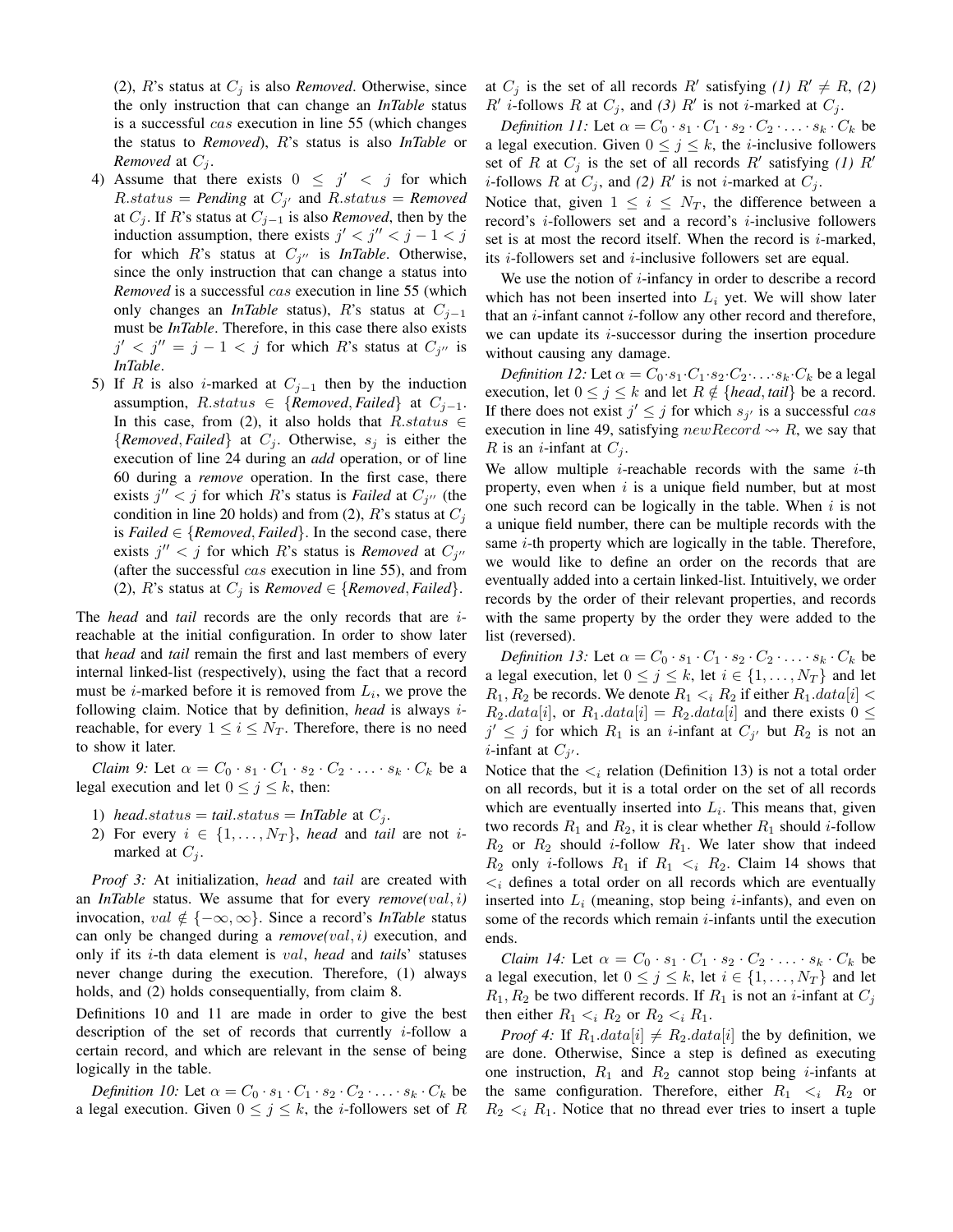containing a property from  $\{-\infty, \infty\}$  into the table and thus, *head*  $\lt_i$   $R \lt_i$  *tail* for every record  $R$ .

In order to show that the table invariants hold throughout any legal execution, we define a set of operations (definitions 15- 18). As we later show (in claim 21), any change to the internal linked-lists can be made only by those operations. Therefore, we do not need to take into consideration any other operation in our later proofs.

*Definition 15:* Let  $\alpha = C_0 \cdot s_1 \cdot C_1 \cdot s_2 \cdot C_2 \cdot \ldots \cdot s_k \cdot C_k$ be a legal execution, and let  $0 \le j \le k$ . We say that  $s_j$  is an *i*-marking if there exist a record  $R_1$  and  $i \in \{1, \ldots, N_T\}$ such that  $R_1$  is not *i*-marked at  $C_{j-1}$  and is *i*-marked at  $C_j$ .

*Definition 16:* Let  $\alpha = C_0 \cdot s_1 \cdot C_1 \cdot s_2 \cdot C_2 \cdot \ldots \cdot s_k \cdot C_k$  be a legal execution, and let  $s_j$  be the execution of line 8, having  $pred \rightarrow R_1$ ,  $curr \rightarrow R_2$  and  $succ \rightarrow R_3$ . We say that  $s_j$ is an *i*-snipping if  $(1)$   $R_1$  is *i*-reachable and not *i*-marked at  $C_{j-1}$ , *(2)*  $R_2$  is *i*-marked at  $C_{j-1}$ , *(3)*  $R_2$  is the *i*-successor of  $R_1$  at  $C_{j-1}$ , *(4)*  $R_3$  is the *i*-successor of  $R_2$  at  $C_{j-1}$ , and (5)  $s_i$  assigns  $\langle R_3, false \rangle$  to the  $R_1.next[i]$  field.

*Definition 17:* Let  $\alpha = C_0 \cdot s_1 \cdot C_1 \cdot s_2 \cdot C_2 \cdot \ldots \cdot s_k \cdot C_k$  be a legal execution, and let  $s_j$  be the execution of line 48, having newRecord  $\rightsquigarrow$  R<sub>1</sub> and curr  $\rightsquigarrow$  R<sub>2</sub>, or of line 49, having  $pred \rightarrow R_1$  and  $newRecord \rightarrow R_2$ . We say that  $s_j$  is an iredirection if *(1)*  $R_2$  is not an *i*-infant at  $C_{j-1}$ , *(2)*  $R_1 < i R_2$ , (3)  $R_1$ 's *i*-followers set at  $C_{j-1}$  is a subset of  $R_2$ 's *i*-inclusive followers set at  $C_{j-1}$ , and (4) s<sub>j</sub> assigns  $\langle R_2, false \rangle$  to the  $R_1.next[i]$  field.

*Definition 18:* Let  $\alpha = C_0 \cdot s_1 \cdot C_1 \cdot s_2 \cdot C_2 \cdot \ldots \cdot s_k \cdot C_k$ be a legal execution, and let  $s_j$  be the execution of line 49, having  $pred \rightarrow R_1$  and  $newRecord \rightarrow R_2$ . We say that  $s_i$  is an *i*-insertion if (1)  $R_1$  is not an *i*-infant and not *i*-marked at  $C_{j-1}$ , *(2)*  $R_1 < i$ ,  $R_2$ , *(3)*  $R_2$  is an *i*-infant at  $C_{j-1}$  and not an *i*-infant at  $C_j$ , *(4)*  $R_1$ 's *i*-followers set at  $C_{j-1}$  is a subset of  $R_2$ 's *i*-followers set at  $C_{j-1}$ , and (5)  $s_j$  assigns  $\langle R_2, false \rangle$ to the  $R_1.next[i]$  field.

After defining our basic terms, we can now start with our correctness proof. As mentioned before, we assume  $-\infty$  and  $\infty$  are never sent as input to the table operations. Claim 19 shows that they are never sent as input to the *find* method as well.

*Claim 19:* Let val be the first input parameter of a *find* call. Then  $val \notin \{-\infty, \infty\}.$ 

*Proof 5:* The *find* method is called only from lines 35 and 52. In line 35, val is a property of a tuple, sent as input to the *add* operation. We assume that no thread is trying to insert a tuple with a property from  $\{-\infty, \infty\}$  and thus, val  $\notin$  ${-\infty, \infty}$  in this case.

In line 35, val is the property sent as input to the *remove* operation. We assume that no thread is trying to remove a tuple with a property from  $\{-\infty, \infty\}$  and thus,  $val \notin \{-\infty, \infty\}$  in this case as well.

Assuming that the *find* method indeed returns two records as output, claim 20 proves that those records are the relevant ones. Meaning, if  $val$  and  $i$  are the input parameters, then  $pred's$  *i*-th property is smaller than *val*, and *curr's i*-th property is at least *val*. Claim 20 only deals with properties, that do not change throughout the execution. We will relate to pred and currs' relevance as the potential i-predecessor and i-successor of searched records later.

*Claim 20:* Let  $R_1$  and  $R_2$  be two records. If  $pred \rightarrow R_1$  and  $curr \rightsquigarrow R_2$ , when  $\langle pred, curr \rangle$  is the output of a *find*(*val*, *i*) execution, then  $R_1.data[i] < val \leq R_2.data[i]$ .

*Proof 6:* If the last assignment into *pred* was in line 3 then  $R_1$  is *head* and, since  $-\infty$  is never sent as input to the *find* method (claim 19),  $R_1.data[i] < val$ . Otherwise, the last assignment into *pred* was in line 15, right after the condition in line 13 did not hold for  $R_1$ . Therefore,  $R_1.data[i] < val$  in this case also. Regarding  $R_2$ : since  $R_2$  was returned as *curr* in line 14, the condition in line 13 held for  $R_2$ . Therefore,  $val < R_2.data[i].$ 

As mentioned, claim 20 assumes that the *find* method indeed returns two records. In our next claim, which proves that some invariants hold throughout any legal execution, we also assume that. We can do so because invariant 1 ensures that all relevant local variables (pred and curr) point to actual records (and not nulls) throughout the method execution (and in particular, when returning).

*Claim 21:* Let  $\alpha = C_0 \cdot s_1 \cdot C_1 \cdot s_2 \cdot C_2 \cdot \ldots \cdot s_k \cdot C_k$  be a legal execution, let  $0 \le j \le k$ ,  $1 \le i \le N_T$  and let  $R_1, R_2$  be two different records, then:

- 1) If  $pred \rightsquigarrow X$  or  $curr \rightsquigarrow X$  at  $C_j$ , during a *find*(*val*, *i*) execution, then X is a record. In particular, if  $pred \rightsquigarrow X$ then  $X.data[i] < val$ .
- 2) If  $R_2$  is the *i*-successor of  $R_1$  at  $C_j$  then  $R_2$  is not an *i*-infant at  $C_i$ .
- 3) If  $R_1$  is not an *i*-infant at  $C_j$  then there exists  $j' \leq j$ for which  $R_1$  is *i*-reachable at  $C_{j'}$ .
- 4) If  $pred \rightarrow R_1$  and  $curr \rightarrow R_2$  at  $C_j$ , during a  $find(val, i)$  execution, then  $R_1$  and  $R_2$  are not *i*-infants at  $C_i$ .
- 5) If  $pred \rightarrow R_1$  and  $curr \rightarrow R_2$  at  $C_j$ , during a *find*(*val*, *i*) execution, then there exists  $j_1 \leq j$  for which  $R_1$  is *i*-reachable and  $R_2$  is the *i*-successor of  $R_1$  at  $C_{j_1}$ .
- 6) If  $R_1.data[i] = R_2.data[i], R_1 \lt_i R_2$ , both  $R_1$  and  $R_2$ are not *i*-infants at  $C_{j-1}$  and  $R_2$  is not *i*-marked at  $C_j$ , then  $R_2$  belongs to  $R_1$ 's *i*-followers set at  $C_{j-1}$ .
- 7) If  $s_i$  is a successful cas execution in line 48, for which  $newRecord \rightsquigarrow R_1$  and  $curr \rightsquigarrow R_2$ , then  $R_1 \lt_i R_2$ .
- 8) If  $R_2$  is the *i*-successor of  $R_1$  at  $C_j$  then  $R_1 < iR_2$ .
- 9) Suppose there exists  $j_1 \leq j 1$  for which (1)  $R_2$  is not an *i*-infant at  $C_{j-1}$ , *(2)*  $R_2$ 's *i*-inclusive followers set at  $C_{j-1}$  is a subset of  $R_1$ 's *i*-inclusive followers set at  $C_{i-1}$ .

Then  $R_2$ 's *i*-inclusive followers set at  $C_{j-1}$  is a subset of  $R_1$ 's *i*-followers set at  $C_{i-1}$ .

- 10) If  $R_1$  is not *i*-marked and is an *i*-predecessor of  $R_2$  at  $C_{j-1}$ , and either is i-marked or is not an i-predecessor of  $R_2$  at  $C_i$ , then  $s_i$  is either an *i*-marking, an *i*-snipping, an  $i$ -redirection or an  $i$ -insertion.
- 11) If  $R_1 \leq_i R_2$  then  $R_1$  does not *i*-follow  $R_2$  at  $C_j$ .
- 12) If  $R_1$  is *i*-reachable and is not *i*-marked at  $C_{i-1}$ , then  $R_1$  is *i*-reachable at  $C_i$ .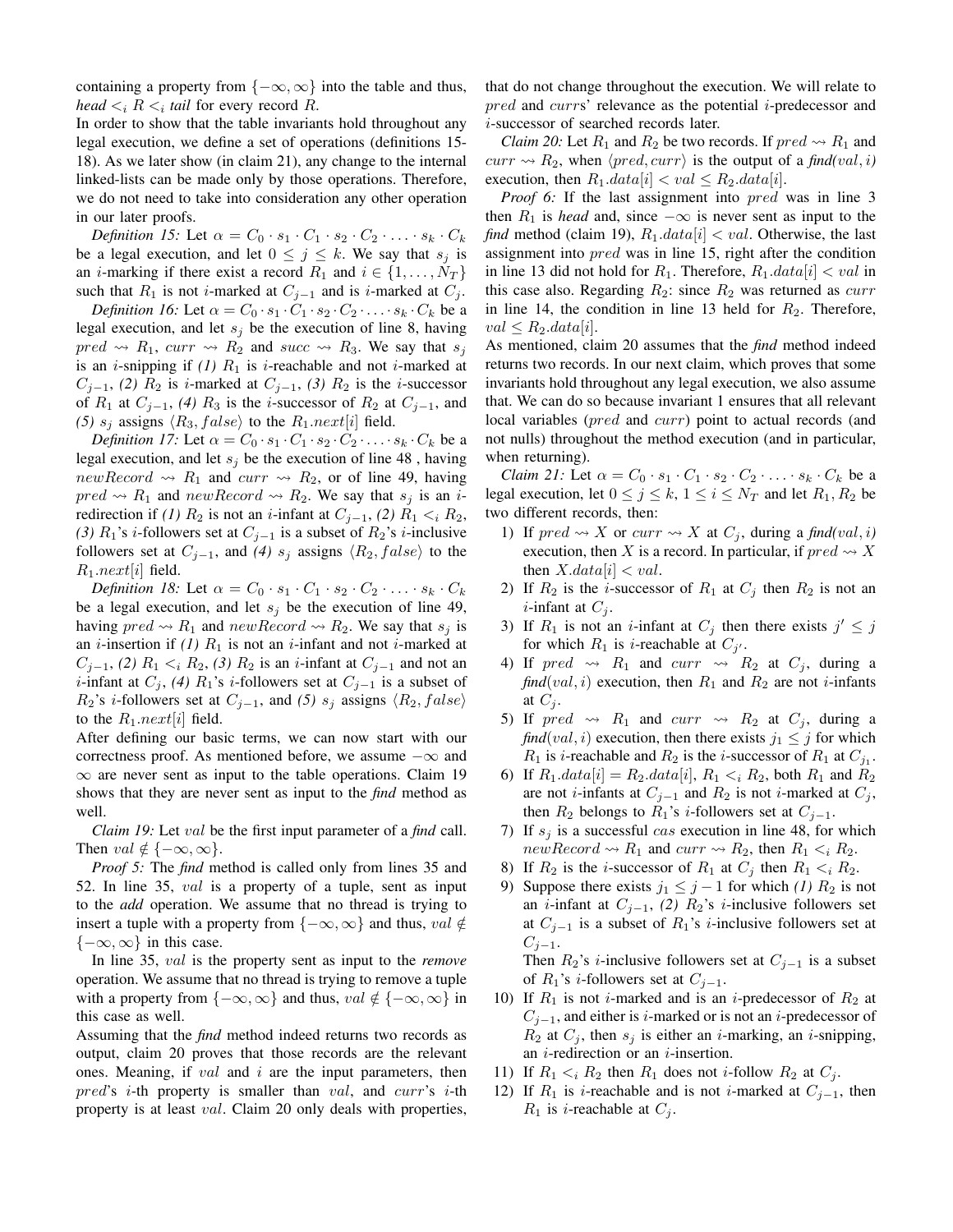- 13) If  $R_1$  is not an *i*-infant and is not *i*-marked at  $C_j$ , then  $R_1$  is *i*-reachable at  $C_i$ .
- 14) If  $R_2$  belongs to  $R_1$ 's *i*-inclusive followers set at  $C_{i-1}$ and is not *i*-marked at  $C_i$  then it belongs to  $R_1$ 's *i*inclusive followers set at  $C_i$ .

*Proof 7:* Most claim invariants are vacuously true at  $C_0$ . In addition, invariant 2 is true because *tail* cannot be an iinfant at  $C_0$  by definition, invariant 3 is true because both *head* and *tail* are *i*-reachable at  $C_0$ , invariant 8 is true because *head*  $\lt_i$  *tail*, invariant 11 is true because *head* does not *i*follow *tail* at  $C_0$ , and invariant 13 is true because both *head* and *tail* are *i*-reachable at  $C_0$ .

Assume that the invariants hold throughout  $\alpha' = C_0 \cdot s_1$ .  $C_1 \cdot \ldots \cdot C_{i-1}$  of the execution. We show that each of the parts of the claim hold throughout  $\alpha = \alpha' \cdot s_j \cdot C_j$ .

1) The steps that change the  $pred$  and  $curr$  local variables during the execution are the ones in lines 3, 4, 11, 15 and 16.

Suppose  $s_i$  is the execution of line 3, and that  $pred \rightarrow$ X at  $C_i$ . Then X is the *head* record. In addition, since  $-\infty$  < val (by claim 19), X.data[i] < val.

Suppose  $s_i$  is the execution of line 4, and that  $curr \rightarrow$ X at  $C_j$ . By definition, *tail* is not an *i*-infant at  $C_{j-1}$ , and from claim 9, *tail* is not *i*-marked at  $C_{j-1}$ . By the induction assumption (invariant 13), *tail* is *i*-reachable at  $C_{j-1}$ . Since  $s_j$  does not change  $L_i$ , *tail* is still *i*reachable at  $C_j$ . By definition, *tail i*-follows *head* at  $C_j$ . Therefore, *head* must have an *i*-successor at  $C_j$ . Conclusion: X is a record.

Suppose  $s_i$  is the execution of line 11, and that  $curr \rightarrow$ X at  $C_i$ . Let R be the record for which  $pred \rightsquigarrow R$  at  $C_{j-1}$ . By the induction assumption,  $R.data[i] < val$ . Now, let  $s_{j_1}$  be the last execution of line 8 before  $s_j$ . By the induction assumption (invariant 4),  $R$  is not an  $i$ infant at  $C_{i-1}$ . In addition, since the *cas* execution must be a successful one, R is not *i*-marked at  $C_{j_1}$ . By the induction assumption (invariant 13),  $R$  is *i*-reachable at  $C_{j_1}$ . As already explained, *tail* also must be *i*-reachable at  $C_{j_1}$  and therefore, by claim 6, either R *i*-follows *tail* or *tail i*-follows R at  $C_{j_1}$ . By claim 19, val < *tail.data*[*i*] and therefore,  $R.data[i] < tail.data[i]$ . By definition,  $R \lt_i$  tail. By the induction assumption (invariant 11), R does not *i*-follow *tail* at  $C_{j_1}$  and thus, *tail i*-follows  $R$  at  $C_{j_1}$ . By definition, *tail* belongs to  $R$ 's *i*-inclusive followers set at  $C_{j-1}$ . Since *tail* is never *i*marked (claim 9), by the induction assumption (invariant 14), *tail* belongs to R's *i*-inclusive followers set at  $C_{i-1}$ . Since R's next[i] pointer field points to X at  $C_{j-1}$ , by the definition of  $i$ -following,  $X$  is a record.

Suppose  $s_i$  is the execution of line 15, and that  $pred \rightarrow$ X at  $C_i$ . Since  $curr \rightsquigarrow X$  at  $C_{i-1}$ , by the induction assumption,  $X$  is a record. In addition, since tha condition checked in line 13 did not hold,  $X.data[i] < i$ .

Suppose  $s_i$  is the execution of line 16, and that  $curr \rightarrow$ X at  $C_i$ . Let R be the record for which  $pred \rightsquigarrow R$  at

 $C_{j-1}$  and let  $s_{j_1}$  be the step assigning X into the succ local variable, either in line 6 or 12. By the induction assumption (invariant 4), R is not an *i*-infant at  $C_{j-1}$ . In addition, since  $s_{j_1}$  is the last assignment into succ, R is not *i*-marked at  $C_{j_1}$  (the condition checked in line 7 did not hold). Therefore, by the induction assumption (invariant 13), R is *i*-reachable at  $C_{j_1}$ . In addition, since  $pred \rightsquigarrow R$  at  $C_{j-1}$ , by the induction assumption,  $R.data[i] < val$ . As in a former case (the one for which  $s_j$  is the execution of line 11), *tail i*-follows R at  $C_{j_1}$ . Since R's next<sup>[i]</sup> pointer field points to X at  $C_{j_1}$ , by the definition of  $i$ -following,  $X$  is a record.

For all other cases, the invariant holds by the induction assumption.

2) If  $R_2$  is the *i*-successor of  $R_1$  at  $C_{j-1}$  then by the induction assumption,  $R_2$  is not an *i*-infant at  $C_{j-1}$ . By definition,  $R_2$  is not an *i*-infant at  $C_j$  in this case. Otherwise,  $s_i$  is either a successful cas execution in line 8 for which  $pred \rightarrow R_1$  and  $succ \rightarrow R_2$ , a successful cas execution in line 48 for which new Record  $\rightsquigarrow R_1$ and curr  $\rightsquigarrow R_2$ , or a successful cas execution in line 49 for which  $pred \rightsquigarrow R_1$  and  $newRecord \rightsquigarrow R_2$ .

If  $s_i$  is a successful cas execution in line 8 for which  $pred \rightsquigarrow R_1$  and  $succ \rightsquigarrow R_2$ , then there exists  $j' < j$ for which  $R_1$ 's *i*-successor is an *i*-predecessor of  $R_2$  at  $C_{j'}$ . By the induction assumption,  $R_2$  is not an *i*-infant at  $C_{j'}$ . By definition,  $R_2$  is not an *i*-infant at  $C_j$  as well. If  $s_j$  is a successful cas execution in line 48 for which newRecord  $\rightsquigarrow$   $R_1$  and curr  $\rightsquigarrow$   $R_2$ , then by the induction assumption (invariant 4), there exists  $j' < j$ for which  $R_2$  is not an *i*-infant at  $C_{j'}$ . By definition,  $R_2$ is not an *i*-infant at  $C_j$  as well.

If  $s_j$  is a successful cas execution in line 49 for which  $pred \rightsquigarrow R_1$  and  $newRecord \rightsquigarrow R_2$ , then by definition, if  $R_2$  is an *i*-infant at  $C_{i-1}$  then it is not an *i*-infant at  $C_i$  (otherwise, by definition it is not an *i*-infant at  $C_i$ as well).

- 3) If  $R_1$  is also not an *i*-infant at  $C_{i-1}$  then by the induction assumption, there exists  $j' \leq j - 1 < j$  for which  $R_1$ is *i*-reachable at  $C_{j'}$ . Otherwise,  $s_j$  is a successful cas execution in line 49 for which  $newRecord \rightsquigarrow R_1$ . Let  $R_3$  be the record for which  $pred \rightsquigarrow R_3$  at  $C_j$ . Since the cas is successful,  $R_3$  is not *i*-marked at  $C_j$ . From claim 8,  $R_3$  is not *i*-marked at  $C_{j-1}$  as well. In addition, by the induction assumption (invariant 4),  $R_3$  is not an *i*-infant at  $C_{j-1}$ . By the induction assumption (invariant 13),  $R_3$  is *i*-reachable at  $C_{j-1}$ . Since  $s_j$  only affects  $R_3$ 's *i*-successor, it is still *i*-reachable at  $C_j$ . Finally, since  $R_1$  is  $R_3$ 's *i*-successor at  $C_j$ , it is *i*-reachable at  $C_j$ . Since  $j \leq j$ , the invariant holds.
- 4) If pred  $\rightsquigarrow$  R<sub>1</sub> and curr  $\rightsquigarrow$  R<sub>2</sub> at C<sub>j−1</sub>, then by the induction assumption,  $R_1$  and  $R_2$  are not *i*-infants at  $C_{i-1}$ . By definition,  $R_1$  and  $R_2$  are also not *i*-infants at  $C_i$  in this case.

Otherwise,  $s_i$  is either the execution of line 3, 4, 11, 15 or 16.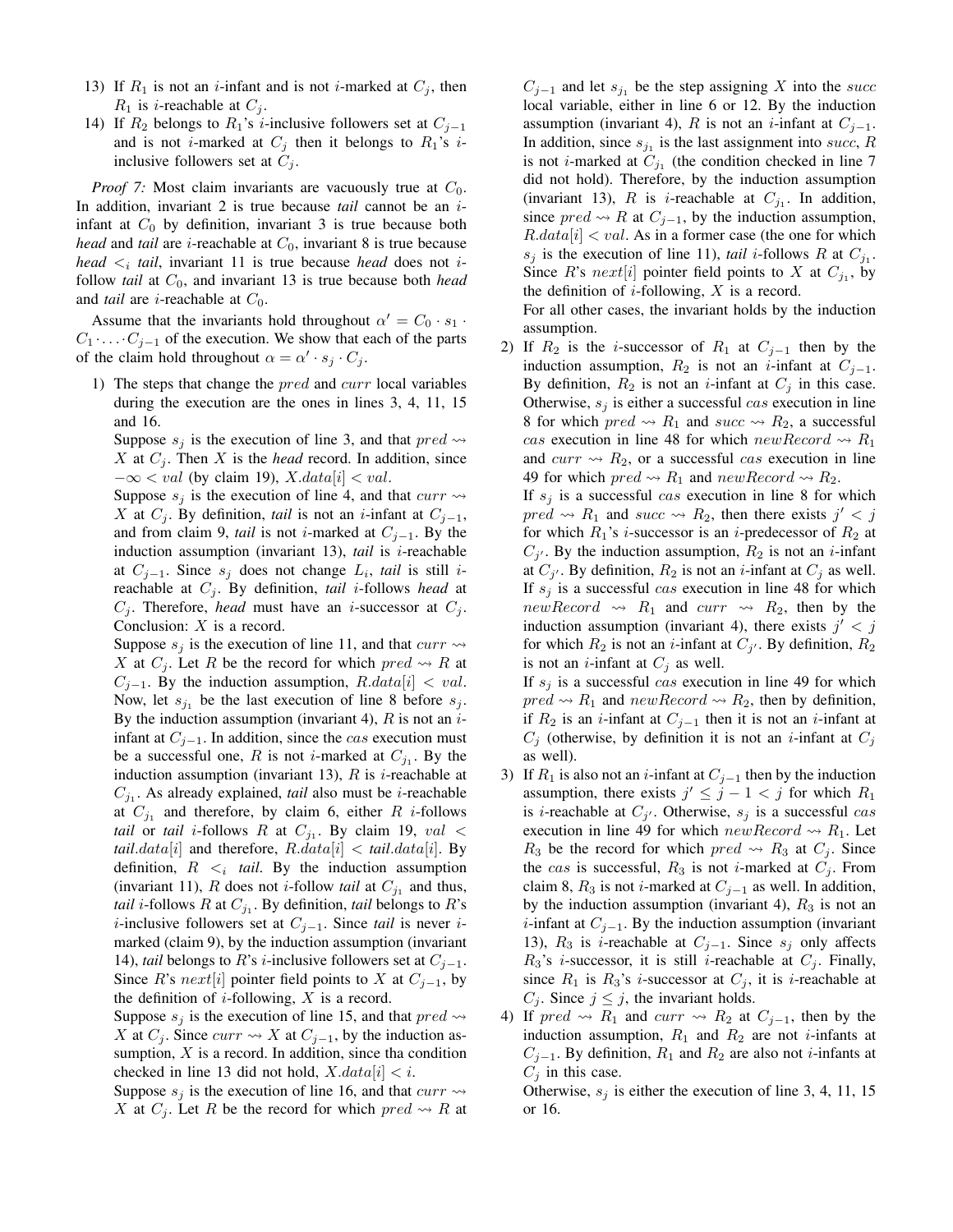If  $s_i$  is the execution of line 3 then  $R_1$  is *head* and by definition, not an *i*-infant at  $C_j$ . In addition, since curr  $\rightsquigarrow$   $R_2$  at  $C_j$ , curr  $\rightsquigarrow$   $R_2$  at  $C_{j-1}$  as well. Therefore, by the induction assumption,  $R_2$  is not an *i*-infant at  $C_{j-1}$ . By definition,  $R_2$  is not an *i*-infant at  $C_j$  in this case.

If  $s_j$  is the execution of line 4 or 11 then  $pred \rightsquigarrow R_1$ at  $C_{j-1}$  and like in former cases,  $R_1$  is not an *i*-infant at  $C_j$ . Since  $R_2$  is  $R_1$ 's *i*-successor at  $C_j$ , by invariant 2,  $R_2$  is not an *i*-infant at  $C_j$ .

If  $s_i$  is the execution of line 15 then  $R_1 = R_2$  - a contradiction to our initial assumption.

If  $s_i$  is the execution of line 16 then  $pred \rightarrow R_1$  at  $C_{j-1}$  and like in former cases,  $R_1$  is not an *i*-infant at  $C_j$ . Now, let  $s_{j'}$  be the step which assigns  $R_2$  into the *succ* variable (either in line 6 or 12).  $R_2$  is  $R_1$ 's *i*-successor at  $C_{j'}$  and by invariant 2, not an *i*-infant at  $C_{j'}$ . By definition,  $R_2$  is not an *i*-infant at  $C_j$ .

5) If pred  $\rightsquigarrow$  R<sub>1</sub> and curr  $\rightsquigarrow$  R<sub>2</sub> at C<sub>j−1</sub> then by the induction assumption,  $j_1 \leq j - 1 \leq j$  exists. Otherwise,  $s_i$  is either the execution of line 4, 11, 15 or 16.

If  $s_i$  is the execution of line 4 then since  $R_1$  is the *head* record, by definition it is *i*-reachable at  $C_j$ . Since  $R_2$  is  $R_1$ 's *i*-successor at  $C_j$ , the invariant holds for  $j_1 = j$  in this case.

If  $s_i$  is the execution of line 11, then let  $j_1$  be the maximal value for which  $pred$  is not *i*-marked before (and not including)  $C_j$ . Since  $R_1$  is not *i*-marked when executing line 8,  $C_{j_1}$  is during the period for which  $pred \rightsquigarrow R_1$ . Therefore, from the induction assumption (invariant 4),  $R_1$  is not an *i*-infant at  $C_{j_1}$ . By the induction assumption (invariant 13),  $R_1$  is *i*-reachable at  $C_{j_1}$ . Since either  $R_1$  is *i*-marked at  $C_{j_1+1}$  or  $j_1 = j - 1$ ,  $R_2$  is  $R_1$ 's *i*-successor at  $C_{j_1}$ , either by claim 8 or because  $s_j$  does not change  $R_1$ 's *i*-successor (respectively). Therefore, the invariant holds for  $j_1$  in this case.

If  $s_i$  is the execution of line 15 then  $R_1 = R_2$  and we have a contradiction to our initial assumption.

If  $s_j$  is the execution of line 16 then let  $s_{j_1}$  be the assignment of  $R_2$  into the *succ* variable, either in line 6 or 12. In both cases,  $R_2$  is  $R_1$ 's *i*-successor at  $C_{j_1}$ . We still need to show that  $R_1$  is *i*-reachable at  $C_{j_1}$ . By the induction assumption (invariant 4),  $R_1$  is not an *i*-infant at  $C_{j_1}$ . In addition, since  $s_j$  is the execution of line 16, the condition checked in line 7 does not hold for  $R_1$ . Therefore, by claim 8,  $R_1$  is not *i*-marked at  $C_{j_1}$ . By the induction assumption (invariant 13),  $R_1$  is *i*-reachable at  $C_{j_1}.$ 

6) If  $R_2$  belongs to  $R_1$ 's *i*-followers set at  $C_{i-2}$  then, since  $R_2$  is not *i*-marked at  $C_j$  (and by claim 8, at  $C_{j-1}$  as well), by invariant 14,  $R_2$  belongs to  $R_1$ 's *i*-followers set at  $C_{j-1}$ .

If  $R_2$  does not belong to  $R_1$ 's *i*-followers set at  $C_{i-2}$ then by the induction assumption, either  $R_1$  is an *i*-infant at  $C_{i-2}$  or  $R_2$  is an *i*-infant at  $C_{i-2}$ . Since  $R_1 \lt_i R_2$ and  $R_1.data[i] = R_2.data[i]$ , and since both are not

*i*-infant at  $C_{j-1}$ , by definition  $R_2$  is not an *i*-infant at  $C_{i-2}$ . Therefore,  $R_1$  is an i-infant at  $C_{i-2}$ . In this case,  $s_{i-1}$  is a successful *cas* execution in line 49, having newRecord  $\rightsquigarrow R_1$ .

Let  $R_3$  be the record for which  $pred \rightsquigarrow R_3$  at  $C_{j-1}$ . By invariant 4,  $R_3$  is not an *i*-infant at  $C_{j-2}$ . In addition, since the *cas* execution is successful,  $R_3$  is not *i*-marked at  $C_{i-2}$ . By the induction assumption (invariant 13),  $R_3$ is *i*-reachable at  $C_{j-2}$ .

Since  $R_2$  is not an *i*-infant and is not *i*-marked at  $C_{j-2}$ (we know that it is not *i*-marked at  $C_j$  + claim 8), By the induction assumption (invariant 13),  $R_2$  is *i*-reachable at  $C_{i-2}$ .

From claim 6, either  $R_3$  *i*-follows  $R_2$  or  $R_2$  *i*-follows  $R_3$  at  $C_{j-2}$ . From claim 20,  $R_3.data[i] < R_1.data[i]$ and therefore, by definition,  $R_3 \lt_i R_2$ . By the induction assumption (invariant 11),  $R_3$  does not *i*-follow  $R_2$  at  $C_{j-2}$  and thus,  $R_2$  *i*-follows  $R_3$  at  $C_{j-2}$ . By definition,  $R_2$  is in  $R_3$ 's *i*-followers set at  $C_{j-2}$  and by the induction assumption (invariant 14),  $R_2$  is in  $R_3$ 's *i*followers set at  $C_{i-1}$ . Since  $R_1$  is  $R_3$ 's *i*-successor at  $C_{j-1}$ ,  $R_2$  is also in  $R_1$ 's *i*-followers set at  $C_{j-1}$ .

7) If  $R_1.data[i] < R_2.data[i]$  then by definition,  $R_1 <_i R_2$ and we are done. Otherwise, since  $R_1.data[i]$  is sent as the first input parameter to the *find* call in line 35, from claim 20 it holds that  $R_1.data[i] = R_2.data[i]$ .

We denote the  $tmp \leftarrow curr$  assignment in line 36 with  $s_{j_1}$  and the last time the instruction in line 40 was executed before  $C_j$  with  $s_{j_2}$ . Notice that since  $R_1.data[i] = R_2.data[i]$  and the method did not return in line 39 ( $s_j$  is the execution of line 48),  $s_{j_2}$  is welldefined. Since  $R_2$  is a *find* output parameter, from the induction assumption (invariant 4),  $R_2$  is not an *i*-infant at  $C_{j_1}$ .

Assume by contradiction that  $R_1 \lt_i R_2$  does not hold. From claim 14,  $R_2 < i R_1$ . Therefore, there exist  $j_3, j_4$ satisfying (1)  $j_3 < j_4 < j_1$ , (2)  $j_3$  is the minimal value for which  $R_1$  is not an *i*-infant at  $C_{j_3}$ , and (3)  $j_4$  is the minimal value for which  $R_2$  is not an *i*-infant at  $C_{j_4}$ . Since the *cas* execution in line 48 is successful,  $R_1$  is not *i*-marked at  $C_i$ . From claim 8,  $R_1$  is also not *i*marked at for every earlier configuration. Therefore, by the induction assumption (invariant 6),  $R_1$  *i*-follows  $R_2$ at  $C_{j_4}$ . In addition, by invariant 14,  $R_1$  *i*-follows  $R_2$  at every configuration between  $C_{j_1}$  and  $C_{j_2}$ .

Let  $R_3$  be the last record satisfying  $tmp \rightsquigarrow R_3$  and  $R_3 \lt_i R_1$  between  $C_{j_1}$  and  $C_{j_2}$  ( $R_3$  must exists, because  $R_2$  satisfies those conditions). Notice that  $R_3$ must satisfy  $R_3.data[i] = R_1.data[i]$ , and that by the induction assumption (invariant 2),  $R_3$  is not an *i*-infant while  $tmp \rightsquigarrow R_3$ .

By the induction assumption (invariant 6),  $R_1$  belongs to  $R_3$ 's *i*-followers set at the assignment of  $R_3$  into  $tmp$  (either in line 36 or in line 40). In addition, by the induction assumption (invariant 14), it belongs to  $R_3$ 's *i*-followers set until  $C_{j_2}$  (including  $C_{j_2}$ ).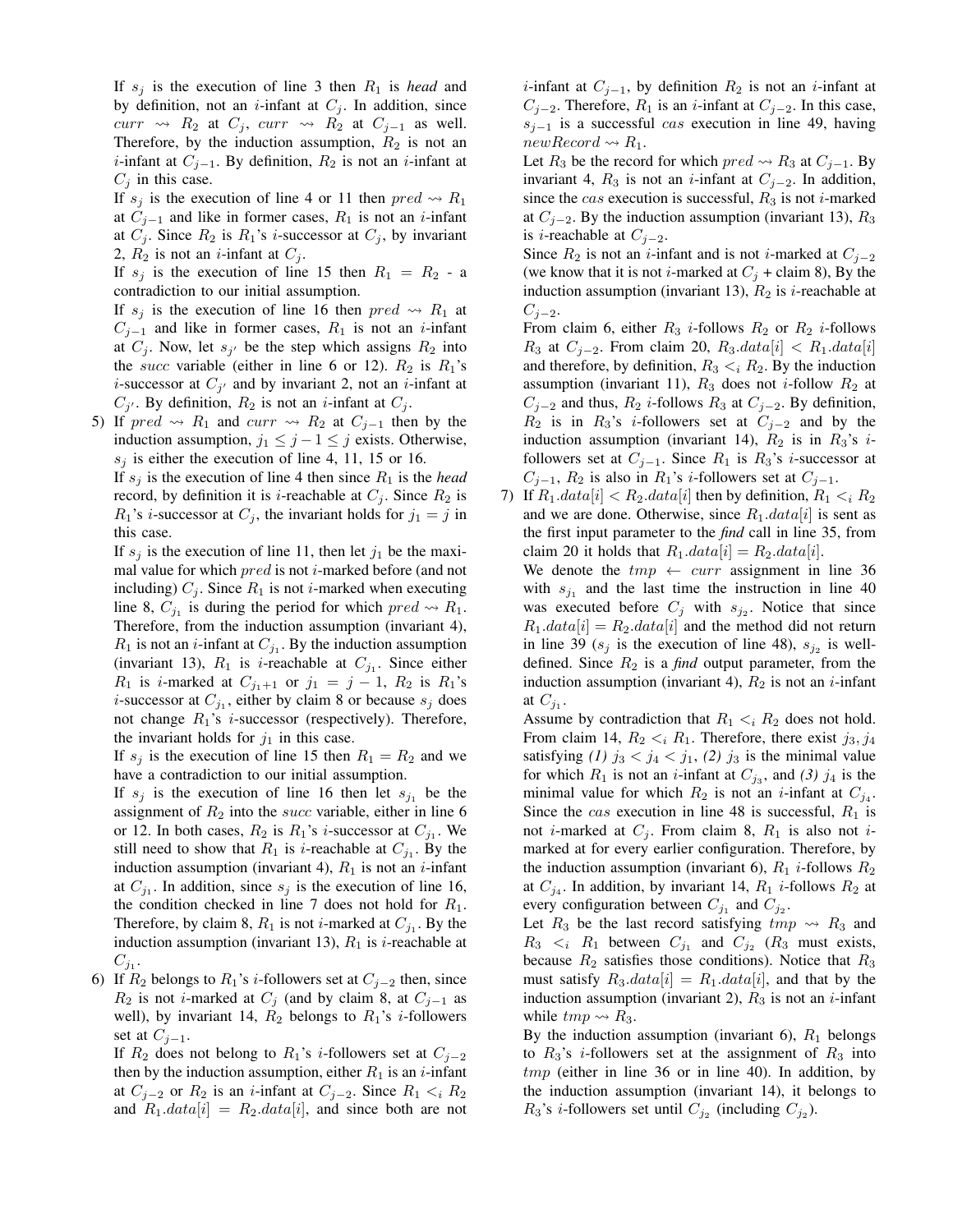Since  $R_3.data[i] = R_1.data[i], R_3$  is not the last assignment into  $tmp$  before  $C_{j_2}$ . Now, let  $R_4$  be the next record satisfying  $tmp \rightsquigarrow R_4$ . If  $R_4$  is null then  $R_1$  does not belong to  $R_3$ 's *i*-followers set when this assignment is executed, and before  $C_{j_2}$  - a contradiction. Otherwise, when the assignment  $tmp \leftarrow R_4$  is made,  $R_3$  is an *i*-predecessor of  $R_4$ , and by the induction assumption (invariant 2),  $R_4$  is not an *i*-infant at this point. Since  $R_4 \lt_i R_1$  does not hold  $(R_3$  was chosen as the last record for which it holds), from claim 14,  $R_1 \lt_i R_4$ . By the induction assumption (invariant 11),  $R_1$  does not *i*-follow  $R_4$  when the assignment is done, and thus, also does not *i*-follow  $R_3$ . Therefore,  $R_1$  does not belong to  $R_3$ 's *i*-followers set before  $C_{j_2}$  - a contradiction. Our assumption leads to a contradiction for every case and therefore, it is wrong. Conclusion:  $R_1 \lt_i R_2$  does hold.

8) If  $R_2$  is also the *i*-successor of  $R_1$  at  $C_{j-1}$ , then by the induction assumption,  $R_1 \lt_i R_2$  and we are done.

If  $s_i$  is a successful cas execution in line 8, then  $pred \rightarrow$  $R_1$  and succ  $\rightsquigarrow R_2$ . Let  $R_3$  be the record for which  $curr \rightsquigarrow R_3$  at  $C_i$ . Since the *cas* execution is successful,  $R_3$  is the *i*-successor of  $R_1$  at  $C_{j-1}$  and by the induction assumption,  $R_1 \lt_i R_3$ . In addition,  $R_3$  is *i*-marked and  $R_2$  is the *i*-successor of  $R_3$  when the condition in line 7 is checked. From claim 8, it is also the  $i$ -successor of  $R_3$  at  $C_{j-1}$ . By the induction assumption,  $R_3 < i R_2$ . Since the  $\lt_i$  relation (as described in definition 13) is transitive,  $R_1 \lt_i R_2$ .

If  $s_j$  is a successful cas execution in line 48 then  $newRecord \rightarrow R_1$  and  $curr \rightarrow R_2$ . From invariant 7,  $R_1 \lt_i R_2$ .

If  $s_i$  is a successful cas execution in line 49 then  $pred \rightsquigarrow R_1$  and  $newRecord \rightsquigarrow R_2$ .  $R_2.data[i]$  is sent as the first input parameter to the *find* execution returning  $R_1$  (in line 35). From claim 20,  $R_1.data[i] < R_2.data[i]$ and by definition 13,  $R_1 \lt_i R_2$ .

Since all other instructions do not change the record referenced by  $R_1.next[i]$ , the invariant holds for them as well.

9) If  $j_1 = j - 1$ , then  $R_2$ 's *i*-inclusive followers set at  $C_{i-1}$  is a subset of  $R_1$ 's *i*-followers set at  $C_{i-1}$  and we are done. Otherwise, by the induction assumption,  $R_2$ 's *i*-inclusive followers set at  $C_{j-2}$  is a subset of  $R_1$ 's *i*followers set at  $C_{j-2}$ .

If  $s_{j-1}$  does not change any  $next[i]$  pointer, then by definition 10,  $R_1$ 's *i*-followers set at  $C_{j-2}$  equals  $R_1$ 's *i*-followers set at  $C_{j-1}$  and  $R_2$ 's *i*-inclusive followers set at  $C_{j-2}$  equals  $R_2$ 's *i*-inclusive followers set at  $C_{j-1}$ . Therefore, in this case  $R_2$ 's *i*-inclusive followers set at  $C_{j-1}$  is a subset of  $R_1$ 's *i*-followers set at  $C_{j-1}$ .

If  $s_{i-1}$  does change a next[i] pointer then by the induction assumption (invariant 10),  $s_{i-1}$  is either an *i*marking, an  $i$ -snipping, an  $i$ -redirection or an  $i$ -insertion. Now, let R be a record in  $R_2$ 's *i*-inclusive followers set at  $C_{i-1}$ . By definition 10, R i-follows  $R_2$  at  $C_{j-1}$  and is not *i*-marked at  $C_{j-1}$ .

Suppose  $s_{i-1}$  is an *i*-marking. Since an *i*-marking cannot affect any pointer (by definition 15), it can only affect a marked flag, and from claim 8,  $R$  also *i*-follows  $R_2$  and is not *i*-marked at  $C_{i-2}$ . By definition 10, R is in  $R_2$ 's *i*-inclusive followers set at  $C_{j-2}$  and thus, in  $R_1$ 's *i*-followers set at  $C_{j-2}$ . Since R is not *i*-marked at  $C_{i-1}$ , by definition 11 it is in  $R_1$ 's *i*-followers set at  $C_{j-1}$  as well.

Suppose  $s_{j-1}$  is an *i*-snipping. Assume by contradiction that R does not *i*-follow  $R_2$  at  $C_{j-2}$ . By definition, there exist records  $R_{i_0}, \ldots, R_{i_m}$  for which  $R_2 = R_{i_0}, R =$  $R_{i_m}$  and for every  $0 < t \leq m$ ,  $R_{i_t}$  is  $R_{i_{t-1}}$ 's *i*-successor at  $C_{i-1}$ . Since R does not i-follow  $R_2$  at  $C_{i-2}$ , there exists a maximal t among  $0, \ldots, m - 1$  for which R does not *i*-follow  $R_{i_t}$  at  $C_{j-2}$ . This means that  $R_{i_{t+1}}$ does not *i*-follow  $R_{i_t}$  at  $C_{j-2}$ , but it is  $R_{i_t}$ 's *i*-successor at  $C_{j-1}$ . Since  $s_{j-1}$  is an *i*-snipping, from definition 16 it must hold that there exists a record  $R'$  which is the *i*-successor of  $R_{i_t}$  and an *i*-predecessor of  $R_{i_{t+1}}$  at  $C_{i-2}$  - a contradiction to the fact that  $R_{i_{t+1}}$  does not *i*-follow  $R_{i_t}$  at  $C_{j-2}$ . Therefore, R does *i*-follow  $R_2$ at  $C_{i-2}$  and by definition, belongs to  $R_2$ 's *i*-inclusive followers set at  $C_{j-2}$ . Since  $R_2$ 's *i*-inclusive followers set at  $C_{i-2}$  is a subset of  $R_1$ 's *i*-followers set at  $C_{i-2}$ , R belongs to  $R_1$ 's *i*-followers set at  $C_{j-2}$ . By the induction assumption (invariant 14), R belongs to  $R_1$ 's *i*-followers set at  $C_{i-1}$ .

Suppose  $s_{j-1}$  is an *i*-redirection or an *i*-insertion. If R also *i*-follows  $R_2$  at  $C_{j-2}$  then (since it is not *i*marked), it belongs to  $R_2$ 's *i*-inclusive followers set at  $C_{j-1}$ . Therefore, it also belongs to  $R_1$ 's *i*-followers set at  $C_{i-2}$ , and from the induction assumption (invariant 14), it belongs to  $R_1$ 's *i*-followers set at  $C_{j-1}$ . Otherwise (R does not *i*-follow  $R_2$  at  $C_{j-2}$ ), since R does *i*-follow  $R_2$  at  $C_{j-1}$ , there exist records  $R_{i_0}, \ldots, R_{i_m}$  for which  $R_2 = R_{i_0}, R = R_{i_m}$  and for every  $0 < t \leq m, R_{i_t}$  is  $R_{i_{t-1}}$ 's *i*-successor at  $C_{j-1}$ . Notice that we can assume that this path does not contain circles (otherwise, they can be removed, and we are still left with a proper path). Since R does not *i*-follow  $R_2$  at  $C_{j-2}$ , there exists a maximal t among  $0, \ldots, m-1$  for which  $R_{i_t}$  *i*-follows  $R_2$  at  $C_{j-2}$ . This means that  $R_{i_{t+1}}$  does not *i*-follow  $R_{i_t}$ at  $C_{j-2}$ , but it is  $R_{i_t}$ 's *i*-successor at  $C_{j-1}$ . Since  $s_{j-1}$ changes  $R_{i_t}$ 's *i*-successor,  $R_{i_t}$  is not *i*-marked at  $C_{j-2}$ (by claim 8). By definition 11,  $R_{i_t}$  is in  $R_2$ 's *i*-inclusive followers set at  $C_{j-2}$  and thus, in  $R_1$ 's *i*-followers set at  $C_{i-2}$ . By the induction assumption (invariant 14),  $R_{i}$ is in  $R_1$ 's *i*-followers set at  $C_{j-1}$ . Since R *i*-follows  $R_{i_t}$  at  $C_{j-1}$ , it also *i*-follows  $R_1$  at  $C_{j-1}$ . In addition, since it is not *i*-marked at  $C_{j-1}$ , it belongs to  $R_1$ 's *i*-followers set at  $C_{j-1}$ . Notice that  $R_{i_t}$  and R must be two different records. Assume by contradiction that  $R_1 = R$ , then  $R_1$  *i*-follows  $R_{i_t}$  and  $R_{i_t}$  *i*-follows  $R_1$ at  $C_{i-1}$ , in contradiction to the combination of claim 14 and invariant 11. Therefore,  $R_1 \neq R$  and R indeed belongs to its *i*-followers set at  $C_{i-1}$  (and not just its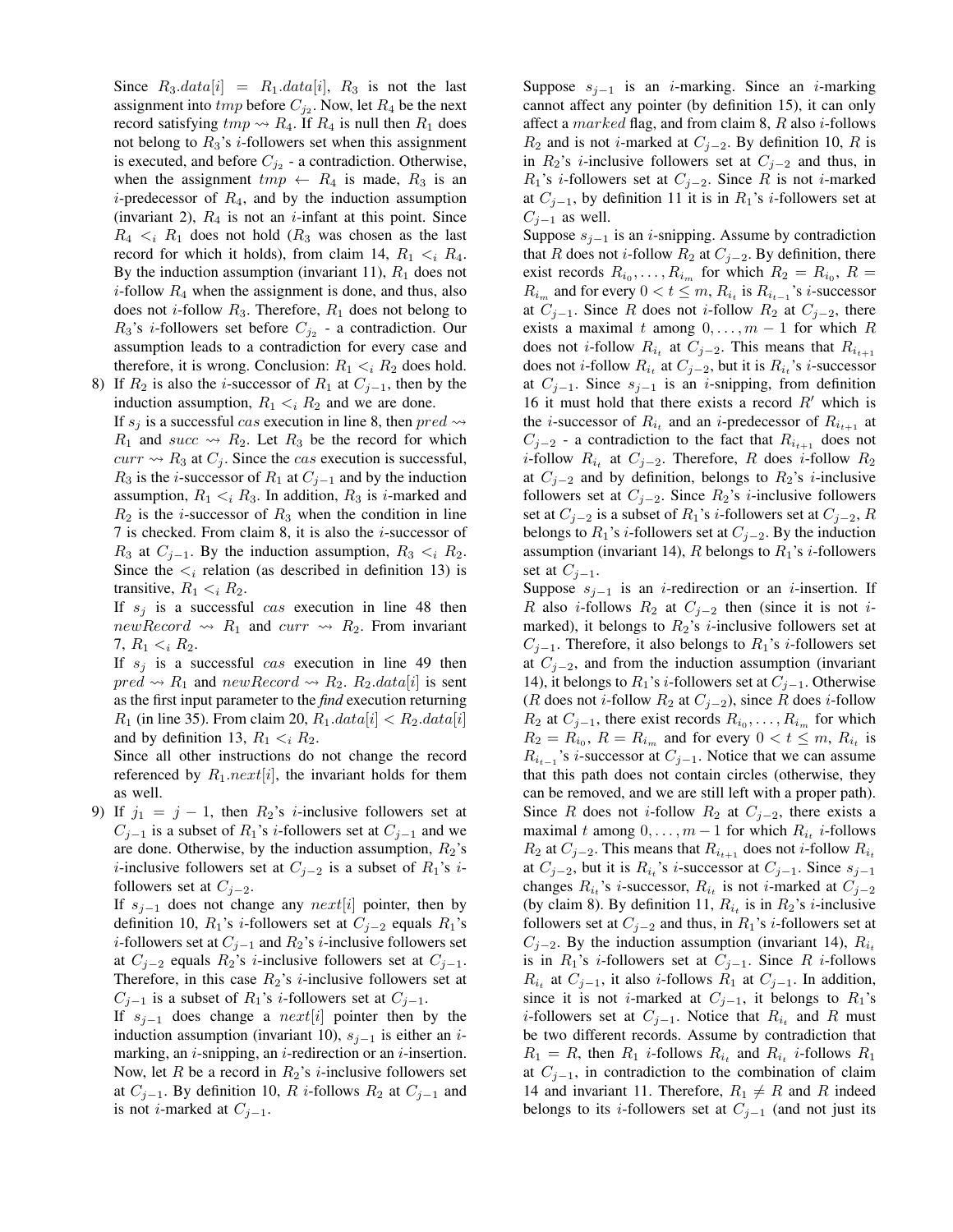*i*-inclusive followers set at  $C_{j-1}$ ).

10) The only instruction that can change  $R_1$ 's *i*-th mraked flag or  $i$ -successor are successful cas executions in lines 8, 24, 48, 50 and 60.

If  $s_i$  is a successful cas execution in line 24 or 60, then by definition 15,  $s_j$  is an *i*-marking.

If  $s_i$  is a successful cas execution in line 8, then  $pred \rightarrow$  $R_1$  and  $curr \rightarrow R_2$ . Let  $R_3$  be the record for which succ  $\rightsquigarrow$  R<sub>3</sub>. We are going to show that s<sub>j</sub> is an *i*snipping, by definition 16:

*(1)* By the induction assumption (invariant 4),  $R_1$  is not an *i*-infant at  $C_{j-1}$ . Since the *cas* execution at  $s_j$  is successful,  $R_1$  is also not *i*-marked at  $C_{i-1}$ . By the induction assumption (invariant 13),  $R_1$  is *i*-reachable at  $C_{i-1}$ . *(2)* The condition in line 7 held. Therefore, there exists  $j' < j - 1$  for which  $R_2$  is *i*-marked at  $C_{j'}$ . From claim 8,  $R_2$  is also *i*-marked at  $C_{j-1}$ . *(3)* The cas execution at  $s_j$  is successful and thus,  $R_2$  is the *i*-successor of  $R_1$  at  $C_{i-1}$ . *(4)*  $R_3$  is the *i*-successor of  $R_2$  when the condition in line 7 is checked. From claim 8, it is also the *i*-successor of  $R_2$  at  $C_{j-1}$ . *(5)*  $s_j$  assigns  $\langle R_3, false \rangle$  to the  $R_1.next[i]$  field.

If  $s_i$  is a successful cas execution in line 48 then  $newRcord \rightarrow R_1$  and  $succ \rightarrow R_2$ . Let  $R_3$  be the record for which  $curr \rightarrow R_3$ . We are going to show that  $s_j$  is an *i*-redirection. Since  $R_3$  is not an *i*-infant at  $C_{j-1}$  (by the induction assumption, invariant 4),  $R_1 \lt_i R_3$  (by the induction assumption, invariant 7) and  $s_j$  assigns  $\langle R_3, false \rangle$  into  $R_1$ 's next[i] field, we need to show that  $R_1$ 's *i*-followers set at  $C_{i-1}$  is a subset of  $R_3$ 's *i*-inclusive followers set at  $C_{j-1}$ . Since  $R_2$  is  $R_1$ 's *i*-successor at  $C_{j-1}$ , it suffices to show that  $R_2$ 's *i*inclusive followers set at  $C_{j-1}$  is a subset of  $R_3$ 's iinclusive followers set at  $C_{j-1}$ . We are going to show that invariant 9 holds for  $R_3$  and  $R_2$ .

Let  $R_4$  be the record for which  $pred \rightsquigarrow R_4$  at  $C_j$  and let  $C_{j_1}$  the configuration which is guaranteed by invariant 5. By definition,  $C_{j_1}$  is during the *find* execution, invoked in line 35,  $R_4$  is *i*-reachable at  $C_{j_1}$  and  $R_3$  is  $R_4$ 's *i*-successor at  $C_{j_1}$ . In addition, since  $R_2$  is  $R_1$ 's *i*successor before this *find* execution, by the induction assumption (invariant 2),  $R_2$  is not an *i*-infant at  $C_{j_1}$ . We still need to show that  $R_2$ 's *i*-inclusive followers set at  $C_{j-1}$  is a subset of  $R_3$ 's *i*-inclusive followers set at  $C_{j_1}$ . Let R be a record in  $R_2$ 's *i*-inclusive followers set at  $C_{j_1}$ . By definition, R is not *i*-marked at  $C_{j_1}$  and R *i*-follows  $R_2$  at  $C_{j_1}$ . By the induction assumption (invariant 2), R is not an *i*-infant at  $C_{j_1}$  and therefore, by the induction assumption (invariant 13),  $R$  is *i*-reachable at  $C_{j_1}$ . By claim 6, either  $R$  *i*-follows  $R_4$  or  $R_4$  *i*-follows R at  $C_{j_1}$ .

Since R *i*-follows  $R_2$  at  $C_{j_1}$ , by the induction assumption (invariant 11), either  $R = R_2$  or  $R_2 < iR$ . Since  $R_2$ *i*-follows  $R_1$  when executing line 34, by the induction assumption (invariant 8),  $R_1 \lt_i R_2$  and therefore,  $R_1 \lt_i R$ , meaning  $R_1.data[i] \leq R.data[i]$ . From claim 20,  $R_4.data[i] < R_1.data[i]$  and thus, by definition,  $R_4 \lt_i R$ . Therefore, since either R *i*-follows  $R_4$  or  $R_4$  *i*-follows  $R$  at  $C_{j_1}$ , by the induction assumption (invariant 11),  $R$  *i*-follows  $R_4$  at  $C_{j_1}$ . Since  $R_3$  is  $R_4$ 's *i*successor at  $C_{j_1}$ , R also *i*-follows  $R_3$  at  $C_{j_1}$ . Therefore, R is in  $R_3$ 's *i*-inclusive followers set at  $C_{j_1}$ .

After showing that  $R_2$ 's *i*-inclusive followers set at  $C_{j_1}$ is a subset of  $R_3$ 's *i*-inclusive followers set at  $C_{j_1}$ , we can use invariant 9.  $R_2$ 's *i*-inclusive followers set at  $C_{j-1}$  is indeed a subset of  $R_3$ 's *i*-inclusive followers set at  $C_{j-1}$ . Conclusion:  $s_j$  is an *i*-redirection.

If  $s_i$  is a successful cas execution in line 49 then  $pred \rightarrow R_1$  and  $curr \rightarrow R_2$ . Let  $R_3$  be the record for which new Record  $\rightsquigarrow R_3$ .  $s_j$  assigns  $\langle R_3, false \rangle$  into the  $R_1.next[i]$  field, and from claim 20,  $R_1.data[i]$  <  $R_3.data[i]$ . Therefore, by definition 13  $R_1 \lt_i R_3$ .

From invariant 4,  $R_1$  is not an *i*-infant at  $C_{j-1}$ . In addition, since the cas execution is successful,  $R_1$  is not *i*-marked at  $C_{i-1}$ . In order to show that  $s_i$  is an  $i$ -redirection or an  $i$ -insertion, we still need to show that  $R_1$ 's *i*-followers set at  $C_{i-1}$  is a subset of  $R_3$ 's *i*-followers set at  $C_{i-1}$ .

If  $R_3$ 's *i*-successor at  $C_{j-1}$  is  $R_2$ , then, since  $R_2$  is  $R_1$ 's *i*-successor at  $C_{j-1}$  (the *cas* execution is successful),  $R_1$ 's *i*-followers set at  $C_{j-1}$  is a subset of  $R_3$ 's *i*followers set at  $C_{j-1}$ .

Otherwise ( $R_3$ 's *i*-successor at  $C_{j-1}$  is not  $R_2$ ), there exists  $j' < j - 1$  for which  $R_2$  is  $R_3$ 's *i*-successor at  $C_{j'}$  (right after the successful cas execution in line 48). From the induction assumption (invariant 4),  $R_2$  is not an *i*-infant at  $C_{j'}$ . In addition, by definitions 10-11,  $R_2$ 's *i*-inclusive followers set at  $C_{j'}$  is a subset of  $R_3$ 's *i*followers set at  $C_{j'}$ . By the induction assumption,  $R_2$ 's *i*-inclusive followers set at  $C_{j-1}$  is a subset of  $R_3$ 's *i*followers set at  $C_{j-1}$ . Since  $R_2$  is  $R_1$ 's *i*-successor at  $C_{i-1}$ ,  $R_1$ 's *i*-followers set at  $C_{i-1}$  is a subset of  $R_3$ 's *i*-followers set at  $C_{i-1}$  in this case also.

Therefore, when  $s_i$  is a successful cas execution in line 49, if  $R_3$  is an *i*-infant at  $C_{i-1}$  then  $s_i$  is an *i*-insertion and otherwise,  $s_j$  is an *i*-redirection.

There are no other instructions that can change  $R_1$ 's *i*th  $mraked$  flag or *i*-successor and thus, the invariant holds.

11) Suppose  $R_1 \lt_i R_2$ . Assume by contradiction that  $R_1$ *i*-follows  $R_2$  at  $C_j$ . By definition, there exist records  $R_{i_0}, \ldots, R_{i_m}$  for which  $R_2 = R_{i_0}, R_1 = R_{i_m}$  and for every  $0 < t \leq m$ ,  $R_{i_{t-1}} \neq R_{i_t}$  and  $R_{i_t}$  is  $R_{i_{t-1}}$ 's *i*successor at  $C_j$ . By the induction assumption (invariant 2), for every  $0 < t \leq m$ ,  $R_{i_t}$  is also not an *i*-infant at  $C_j$  and therefore, from claim 14, either  $R_{i_t} < i \ R_{i_{t-1}}$ or  $R_{i_{t-1}} < i R_{i_t}$ . Now, let  $0 < t \leq m$  be the minimal value for which  $R_{i_t} < i R_{i_{t-1}}$  (since  $R_1 < i R_2$ , it must exist). By the induction assumption,  $R_{i_t}$  does not *i*follow  $R_{i_{t-1}}$ . Therefore, by invariant 10,  $s_j$  is either an *i*-snipping, an *i*-redirection or an *i*-insertion, changing  $R_{i_{t-1}}$ 's *i*-successor (it cannot be an *i*-marking, since it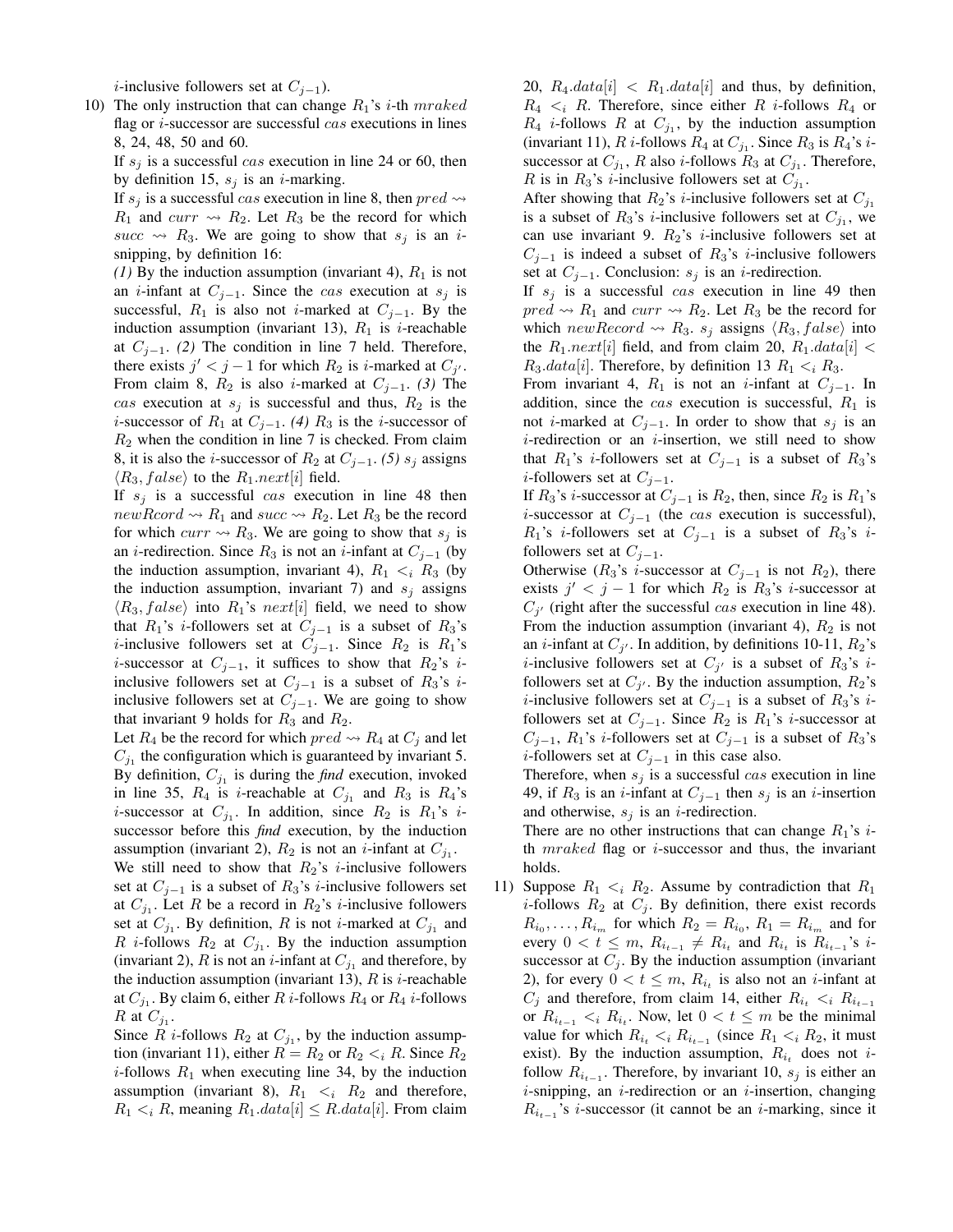does not change any record's *i*-successor).

Suppose  $s_i$  is an *i*-snipping. Then there must exist a record  $R_3$  which is  $R_{i_{t-1}}$ 's *i*-successor and an *i*predecessor of  $R_{i_t}$  at  $C_{j-1}$ . By definition,  $R_{i_t}$  *i*-follows  $R_{i_{t-1}}$  at  $C_{j-1}$  - a contradiction. Suppose  $s_j$  is an iredirection. Then by definition 17,  $R_{i_{t-1}} < i R_{i_t}$  - a contradiction. Suppose  $s_j$  is an *i*-insertion. Then by definition 18,  $R_{i_{t-1}} < i R_{i_t}$  - a contradiction. Therefore,  $R_1$  does not *i*-follow  $R_2$  at  $C_j$ .

12) Suppose  $R_1$  is *i*-reachable and is not *i*-marked at  $C_{j-1}$ . By definition, there exist records  $R_{i_0}, \ldots, R_{i_m}$  for which  $head = R_{i_0}, R_1 = R_{i_m}$  and for every  $0 < t \leq m, R_{i_t}$ is  $R_{i_{t-1}}$ 's *i*-successor at  $C_{j-1}$ .

Assume by contradiction that  $R_1$  is not *i*-reachable at  $C_j$ . If  $R_{i_{m-1}}$  is still *i*-reachable at  $C_j$ , then  $R_1$  is not its *i*-successor at  $C_j$ . Therefore, by invariant 10,  $s_j$  is either an  $i$ -snipping, an  $i$ -redirection or an  $i$ -insertion, changing  $R_{i_{m-1}}$ 's *i*-successor (it cannot be an *i*-marking, since it does not change any record's i-successor). Suppose s<sub>i</sub> is an *i*-snipping. Then  $R_1$  is *i*-marked at  $C_{i-1}$  - a contradiction. Suppose  $s_i$  is an *i*-redirection or an *i*insertion. Since  $R_1$  is not *i*-marked at  $C_{i-1}$ , it belongs to  $R_{i_{m-1}}$ 's *i*-followers set at  $C_{j-1}$ . By definition 17,  $R_1$ belongs to  $R_{i_{m-1}}$ 's *i*-followers set at  $C_j$  and thus, it is *i*-reachable at  $C_j$  - a contradiction.

Therefor,  $R_{i_{m-1}}$  is not *i*-reachable at  $C_j$ . Let  $0 \le t <$  $m-1$  be the maximal value for which  $R_{i_t}$  is *i*-reachable at  $C_j$  (*t* must exist, since *head* is still *i*-reachable at  $C_j$ ). By definition,  $R_{i_{t+1}}$  is not  $R_{i_t}$ 's *i*-successor at  $C_j$  and therefore, by invariant 10,  $s_i$  is either an *i*-snipping, an *i*redirection or an *i*-insertion, changing  $R_{i_t}$ 's *i*-successor. Suppose  $s_j$  is an *i*-snipping. Then  $R_{i_{t+2}}$  is *i*-reachable at  $C_j$  - a contradiction. Suppose  $s_j$  is an *i*-redirection or an *i*-insertion. Then  $R_1$  *i*-follows  $R_{i_t}$  at  $C_j$ , and therefore, is *i*-reachable at  $C_i$  - a contradiction.

Therefore,  $R_1$  is *i*-reachable at  $C_i$ .

13) Suppose  $R_1$  is not an *i*-infant at  $C_{i-1}$  and is not *i*marked at  $C_i$ . From claim 8,  $R_1$  is also not *i*-marked at  $C_{i-1}$ .

If  $R_1$  is an *i*-infant at  $C_{j-1}$  then  $s_j$  is the successful cas execution in line 49, having new Record  $\rightsquigarrow R_1$ . By invariant 10,  $s_i$  is either an *i*-insertion or an *i*redirection. Since  $R_1$  is an *i*-infant at  $C_{j-1}$ ,  $s_j$  is an *i*-insertion. Let  $R_3$  be the record for which  $pred \rightsquigarrow R_3$ at  $C_j$ . By definition,  $R_3$  is not an *i*-infant at  $C_{j-1}$  and is not *i*-marked at  $C_{j-1}$ . By the induction assumption,  $R_3$  is *i*-reachable at  $C_{j-1}$ . Since  $s_j$  only affects  $R_3$ 's *i*successor,  $R_3$  is still *i*-reachable at  $C_j$ . Therefore, since  $R_1$  is  $R_3$ 's *i*-successor at  $C_j$ , it is also *i*-reachable at  $C_j$ .

If  $R_1$  is not an *i*-infant at  $C_{j-1}$  then by the induction assumption, it is *i*-reachable at  $C_{i-1}$ . From invariant 12,  $R_1$  is *i*-reachable at  $C_i$  in this case as well.

14) Suppose  $R_2$  belongs to  $R_1$ 's *i*-inclusive followers set at  $C_{i-1}$  and is not *i*-marked at  $C_i$ . By definition 11 it *i*follows  $R_1$  at  $C_{j-1}$ . By definition, there exist records

 $R_{i_0}, \ldots, R_{i_m}$  for which  $R_1 = R_{i_0}, R_2 = R_{i_m}$  and for every  $0 < t \leq m$ ,  $R_{i_t}$  is  $R_{i_{t-1}}$ 's *i*-successor at  $C_{j-1}$ . Assume by contradiction that  $R_2$  does not belong to  $R_1$ 's *i*-inclusive followers set at  $C_j$ . From definition 11, it does not *i*-follow  $R_1$  at  $C_j$ . If  $R_{i_{m-1}}$  still *i*-follows  $R_1$ at  $C_j$ , then  $R_2$  is not its *i*-successor at  $C_j$ . Therefore, by invariant 10,  $s_j$  is either an *i*-snipping, an *i*-redirection or an *i*-insertion, changing  $R_{i_{m-1}}$ 's *i*-successor (it cannot be an  $i$ -marking, since it does not change any record's *i*-successor). Suppose  $s_j$  is an *i*-snipping. Then  $R_2$  is *i*-marked at  $C_{j-1}$  - a contradiction. Suppose  $s_j$  is an *i*-redirection or an *i*-insertion. Since  $R_2$  is not *i*-marked at  $C_{j-1}$ , it belongs to  $R_{i_{m-1}}$ 's *i*-followers set at  $C_{j-1}$ . By definition 17,  $R_2$  belongs to  $R_{i_{m-1}}$ 's *i*-followers set at  $C_j$  and thus, it *i*-follows  $R_1$  at  $C_j$  - a contradiction. Therefor,  $R_{i_{m-1}}$  does not *i*-follow  $R_1$  at  $C_j$ . Let  $0 \leq$  $t < m-1$  be the maximal value for which  $R_{i_t}$  *i*-follows  $R_1$  at  $C_j$  (*t* must exist, since by definition,  $R_1$  *i*-follows  $R_1$  at  $C_j$ ). By definition,  $R_{i_{t+1}}$  is not  $R_{i_t}$ 's *i*-successor at  $C_i$  and therefore, by invariant 10,  $s_i$  is either an  $i$ -snipping, an  $i$ -redirection or an  $i$ -insertion, changing  $R_{i_t}$ 's *i*-successor. Suppose  $s_j$  is an *i*-snipping. Then  $R_{i_{t+2}}$  *i*-follows  $R_1$  at  $C_j$  - a contradiction. Suppose  $s_j$  is an *i*-redirection or an *i*-insertion. Then  $R_2$  *i*-follows  $R_{i_t}$ at  $C_j$ , and therefore, *i*-follows  $R_1$  at  $C_j$  - a contradiction. Therefore,  $R_2$  belongs to  $R_1$ 's *i*-inclusive followers set at  $C_i$ .

Using claim 21, we can now easily prove that most invariants hold for our table (lemmas 22, 23 and 24). Notice that by the combination of lemma 22 and lemma 23, *head* and *tail* are always the first and last records of every internal linked-list (respectively).

*Lemma 22:* Let  $\alpha = C_0 \cdot s_1 \cdot C_1 \cdot s_2 \cdot C_2 \cdot \ldots \cdot s_k \cdot C_k$  be a legal execution, let  $0 \le j \le k$  and let  $1 \le i \le N_T$ . Then *head* and *tail* are *i*-reachable at  $C_i$ .

*Proof 8:* By definition, *head* is *i*-reachable at  $C_i$ . Therefore, we only need to show that *tail* is *i*-reachable at  $C_j$ . By claim 9, *tail* is not *i*-marked at  $C_j$ . In addition, by definition, *tail* is not an *i*-infant at  $C_j$ . By claim 21 (invariant 13), *tail* is *i*-reachable at  $C_i$ .

*Lemma 23:* Let  $\alpha = C_0 \cdot s_1 \cdot C_1 \cdot s_2 \cdot C_2 \cdot \ldots \cdot s_k \cdot C_k$  be a legal execution, let  $0 \le j \le k$ ,  $1 \le i \le N_T$  and let  $R_1$  and  $R_2$  be two different records. If  $R_2$  *i*-follows  $R_1$  at  $C_j$  then  $R_1.data[i] \leq R_2.data[i].$ 

*Proof 9:* Assume by contradiction that  $R_1.data[i] >$  $R_2.data[i]$ . By definition,  $R_2 \lt_i R_1$ . By claim 21 (invariant 11),  $R_2$  does not *i*-follow  $R_1$  at  $C_j$  - a contradiction. Therefore, if  $R_2$  *i*-follows  $R_1$  at  $C_j$  then  $R_1.data[i] \leq R_2.data[i]$ .

*Lemma 24:* Let  $\alpha = C_0 \cdot s_1 \cdot C_1 \cdot s_2 \cdot C_2 \cdot \ldots \cdot s_k \cdot C_k$  be a legal execution, let  $0 \le j \le k$  and let R be a record. R's status at  $C_j$  is *InTable* if and only if R is logically in the table at  $C_j$ .

*Proof 10:* If R is logically in the table at  $C_i$  then by definition, R's status at  $C_i$  is *InTable*. Now, suppose R's status at  $C_j$  is *InTable*. In order to show that R is logically in the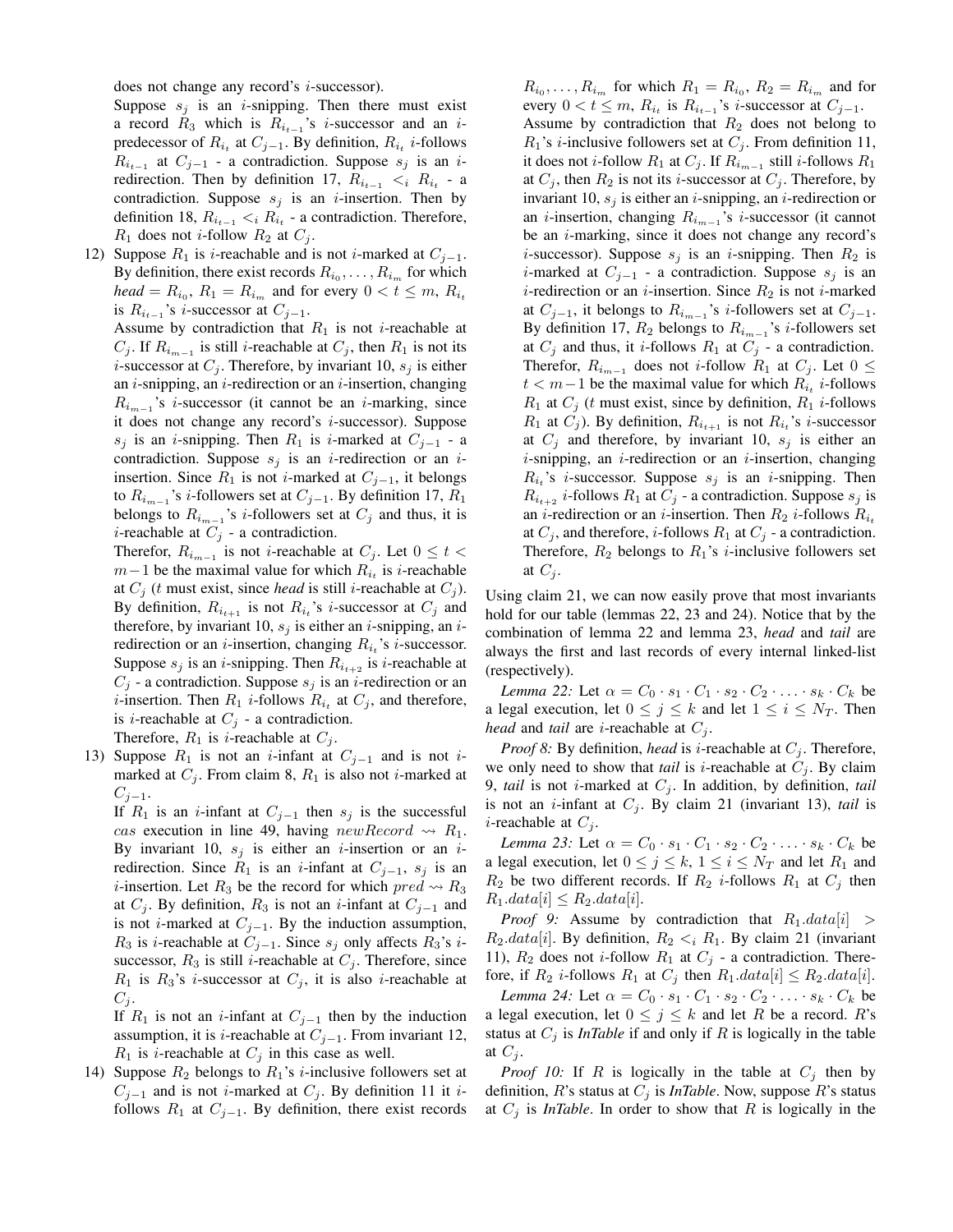table at  $C_j$ , we need to show that for every  $1 \leq i \leq N_T$ , R is *i*-reachable at  $C_i$ .

Since both *head* and *tail* are *i*-reachable at  $C_0$ , and are the only records at  $C_0$ , it holds for  $C_0$ . Assume that it holds throughout  $\alpha' = C_0 \cdot s_1 \cdot C_1 \cdot \ldots \cdot C_{j-1}$  of the execution. We show that it holds throughout  $\alpha = \alpha' \cdot s_j \cdot C_j$ .

If R's status at Cj−<sup>1</sup> is also *InTable*, then by the induction assumption, R is *i*-reachable at  $C_{j-1}$ . If R is *head* then by definition, R is still *i*-reachable at  $C_j$ . Otherwise, again by definition, R has an *i*-predecessor at  $C_{j-1}$  and thus, by claim 21 (invariant 2), R is not an *i*-infant at  $C_{j-1}$ . By definition, R is also not an *i*-infant at  $C_i$ . From claim 8, R is not *i*marked at  $C_i$  and therefore, from claim 21 (invariant 13), R is *i*-reachable at  $C_j$ .

If R's status at Cj−<sup>1</sup> is not *InTable*, then by claim 8, it is *Pending*. Therefore,  $s_j$  is a successful cas execution in line 31, satisfying new Record  $\rightsquigarrow$  R. when the method returns from the *helpAddingField(*newRecord, i*)* call in line 30, R's status is *Pending* (again, by claim 8). Therefore, it either returned in line 39 or 50.

In both cases,  $R$  had an *i*-predecessor before returning and by claim 21 (invariant 2), R is not an *i*-infant at  $C_i$ . From claim 8, R is not *i*-marked at  $C_j$  and therefore, from claim 21 (invariant 13), R is *i*-reachable at  $C_i$  in this case as well. After showing that most of our table invariants hold throughout any legal execution, we still need to show that the uniqueness property is never violated. Before showing that in lemma 26, we prove the following claim:

*Claim 25:* Let  $\alpha = C_0 \cdot s_1 \cdot C_1 \cdot s_2 \cdot C_2 \cdot \ldots \cdot s_k \cdot C_k$  be a legal execution, let  $0 \le j \le k$ ,  $1 \le i \le N_T$  such that i is a unique field number, and let  $R_1, R_2$  be two different records for which  $R_1.data[i] = R_2.data[i]$ , then if  $R_1$  is an *i*-predecessor of  $R_2$  at  $C_j$ ,  $R_2$ 's status at  $C_j$  is either *Removed* or *Failed*.

*Proof 11:* Since *head.data*[i] < *tail.data*[i], the claim is vacuously true at  $C_0$ . Assume that the lemma holds throughout  $\alpha' = C_0 \cdot s_1 \cdot C_1 \cdot \ldots \cdot C_{j-1}$  of the execution. We show that it holds throughout  $\alpha = \alpha' \cdot s_j \cdot C_j$ .

If  $R_1$  is also an *i*-predecessor of  $R_2$  at  $C_{j-1}$ , then by the induction assumption,  $R_2$ 's status at  $C_{j-1}$  is either *Removed* or *Failed*. From claim 8,  $R_2$ 's status at  $C_j$  is also *Removed* or *Failed*. Otherwise,  $s_i$  updates  $R_1$ 's *i*-successor, by executing a successful cas in line 8, 48 or 49.

If  $s_i$  is a successful cas execution in line 8, then  $pred \rightarrow R_1$ and succ  $\rightsquigarrow R_2$ . Let  $R_3$  be the record satisfying curr  $\rightsquigarrow R_3$ at  $C_j$ . Since  $R_1$ 's *i*-successor at  $C_{j-1}$  is  $R_3$  (the cas is successful) and  $R_3$ 's *i*-successor at an earlier point (when assigning  $R_2$  into succ) is  $R_2$ , by claim 21 (invariant 8),  $R_1.data[i] \leq R_3.data[i] \leq R_2.data[i]$ . Since  $R_1.data[i]$  $R_2.data[i], R_3.data[i] = R_2.data[i]$  and therefore (by the induction assumption), there exists an earlier point for which R2's status is either *Removed* or *Failed*. From claim 8, R2's status at  $C_i$  is also *Removed* or *Failed*.

If  $s_j$  is a successful cas execution in line 48, then  $newRecord \rightarrow R_1$  and  $curr \rightarrow R_2$ . Assume by contradiction that  $R_2$ 's status at  $C_j$  is *Pending*. Since i is a unique field number, the *helpAdding(curr,i+1)* (from claim 8,  $R_2$ 's status is *Pending* at every earlier configuration). Before returning from that method, the cas execution in line 31 was either successful or unsuccessful. For both cases, from claim 8,  $R_2$ 's status when execution line 45 is not *Pending* and therefore, it is not *Pending* at  $C_j$  - a contrdiction. Now, assume by contrdiction that  $R_2$ 's status at  $C_j$  is *InTable*. If  $R_2$ 's staus when executing line 45 is *InTable* then line 48 is not executed. Since it also cannot be *Pending*, we get a contradiction here as well. Therefore, when executing line 45,  $R_2$ 's status is either *Removed* or *Failed*. From claim 8,  $R_2$ 's status at  $C_j$  is also *Removed* or *Failed*.

If  $s_i$  is a successful cas execution in line 49, then  $pred \rightarrow$  $R_1$  and new Record  $\rightsquigarrow R_2$ . By claim 20),  $R_1.data[i]$  <  $R_2.data[i]$  - a contradiction.

*Lemma 26:* Let  $\alpha = C_0 \cdot s_1 \cdot C_1 \cdot s_2 \cdot C_2 \cdot \ldots \cdot s_k \cdot C_k$ be a legal execution, let  $0 \le j \le k$ ,  $1 \le i \le N_T$  such that i is a unique field number, and let  $R_1, R_2$  be two different records. If both  $R_1$  and  $R_2$  are logically in the table at  $C_j$ then  $R_1.data[i] \neq R_2.data[i]$ .

*Proof 12:* Assume by contradiction that both  $R_1$  and  $R_2$  are logically in the table at  $C_j$  and that  $R_1.data[i] = R_2.data[i]$ . By lemma 24, both  $R_1$  and  $R_2$  are *i*-reachable at  $C_j$  and therefore, from claim 6, either  $R_1$  *i*-follows  $R_2$  or  $R_2$  *i*-follows  $R_1$  at  $C_j$ . Assume without loss of generality that  $R_2$  *i*-follows  $R_1$  at  $C_j$ . By definition, there exist records  $R_{i_0}, \ldots, R_{i_m}$  for which  $R_1 = R_{i_0}$ ,  $R_2 = R_{i_m}$  and for every  $0 < t \leq m$ ,  $R_{i_t}$ is the *i*-successor of  $R_{i_{t-1}}$  at  $C_j$ . From claim 21 (invariant 8), for every  $0 \le t < m$ ,  $R_{i_t}.data[i] \le R_{i_{t+1}}.data[i]$ . Since  $R_1.data[i] = R_2.data[i], R_{i_{m-1}}.data[i] = R_2.data[i].$  From claim 25,  $R_2$ 's status at  $C_j$  is either *Failed* or *Removed* and thus,  $R_2$  is not logically in the table at  $C_j$  - a contradiction. Conclusion: If both  $R_1$  and  $R_2$  are logically in the table at  $C_j$ then  $R_1.data[i] \neq R_2.data[i]$ .

#### *B. Linearizability proof*

Our table implementation is linearizable. This means that, for every execution, one can assign a linearization point to each completed operation and some of the uncompleted operations so that the linearization point of each operation occurs after the operation starts and before it ends, and the results of these operations are the same as if they had been performed sequentially, in the order of their linearization points.

Let  $\alpha = C_0 \cdot s_1 \cdot C_1 \cdot s_2 \cdot C_2 \cdot \ldots \cdot s_k \cdot C_k$  be a legal execution. We shall define linearization points for each of the *add, remove* and *retrieve* operations, terminated before  $C_k$ . In addition, it will be convenient to define linearization points for calls to the *find* method, terminated before  $C_k$ . The first goal is to show that at any time, the set of tuples represented by records which are currently logically in the table is exactly the set of tuples for which there exists an already linearized *add* call inserting them into the table, and there does not exist an already linearized *remove* call removing them from the table. The second goal is to show that the output of each operation matches the table status, as will be explained next.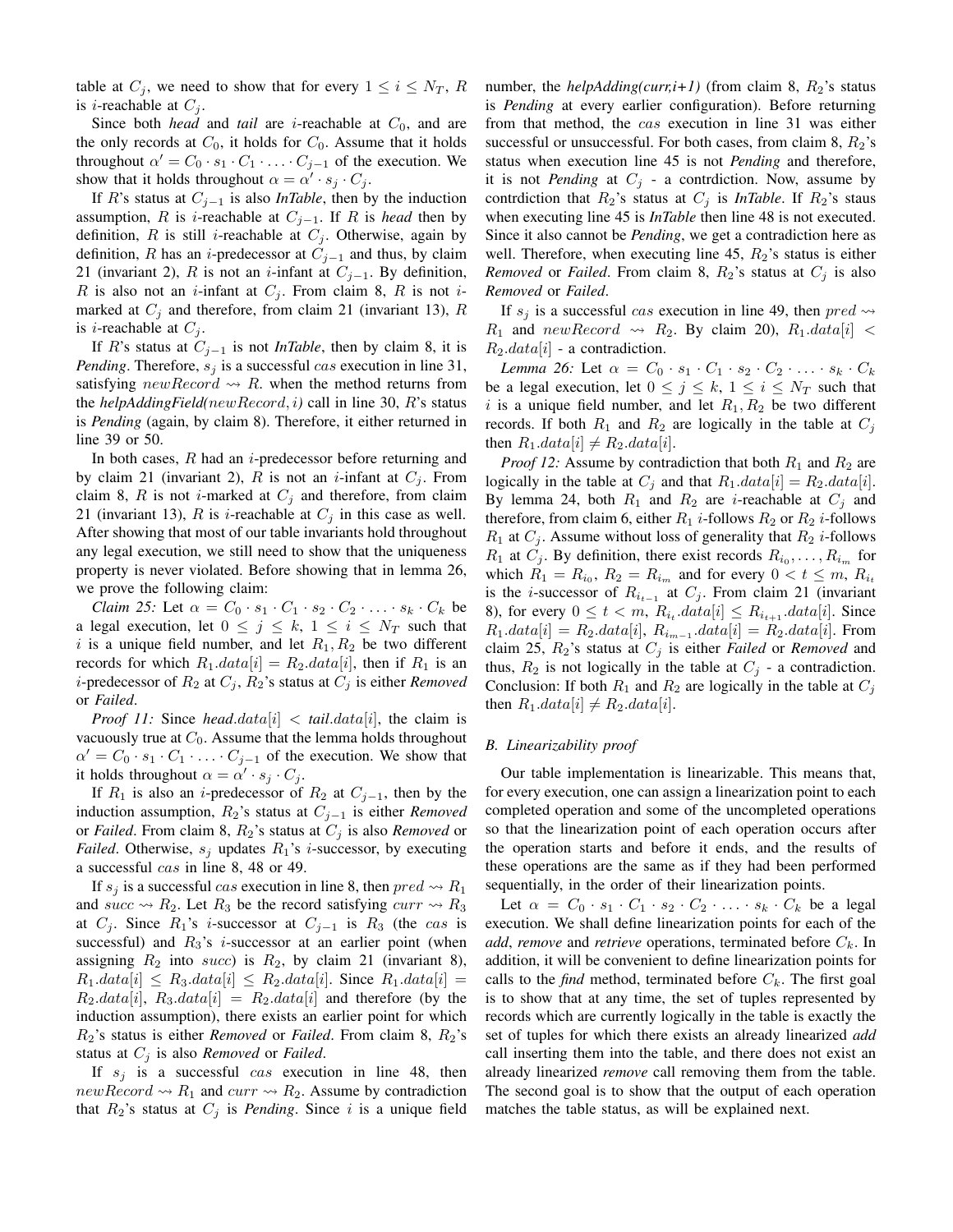*a) find:* First, we define linearization points for the  $find(val, i)$  method. We wish to choose a linearization point for the *find(*val, i*)* so the two records pred, curr, returned as output, satisfy (1) pred.data[i]  $\langle$  val  $\leq$  curr.data[i], (2) pred and curr are both *i*-reachable at the linearization point, and *(3)* curr is pred's i-successor at the linearization point. Notice that by the time the method returns, pred and curr may no longer satisfy those conditions.

*Claim 27:* If a  $\text{find}(val, i)$  method was invoked at  $s_{j_1}$ , and returned at  $s_{j_2}$   $(0 \lt j_1 \lt j_2 \le k)$  with  $R_1$  and  $R_2$  as the output parameters ( $pred \rightarrow R_1$ ,  $curr \rightarrow R_2$ ), then there exists  $j$  for which:

- 1)  $j_1 < j < j_2$ .
- 2)  $R_2$  is  $R_1$ 's *i*-successor at  $C_i$ .
- 3) Both  $R_1$  and  $R_2$  are *i*-reachable at  $C_j$ .
- 4) For every record  $R_3$  which is *i*-reachable at  $C_i$  and satisfying  $R_3.data[i] < val$ ,  $R_3$  *i*-precedes  $R_1$  at  $C_j$ .
- 5) For every record  $R_3$  which is *i*-reachable at  $C_j$  and satisfying  $R_3.data[i] \geq val$ ,  $R_3$  *i*-follows  $R_2$  at  $C_j$ .

*Proof 13:* Suppose we have a number j satisfying 1-3. We can now prove 4 and 5 using j: Suppose  $R_3$  is *i*-reachable at  $C_j$  and  $R_3.data[i] < val$ . Since  $R_1$  is *i*-reachable at  $C_j$ , from claim 6,  $R_3$  either *i*-follows or *i*-precedes  $R_1$  at  $C_i$ . Assume by contradiction that  $R_3$  does not *i*-precede  $R_1$  at  $C_j$ . Then  $R_3$  *i*-follows  $R_1$  at  $C_j$  and  $R_1 \neq R_3$ . Therefore,  $R_3$  *i*-follows  $R_2$  at  $C_j$ . From claim 20,  $R_2.data[i] \geq val$ . Since  $R_3.data[i] < val \leq R_2.data[i]$ , by definition 13,  $R_3 < i$  $R_2$ . From claim 21 (invariant 11),  $R_3$  does not *i*-follow  $R_2$ at  $C_j$  - a contradiction. Therefore, every record  $R_3$  which is *i*-reachable at  $C_j$  and satisfying  $R_3.data[i] < val$ ,  $R_3$  *i*precedes  $R_1$  at  $C_j$ . Now Suppose  $R_3$  is *i*-reachable at  $C_j$ and  $R_3.data[i] \geq val$ . Since  $R_2$  is *i*-reachable at  $C_j$ , from claim 6,  $R_3$  either *i*-follows or *i*-precedes  $R_2$  at  $C_j$ . Assume by contradiction that  $R_3$  does not *i*-follow  $R_2$  at  $C_j$ . Then  $R_3$  *i*-precedes  $R_2$  at  $C_j$  and  $R_2 \neq R_3$ . Since  $R_1$  is also *i*reachable at  $C_j$ ,  $R_3$  either *i*-follows or *i*-precedes  $R_1$  at  $C_j$ . If it *i*-follows  $R_1$ , since it does not *i*-follow  $R_2$  and  $R_2$  is  $R_1$ 's *i*-successor at  $C_j$ ,  $R_3$  must be  $R_1$  and from claim 20,  $R_3.data[i] < val$  - a contradiction. Otherwise,  $R_3$  must *i*precede  $R_1$  at  $C_i$ , and  $R_1 \neq R_3$  as well. Since  $R_1$  is not an iinfant at  $C_j$  (claim 21, invariant 4), either  $R_1 \lt_i R_3$  or  $R_3 \lt_i$  $R_1$ . Since  $R_3$  *i*-precedes  $R_1$  at  $C_j$ , by claim 21 (invariant 11),  $R_3 \lt_i R_1$ . By definition 13,  $R_3.data[i] \leq R_1.data[i]$ . Therefore,  $R_3.data[i] < val$  - a contradiction. Since every possible case results in a contradiction, our assumption was wrong. Therefore, for every record  $R_3$  which is *i*-reachable at  $C_j$  and satisfying  $R_3.data[i] \geq val$ ,  $R_3$  *i*-follows  $R_2$  at  $C_j$ . We are now going to show that  $j$  indeed exists, and that it satisfies 1-3.

If the last assignment of  $R_2$  into the *curr* variable during the method execution is in line 4, we choose  $s_i$  to be this assignment.

1)  $j_1 < j < j_2$ : Since  $s_j$  is an execution of an instruction during the method execution, obviously  $j_1 < j < j_2$ holds.

- 2)  $R_2$  is  $R_1$ 's *i*-successor at  $C_i$ : By definition.
- 3)  $R_1$  and  $R_2$  are *i*-reachable at  $C_i$ : If the last assignment of  $R_2$  into the *curr* variable during the method execution is in line 4, then  $R_1$  is the *head* record. By definition,  $R_1$  is *i*-reachable at  $C_j$ . Since  $R_2$  is  $R_1$ 's *i*-successor at  $C_j$ , it is also *i*-reachable at  $C_j$ .

If the last assignment of  $R_2$  into the *curr* variable during the method execution is in line 11, let  $s_{j_4}$  be this assignment and let  $s_{j_3}$  be the last execution of line 8 before  $s_{j_4}$ . If  $R_2$  is  $R_1$ 's *i*-successor at  $s_{j_3}$ , we choose  $j = j_3$ .

- 1)  $j_1 < j < j_2$ : Since  $s_{j_3}$  is an execution of an instruction during the method execution and  $j = j_3$ , obviously  $j_1$  <  $j < j_2$  holds.
- 2)  $R_2$  is  $R_1$ 's *i*-successor at  $C_j$ : *j* is chosen to be  $j_3$ because  $R_2$  is  $R_1$ 's *i*-successor at  $s_{j_3}$ .
- 3)  $R_1$  and  $R_2$  are *i*-reachable at  $C_i$ : The last execution of line 8 before  $s_{i_4}$  must be a successful cas execution (otherwise, we go back to line 2). Therefore,  $R_1$  is not *i*-marked at  $C_{j_3}$  and from claim 8, it is not *i*-marked at  $C_{j'}$  for every  $j' \leq j_3$ . From claim 21 (invariant 4),  $R_1$ is not an *i*-infant at  $C_{j_3}$  and therefore, from claim 21 (invariant 13),  $R_1$  is *i*-reachable at  $C_j$  (=  $C_{j_3}$ ). Since  $R_2$  is  $R_1$ 's *i*-successor at  $C_j$ , it is also *i*-reachable at  $C_j$ .

Otherwise, if  $R_2$  is not  $R_1$ 's *i*-successor at  $s_{j_3}$ , since  $R_2$  is  $R_1$ 's *i*-successor at  $C_{j_4}$ , there exists  $j_3 < j' < j_4$  for which  $s_{j'}$  makes  $R_1$ 's next[i] field point to  $R_2$ . In this case, we choose  $j = j'$ .

- 1)  $j_1 < j < j_2$ : Holds since  $j_1 < j_3 < j' < j_4 < j_2$ .
- 2)  $R_2$  is  $R_1$ 's *i*-successor at  $C_i$ : Holds since  $s_i$  makes  $R_1$ 's *next*[i] field point to  $R_2$ .
- 3)  $R_1$  and  $R_2$  are *i*-reachable at  $C_i$ : Since  $R_1$ 's *i*-successor at  $C_j$  is different from  $R_1$ 's *i*-successor at  $C_{j-1}$ , by claim 8,  $R_1$  is not *i*-marked at  $C_j$ . As explained in the former case,  $R_1$  is *i*-reachable at  $C_j$ , and so is  $R_2$ .

If the last assignment of  $R_2$  into the *curr* variable during the method execution is in line 16, let  $s_{j_6}$  be this assignment. There exists  $j_5 < j_6$  for which  $s_{j_5}$  is the last assignment of  $R_2$  into the *succ* variable, either in line 6 or 12. In this case, we choose  $j = j_5$ . Notice that  $curr \rightsquigarrow R_1$  at  $C_{j_5}$ .

- 1)  $j_1 < j < j_2$ : Since  $s_{j_5}$  is an execution of an instruction during the method execution, obviously  $j_1 < j < j_2$ holds.
- 2)  $R_2$  is  $R_1$ 's *i*-successor at  $C_j$ : Holds both possibilities, since  $curr \rightsquigarrow R_1$ ,  $succ \rightsquigarrow R_2$  and  $curr.next[i] \rightsquigarrow succ$ at  $C_{j_5}$ .
- 3)  $R_1$  and  $R_2$  are *i*-reachable at  $C_i$ : From claim 21 (invariant 4),  $R_1$  is not an *i*-infant at  $C_{j_5}$ . Line 7 must be executed between  $s_{j_5}$  and  $s_{j_6}$ . Since  $s_{j_5}$  is the last assignment of  $R_2$  into the *succ* variable before  $s_{j_6}$ , the condition checked must hold and therefore,  $R_1$  is not  $i$ -marked at this point. From claim 8,  $R_1$  is also not  $i$ marked at  $C_{j_5}$ . As explained in the former case,  $R_1$  is *i*-reachable at  $C_j$  (=  $C_{j_5}$ ), and so is  $R_2$ .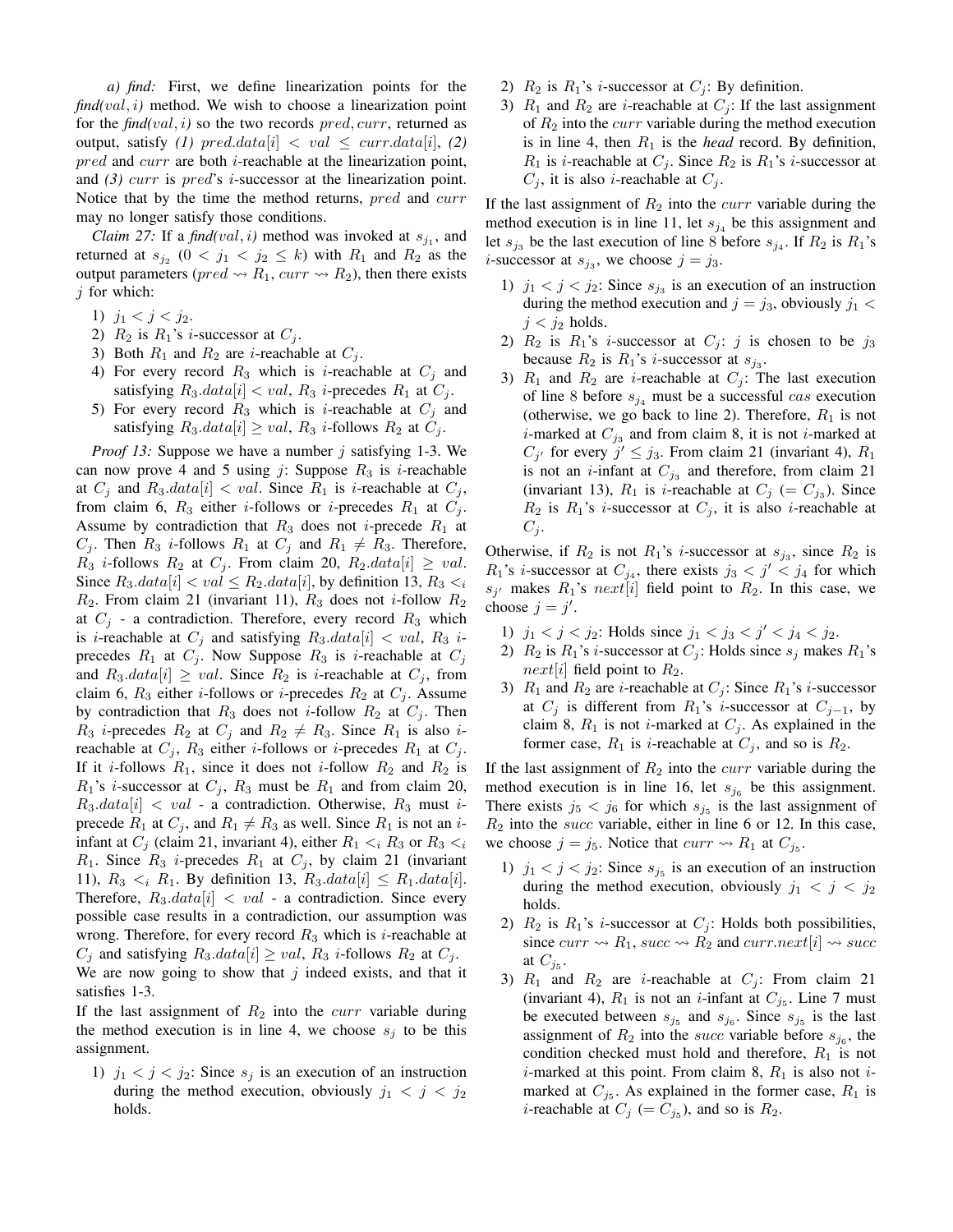Since the last assignment into the *curr* variable must be one of the above, the claim holds.

We define the linearization point of a  $\text{find}(val, i)$  execution that has terminated to be  $C_i$ , described in claim 27. Note that there may be several  $j$ 's satisfying the conditions of the claim and any of them can be chosen. From claim 20, the records  $pred, curr$ , returned as output, indeed satisfy  $pred.data[i]$  $val \leq curr.data[i]$ . In addition, from claim 27, pred and  $curr$  are both *i*-reachable at the linearization point, and  $curr$ is pred's i-successor.

*b) add:* After defining the linearization points of each  $find(val, i)$  execution which terminated, we can define the linearization points of each *add(*tup*)* execution which terminated. We define a successful *add* execution as an execution which returned true, and an unsuccessful *add* execution as an execution which returned false.

Given a successful *add(*tup*)* and the record newRecord, created in line 18, we want to set a linearization point which is between the invocation and the termination of the operation, and for which *newRecord* is logically in the table.

*Claim 28:* Given an *add(*tup*)* operation which was invoked at  $s_{j_1}$  and terminated at  $s_{j_2}$   $(0 < j_1 < j_2 \le k)$ , let R be the record created in line 18 (meaning,  $newRecord \rightarrow R$  during the execution). If the operation returned  $true$  then there exists  $j_1 < j < j_2$  for which R is logically in the table at  $C_j$ .

*Proof 14:* Using lemma 24, it suffices to show that there exists  $j_1 < j < j_2$  for which R's status at  $C_j$  is *InTable*.

Before returning from the *helpAdding(*newRecord, 1*)* call in line 19, the operation must have tried to change  $R$ 's status vis a cas execution in line 31. Let  $s_{j'}$  be this cas execution. Obviously,  $j_1 < j' < j_2$ . If R's status at  $C_{j'-1}$  is *Pending*, then this cas execution is successful and R's status at  $C_{j'}$ is *InTable*. If the cas execution is unsuccessful because R's status is already *InTable* at  $C_{j'-1}$ , then R's status at  $C_{j'}$  is also *InTable*. For both cases, we choose  $j = j'$  and we are done. If R's status at  $C_{j'-1}$  is *Removed* then, from claim 8, and since R was created with a *Pending* status in line 18, there exists  $j_1 < j'' < j' - 1$  for which R's status at  $C_{j''}$  is *InTable*. In this case, we choose  $j = j''$ . Since the operation returns true in line  $27$ , then  $R$ 's status when executing line  $20$  is not *Failed*. From claim 8, it cannot be *Failed* at  $C_{j'}$ . Therefore,  $C_i$  is well-defined.

We define the linearization point of a successful *add(*tup*)* execution that has terminated to be  $C_j$ , described in claim 28. From claim 28, it is guaranteed that the new record created during the operation, and which represents the tuple  $tup$ , has been added into the table during the execution.

Given an unsuccessful *add(*tup*)* operation, we want to set a linearization point which is between the invocation and the termination of the operation, for which a record representing  $tup$  cannot be inserted into the table. Failure can only happen if a record with an equal value of a unique field is logically in the list. Formally, let  $tup = \langle e_1, \ldots, e_{N_T} \rangle$  and let  $i \in$  $\{1, \ldots, N_T\}$  be a unique field number. We want to show that at the operation linearization point there exists a record  $R<sup>′</sup>$ which is not the record created in line 18 during the operation,

satisfying  $R' . data[i] = e_i$ , and is logically in the table during that linearization point.

*Claim 29:* Given an *add(*tup*)* operation which was invoked at  $s_{j_1}$  and terminated at  $s_{j_2}$   $(0 < j_1 < j_2 \le k)$ , let R be the record created in line 18 (meaning,  $newRecord \rightsquigarrow R$  during the execution). If the operation returned  $false$  then there exist *(1)*  $j_1$  <  $j$  <  $j_2$ , *(2)*  $i$  ∈ {1, ...,  $N_T$ } for which *i* is a unique field number, and (3) a record  $R' \neq R$  whose status is *InTable* at  $C_j$  and for which  $R'.data[i] = R.data[i].$ 

*Proof 15:* If the operation returned *false*, then *R*'s status when executing line 20 was *Failed*. Since new records are created with a *Pending* status, R's status was changed in a successful cas execution in line 46, during a *helpAddingField(newRecord, i)* for which  $newRecord \rightarrow R$ . Let R' be the record for which  $curr \rightarrow R'$  when the cas is executed, and let  $s_j$  be the reading of the status of  $R'$  in line 45. Since  $s_i$  was after R was created and before the execution of line 20,  $j_1 < j < j_2$ . In addition, since line 46 was executed, *i* is a unique field number,  $R' . data[i] = R . data[i],$ and the status of  $R'$  at  $C_j$  was *InTable*.

We still need to show that  $R \neq R'$ . Notice that, since line 46 was executed, the condition checked in line 38 did not hold for  $tmp \leadsto R'$ . Therefore,  $R \neq R'$ .

We define the linearization point of an unsuccessful *add(*tup*)* execution that has terminated to be  $C_j$ , described in claim 29. From claim 29, it is guaranteed that inserting the new record into the table at  $C_j$  would break the uniqueness property of our table.

*c) remove:* We define a successful *remove* execution as an execution which returned true, and an unsuccessful *remove* execution as an execution which returned  $false$ . Assume a successful *remove*(*val*, *i*) was invoked at  $s_{j_1}$  and returned at  $s_{j_2}$ . Let R be the record found in line 52 (meaning, victim  $\rightsquigarrow$ R). We want to set a linearization point  $s_j$  for which  $j_1$  <  $j < j_2$ , and  $s_j$  is an operation step that logically removes R from the table. Notice that, since the operation is successful, we can choose  $s_i$  to be the successful cas execution in line 55 changing R's status from *InTable* to *Removed*. Obviously,  $s_j$  is executed by the operation, and  $j_1 < j < j_2$ . In addition, by lemma 24,  $s_j$  indeed logically removes R from the table.

Now, assume an unsuccessful *remove*. We want to set a linearization point between the invocation and termination of the operation, for which there does not exist a record that can be removed by the operation (meaning, the operation failure is justified).

*Claim 30:* Given a *remove*(*val*, *i*) operation, invoked at  $s_{j_1}$ and terminated at  $s_{j_2}$   $(0 \lt j_1 \lt j_2 \le k)$ , let R be the record found in line 52 (meaning,  $victim \rightsquigarrow R$  during the execution). If the operation returned  $false$  then there exists  $j_1 < j < j_2$  for which there does not exist a record  $R_1$ satisfying  $R_1.data[i] = val$  that is logically in the table at  $C_i$ .

*Proof 16:* Let  $C_{j_3}$  be the linearization point of the  $find(val, i)$  call in line 52, and let  $R_2$  be the *pred* record, returned as output from that call. Obviously,  $j_1 < j_3 < j_2$ . From claim 27, both  $R_2$  and R are *i*-reachable and R is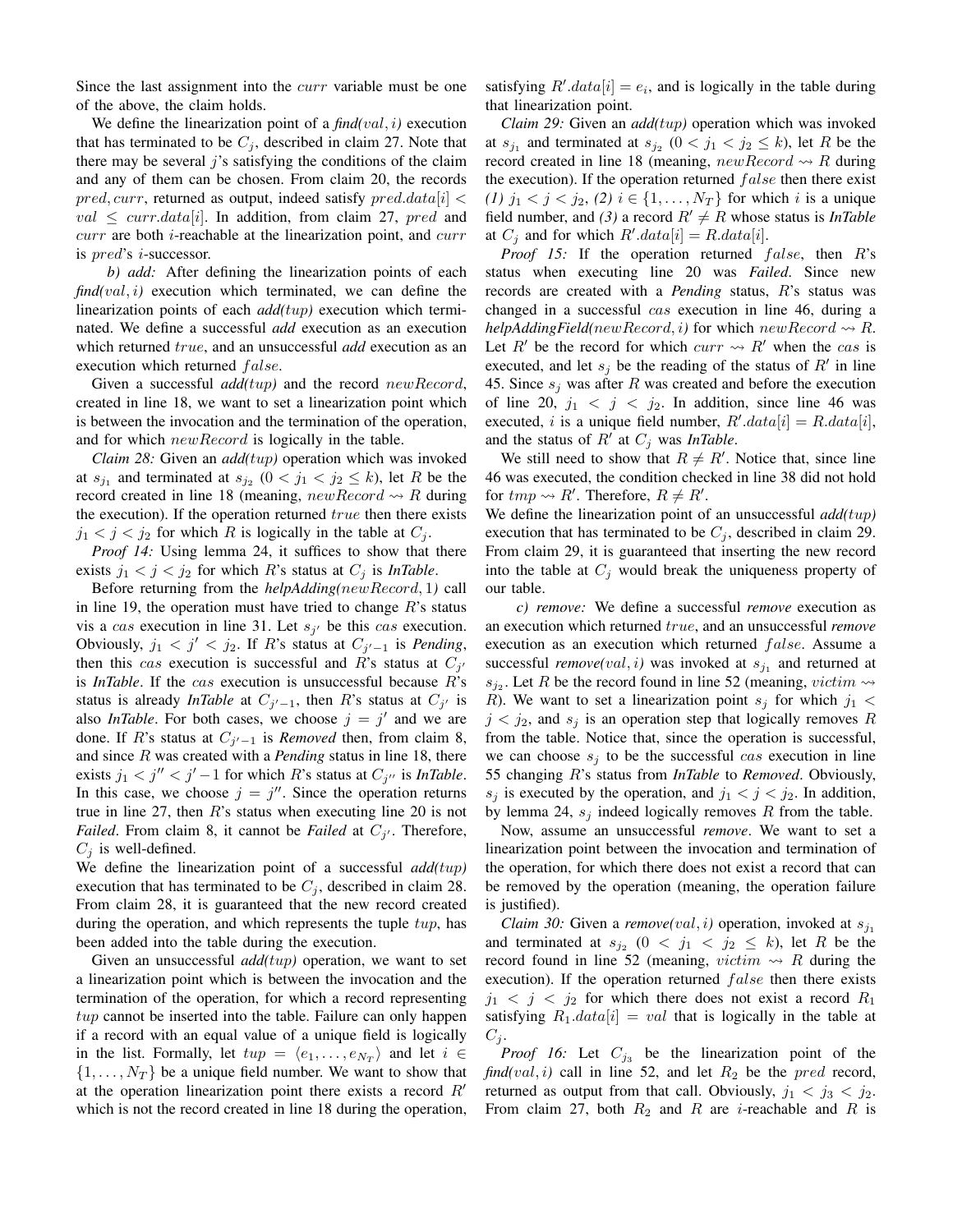$R_2$ 's *i*-successor at  $C_{j_3}$ . From claim 20,  $R_2.data[i] < val \leq$  $R.data[i]$ .

Now, let  $R_1 \neq R$  be a record for which  $R_1.data[i] = val$ . If  $R_1$  is *i*-reachable at  $C_{j_3}$  then by claim 6, it either *i*-precedes or *i*-follows  $R_2$  at  $C_{j_3}$  and either *i*-precedes or *i*-follows R at  $C_{j_3}$ . Since  $R_2 \lt_i R_1$ , from claim 21 (invariant 11),  $R_1$ cannot *i*-precede  $R_2$ . Therefore, since  $R_1 \neq R$ ,  $R_1$  *i*-follows R at  $C_i$ . Using claim 21 again, it must hold that  $R \lt_i R_1$ and thus,  $R.data[i] \leq val$ . Therefore,  $R.data[i] = val$ . Since we assume  $i$  is a unique field number (it was sent as input to a *remove* call), by claim 25,  $R_1$ 's status at  $C_{j_3}$  is not *InTable* (meaning, it is not logically in the table). Conclusion: for every record  $R_1 \neq R$  such that  $R_1.data[i] = val$ ,  $R_1$  is not logically in the table at  $C_{j_3}$ .

If the operation returned  $false$  in line 54, we choose  $j = j_3$ . Obviously,  $j_1 < j < j_2$ . From claim 20,  $R_2.data[i]$  $val \leq R.data[i]$ . Since the operation returned in line 54,  $R.data[i] \neq val$  and therefore,  $val < R.data[i]$ . Since  $R.data[i] \neq val$  and there does not exist any other record  $R_1$  for which  $R_1.data[i] = val$ , and that is logically in the table at  $C_j$ , j satisfies all conditions for that case, and we are done.

If the operation returned  $false$  in line 56 and R's status at  $C_{j_3}$  is not *InTable* then R is not logically in the table at  $C_{j_3}$ . In this case, we choose  $j = j_3$ . As explained above, there also does not exist any other record  $R_1$  for which  $R_1.data[i] = val$ , and that is logically in the table at  $C_j$ . Therefore, j satisfies all conditions for that case as well.

If the operation returned  $false$  in line 56, but R's status at  $C_{j3}$  is *InTable*, let  $s_{j4}$  be the unsuccessful cas execution in line 55. Since the cas execution in line 55 is unsuccessful, R's status at  $C_{j_4-1}$  is not *InTable*. Let  $C_j$  be the first configuration between  $C_{j_3}$  and  $C_{j_4-1}$  for which R's status is not *InTable*. Obviously,  $j_1 < j < j_2$ . Since R is logically in the table at  $C_{i-1}$  and  $R.data[i] = val$  (the condition checked in line 53 does not hold), from lemma 26, there does not exist  $R_1 \neq R$  which is logically in the table at  $C_{i-1}$  and for which  $R_1.data[i] = val$ . Since  $s_i$  just changes R's status, there also does not exist  $R_1 \neq R$  which is logically in the table at  $C_j$ and for which  $R_1.data[i] = val$ . Since R is also not logically in the list at  $C_i$  (its status is not *InTable* at  $C_i$ ), there does not exist a record  $R_1$  which is logically in the table at  $C_i$  and for which  $R_1.data[i] = val$ . Therefore, j satisfies all conditions for that case as well.

We define the linearization point of an unsuccessful *remove*(*val*, *i*) execution that has terminated to be  $C_j$ , described in claim 30. From claim 30, it is guaranteed that indeed there does not exist any record that can be removed at  $C_i$ , according to the operation input parameters.

*d) retrieve:* For each *retrieve(*val, i*)* execution that has terminated, we want to set a linearization point for which the set of tuples returned by the operation is the set of all tuples  $t = \langle e_i, \dots, e_{N_T} \rangle$  which are currently in the table and satisfy  $t.e_i = val$ . Formally, assume a  $retrieve(val, i)$ execution, invoked at  $s_{j_1}$  and terminated at  $s_{j_2}$  (returning a set S of tuples). We want to set a linearization point  $C_j$  for

which (1)  $j_1 < j < j_2$ , (2) for every record R satisfying  $R.data[i] = val$ , it holds that  $R.data \in S$  if and only if R is logically in the table at  $C_i$ .

*Claim 31:* Let  $\alpha = C_0 \cdot s_1 \cdot C_1 \cdot s_2 \cdot C_2 \cdot \ldots \cdot s_k \cdot C_k$  be a legal execution, and let  $1 \leq i \leq N_T$ . If there exist records  $R_1, R_2, \ldots, R_m$  and  $j_1 < j_2 < \ldots < j_{m-1}$  such that for every  $1 \le t \le m-1$ ,  $R_t$  is the *i*-predecessor of  $R_{t+1}$  at  $C_{j_t}$ , then there exists  $j_1 \leq j \leq j_{m-1}$  for which  $R_{m-1}$  *i*-follows  $R_1$  and  $R_m$  is the *i*-successor of  $R_{m-1}$  at  $C_j$ .

*Proof 17:* We are going to prove the claim by induction on m.

*Base Case (m = 2)*: the claim obviously holds for  $j_1$ .

*Induction Step*: Assume that the claim holds for  $m-1$ , and let  $R_1, R_2, \ldots, R_m$  and  $j_1 < j_2 < \ldots < j_{m-1}$  be the described records and numbers. By the induction assumption, there exists  $j_1 \leq j' \leq j_{m-2}$  for which  $R_{m-2}$  *i*-follows  $R_1$  and  $R_{m-1}$  is the *i*-successor of  $R_{m-2}$  at  $C_{j'}$ . By definition,  $R_{m-1}$  *i*-follows  $R_1$  at  $C_{j'}$ . If  $R_m$  is the *i*-successor of  $R_{m-1}$  at  $C_{j'}$  then the claim holds for  $j = j'$ .

If  $R_m$  is not the *i*-successor of  $R_{m-1}$  at  $C_{j'}$  then there exists  $j' < j \le j_{m-1}$  for which  $R_m$  is not the *i*-successor of  $R_{m-1}$  at  $C_{j-1}$  and  $R_m$  is the *i*-successor of  $R_{m-1}$  at  $C_j$ . From claim 8,  $R_{m-1}$  is not *i*-marked at  $C_j$  and therefore, not *i*-marked at  $C_{j_{m-1}}$ . By definition 11,  $R_{m-1}$  belongs to  $R_1$ 's *i*inclusive followers set at  $C_{j_{m-1}}$ . Since  $R_{m-1}$  is not *i*-marked at  $C_j$ , from claim 21 (invariant 14), it also belongs to  $R_1$ 's *i*-inclusive followers set at  $C_{j_{m-1}}$ . Therefore,  $R_{m-1}$  *i*-follows  $R_1$  at  $C_j$ . Since  $R_m$  is the *i*-successor of  $R_{m-1}$  at  $C_j$ , the claim holds for  $j$ .

Let  $R_1, \ldots, R_m$  be the records assigned into the *curr* variable during the last execution of lines 66-68 before the operation returns, and for every  $0 \le t < m$ , let  $s_{j_t}$  be the step assigning  $R_{t+1}$  into *curr*. Obviously,  $j_0 < j_1 < \ldots < j_{m-1}$ and for every  $1 \le t \le m-1$ ,  $R_t$  is an *i*-predecessor of  $R_{t+1}$ at  $C_{j_t}$ . From claim 31, there exists  $j_1 \leq j' \leq j_{m-1}$  for which  $R_{m-1}$  *i*-follows  $R_1$  and  $R_m$  is  $R_{m-1}$ 's *i*-successor at  $C_{j'}$ . Since  $R_1$  is the *head* record, by definition, both  $R_{m-1}$  and  $R_m$  are *i*-reachable at  $C_{j'}$ .

Now, if the operation returns in line 70, then  $S$  is empty. In this case, we want to prove that there does not exist any record R for which  $R.data[i] = val$ , and that is logically in the table at  $C_{j'}$  (obviously satisfying  $j_1 < j' < j_2$ ).

*Claim 32:* Let  $j = j'$ . If the operation returns in line 70, then there does not exist any record R for which  $R.data[i] = val$ , and that is logically in the table at  $C_j$ .

*Proof 18:* Assume by contradiction that there exists such record R. Since R is logically in the table at  $C_j$ , by definition it is *i*-reachable at  $C_i$ . Since the operation returns in line 70,  $R_{m-1}.data[i] < val < R_m.data[i]$ . Therefore, by definition 13,  $R_{m-1} \lt_i R \lt_i R_m$ . from claim 21 (invariant 11), R does not *i*-precede  $R_{m-1}$  and does not *i*-follow  $R_m$  at  $C_i$ . Since  $R_m$  is  $R_{m-1}$ 's *i*-successor at  $C_i$ , R does not *i*-follows  $R_{m-1}$ at  $C_i$  as well - a contradiction to claim 6. Therefore, there does not exist any record R for which  $R.data[i] = val$ , and that is logically in the table at  $C_i$ .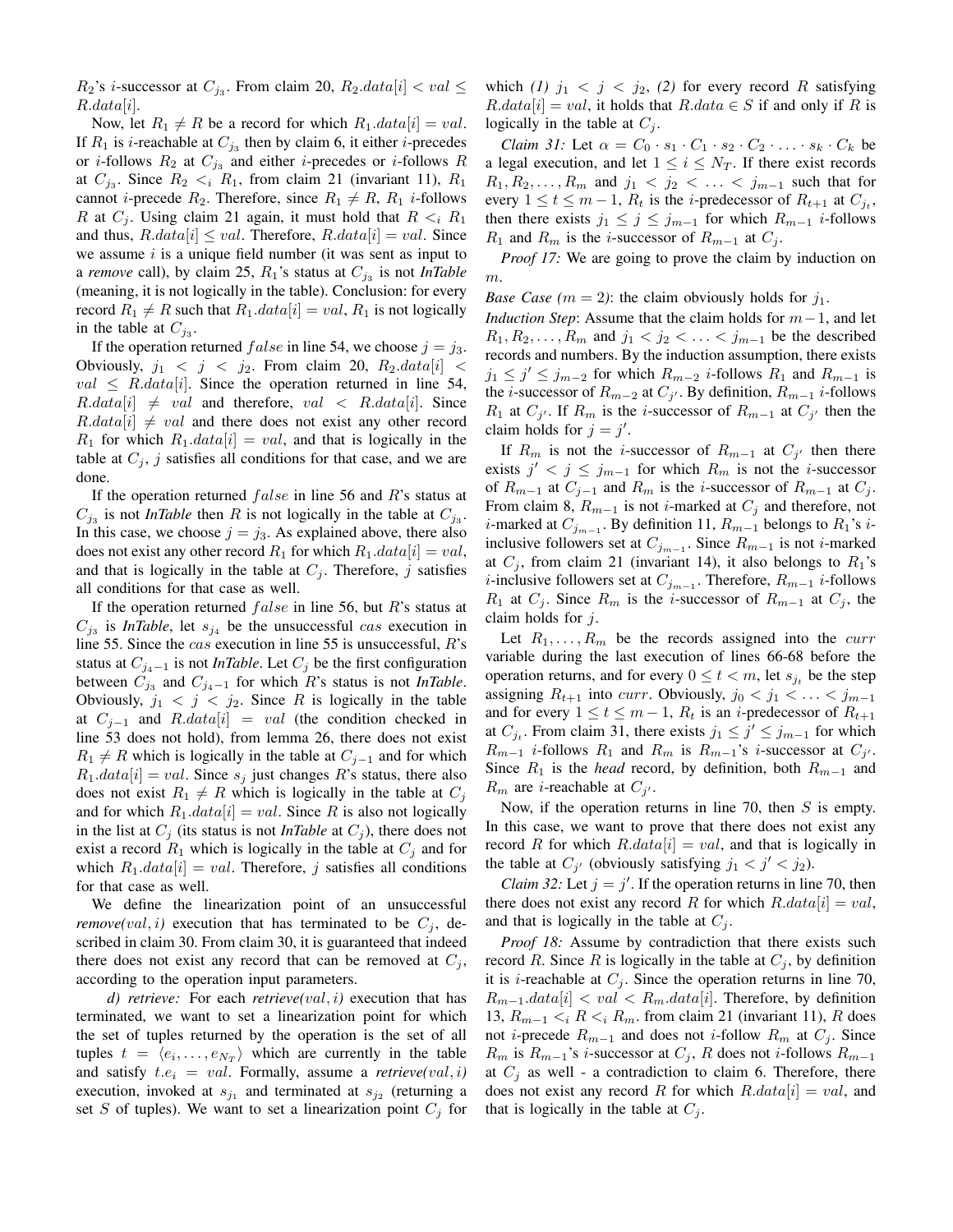If the operation returns in line 91, then  $S$  is the *tuples* set, returned in this line. Let  $R'_1, \ldots, R'_n$  be the records assigned into the curr variable during the last execution of lines 77-79 before the operation returns, and for every  $0 \le t < n$ , let  $s_{j_t}$ be the step assigning  $R'_{t+1}$  into *curr*. Obviously,  $j'_0 < j'_1 <$ ...  $\lt j'_{n-1}$  and for every  $1 \le t \le n-1$ ,  $R'_t$  is an *i*-predecessor of  $R'_{t+1}$  at  $C_{j'_t}$ . From claim 31, there exists  $j'_1 \leq j'' \leq j'_{n-1}$ for which  $R_{n-1}'$  *i*-follows  $R_1'$  and  $R_n'$  is  $R_{n-1}'$ 's *i*-successor at  $C_{j''}$ . Since  $R'_1$  is the *head* record, both  $R'_{n-1}$  and  $R'_n$  are *i*-reachable at  $C_{j''}$ . In addition, since the condition checked in line 80 must hold,  $R_m = R'_n$ .

We are going to show that for every record  $R$  it holds that  $R.data \in S$  if and only if  $R.data[i] = val$  and R is logically in the table at  $C_{j''}$ . Since  $j_1 < j'' < j_2$ , we can use  $C_{j''}$  as our linearization point when the operation returns in line 91.

*Claim 33:* Let  $j = j''$ . For every record R it holds that  $R.data \in S$  if and only if  $R.data[i] = val$  and R is logically in the table at  $C_j$ .

*Proof 19:* Let R be a record for which  $R.data \in S$ . Then R was inserted, with its status, into  $tmpSet$  in line 75 (and therefore,  $R.data[i] = val$ , and  $R.data$  was inserted into S in line 86. Since the insertion into  $tmpSet$  happened before  $C_i$ , and R's status was read in line 84, and in both cases, R's status was *InTable* (otherwise, R.data would not have beeen inserted into S), from claim 8, R's status at  $C_i$  was also *InTable*. From lemma 24, R was logically in the table at  $C_j$ .

Let R be a record for which  $R.data[i] = val$  and that is logically in the table at  $C_i$ . In particular, R is *i*-reachable at  $C_j$ . Assume by contradiction that R is an *i*-infant at  $C_{j'}$ . Since  $R'_n$  (=  $R_m$ ) has an *i*-predecessor at  $C_{j'}$  ( $R_{m-1}$ ), by claim 21 (invariant 2),  $R'_n$  is not an *i*-infant at  $C_{j'}$ . Since the operation did not return in line 70,  $R'_n.data[i] = val$ . Therefore, by definition,  $R \leq_i R'_n$ . In addition, it must hold that  $R'_{n-1}.data[i] < val$  and thus,  $R'_{n-1} < i$  R. From claim 21 (invariant 11), R does not *i*-precede  $R'_{n-1}$  and does not *i*-follow  $R'_n$  at  $C_j$ . Since  $R'_n$  is  $R'_{n-1}$ 's *i*-successor at  $C_j$ , R also does not *i*-follow  $R'_{n-1}$  at  $C_j$ . Since both  $R'_{n-1}$  and R are *i*-reachable at  $C_i$ , we get a contradiction to claim 6. Therefore, R is not an *i*-infant at  $C_{j'}$ .

Since R's status at  $C_i$  is *InTable*, by claim 8, it is not *i*marked at  $C_j$  and also at any earlier configuration. Since R is not an *i*-infant at  $C_{j'}$ , from claim 21 (invariant 13), R is *i*-reachable at  $C_{j'}$ , at  $C_{j}$ , and at every configuration between them.

If  $R$  is inserted, with its current status, into  $tmpSet$ , in line 75, then since this line is executed after  $C_{j'}$ , the status inserted is *InTable*. In addition, since the operation returns in line 91, when reading  $R$ 's status in line 84, it must be equal to the inserted status (which is *InTable*). Therefore, R.data is inserted into S in line 86.

Now, assume by contradiction that  $R$  and its current status are not inserted into  $tmpSet$  in line 75. Let  $R_{m+1}, \ldots, R_{m+k}$ be the records assigned into the curr variable in lines 72-76. In addition, for every  $0 \le t \le k-1$ , let  $s_{j_{m+t}}$  the step assigning

 $R_{m+t-1}$  into the *curr* variable in line 76 (notice that  $s_{j_{m-1}}$ is the assignment of  $R_m$  into *curr* in line 68).

If there exists  $0 \le t < k$  for which  $R_{m+t}$  is R, then since these lines are executed between  $C_{j'}$  and  $C_j$ , when executing lines 73-75, having  $curr \nightharpoonup R$ , R is inserted with its *InTable* status into tmpSet in line 75 - a contradiction. Therefore, there does not exist  $0 \le t < k$  for which  $R_{m+t}$  is R.

Notice that for every  $0 \leq t \leq k$ ,  $R_{m+t}.data[i] = val$ . In addition, since at some configuration during the execution of lines 72-76,  $R_{m+k}$  is the *i*-successor of  $R_{m,k-1}$ , from claim 21 (invariant 8),  $R_{m_k-1} < i \ R_{m+k}$ . Therefore, since  $R_{m+k}.data[i] \neq val$  (the condition checked in line 72 did not hold for it),  $R_{m+k}.data[i] > val.$ 

Since R and  $R_m$  are two different records which are *i*reachable at  $C_{j'}$ , from claim 6, either R *i*-follows  $R_m$  or  $R_m$ *i*-follows R at  $C_{j'}$ . In addition, since  $R_{m-1}$  is also *i*-reachable at  $C_{j'}$ , either R *i*-follows  $R_{m-1}$  or  $R_{m-1}$  *i*-follows R at  $C_{j'}$ . Since  $R_{m-1} \lt_i R$  ( $R_{m-1}.data[i] \lt val$ ), from claim 21 (invariant 11),  $R_{m-1}$  does not *i*-follow R at  $C_{j'}$  and thus, R *i*-follows  $R_{m-1}$  at  $C_j$ . Since  $R_m$  is  $R_{m-1}$ 's *i*-successor at  $C_{j'}$ , R *i*-follows  $R_m$  at  $C_{j'}$ .

Since R is not an *i*-infant at  $C_{j'}$ , from claim 14, for every record  $0 \le t < k$ , either  $R_{m+t} < iR$  or  $R < iR_{m+t}$ . Since R *i*-follows  $R_m$  at  $C_{j'}$ , from claim 21 (invariant 11),  $R_m < iR$ .

Now, let t be the maximal number among  $0, 1, \ldots, k$  for which  $R_{m+t} < i \ R$ . Notice that since  $R_m < i \ R$ , t is well defined. In addition, since  $R_{m+k} > val$ ,  $R \lt_i R_{m+k}$  and thus,  $t < k$ . Since  $j_{m+t} > j'$ , R is not an *i*-infant at  $C_{j_{m+t}}$ . In addition, since  $R_{m+t}$  has an *i*-predecessor at  $C_{j_{m+t-1}}$ , from claim 21 (invariants 2), it is also not an *i*-infant at  $C_{j_{m+t}}$ . Therefore, from claim 21 (invariant 6), R belongs to  $R_{m+t}$ 's *i*-followers set at  $C_{j_{m+t}}$ . Since  $R \leq i \ R_{m+t+1}$ , from claim 21 (invariant 11) R does not belong to  $R_{m+t+1}$ 's *i*-followers set at  $C_{j_{m+t}}$ . Since  $R_{m+t+1}$  is  $R_{m+t}$ 's *i*-successor at  $C_{j_{m+t}}$ , we have a contradiction. Therefore, for every record  $R$ , if  $R.data[i] = val$  and R is logically in the table at  $C_i$ , then  $R.data \in S$ .

For each *retrieve(val, i)* execution that has terminated, we define its linearization point at  $C_j$ , defined in claims 32 and 33. From claims 32 and 33 it is indeed guaranteed that the set of tuples returned by the operation is the set of all tuples  $t = \langle e_i, \dots, e_{N_T} \rangle$  which are in the table at  $C_j$  and satisfy  $t.e_i = val.$ 

After defining linearization points for every *add*, *remove*, *retrieve* and *find* execution that has terminated, we end our linearization proof with the following theorem:

*Theorem 34:* The implementation given in Figure 2, 3, 4 and 5 is a linearizable implementation of a table.

#### *C. Progress*

We are now going to prove that our table implementation is lock-free. Meaning, if all executing operations are run sufficiently long, at least one of the operations terminates.

To derive a contradiction, assume there is some execution  $\alpha = C_0 \cdot s_1 \cdot C_1 \cdot s_2 \cdot C_2 \cdot \ldots$ , and  $k > 0$  for which no executing operation terminates after  $C_k$ , and no operation is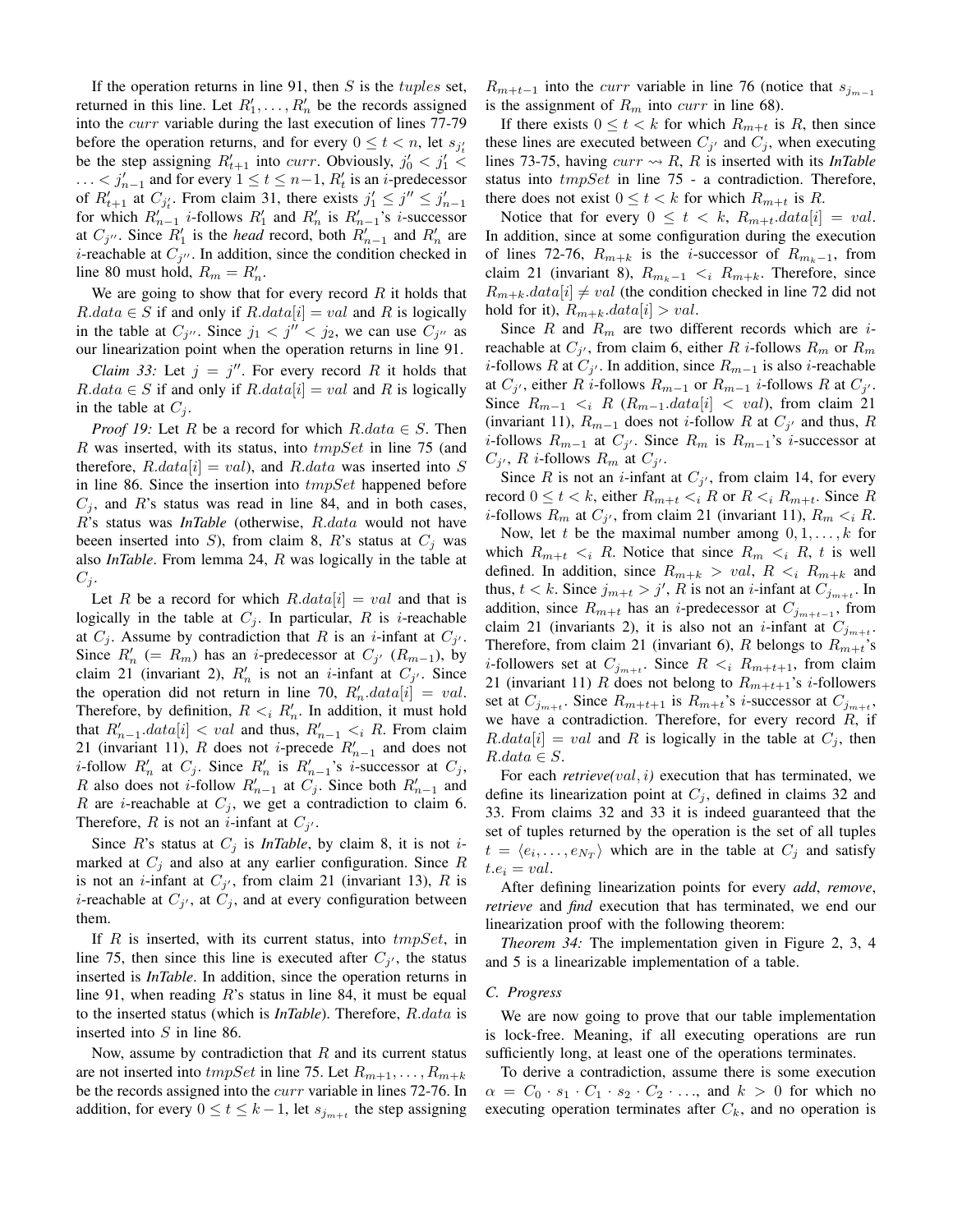invoked after  $C_k$ . We denote this suffix of  $\alpha$  with  $\alpha' = C_k$ .  $s_{k+1} \cdot C_{k+1} \cdot s_{k+2} \cdot C_{k+2} \cdot \ldots$ 

Let  $S = \{O_1, \ldots, O_m\}$  be the set of operations that take infinitely many steps in  $\alpha'$ . Notice that we can assume that S is finite, since there is a finite number of threads in the system, and a thread cannot invoke a new operation before returning from a former one.

*Claim 35:* There is a finite number of records with a *Pending* status at  $C_i$ .

*Proof 20:* Let R be a record whose status is *Pending* during  $\alpha'$ . We are going to show that there exists  $1 \leq t \leq m$  for which  $O_t$  is an *add* execution for which R is created in line 18.

Since R's status is *Pending*, from claim 9, R is not *head* or *tail*. Therefore, R was created in line 18 of an *add* execution. Assume by contradiction that this operation had terminated before  $C_k$ . Before returning from the *helpAdding* execution (invoked in line 19), the cas execution in line 31 either changes R's status to be *InTable*, or fails because R's status is not *Pending*. From claim 8,  $R$ 's status during  $\alpha'$  is never *Pending* - a contradiction. Therefore, there exists  $1 \le t \le m$  for which  $O_t$  is an *add* execution such that R is created in line 18.

The set of all records whose status is *Pending* at some point during  $\alpha'$  is smaller than m and therefore, it is finite.

*Claim 36:* There is a finite number of status changes during  $\alpha'$ .

*Proof 21:* From claim 35, there is a finite number of records with a *Pending* status during  $\alpha'$  and therefore, there is a finite number of status changes such that the original status is *Pending* during  $\alpha'$ .

From claim 8, the only kind of status change for which the original status is not *Pending*, is a change from *InTable* to *Removed*. This change can only happen when executing line 55 of a running *remove* operation. Therefore, the number of such status changes is smaller than  $m$ . Conclusion: there is a finite number of status changes during  $\alpha'$ .

*Claim 37:* There is a finite number of *i*-markings during  $\alpha'$ .

*Proof 22:* An *i*-marking can be executed only in line 24 or 60. If the  $i$ -marking is done in line 24, then the marked pointer belongs to the record created in line 18. If the  $i$ -marking is done in line 60, then the marked pointer belongs to the record found in line 52. Since a marked pointer cannot be marked again, the total number of *i*-markings during  $\alpha'$  is  $N_T \cdot m$ . Therefore, there is a finite number of *i*-markings during  $\alpha'$ .

*Claim 38:* There is a finite number of  $i$ -insertions during  $\alpha'$ .

*Proof 23:* By the definition of an *i*-insertion, a record cannot be *i*-inserted twice (since after its first *i*-insertion, it is no longer an  $i$ -infant). Therefore, the total number of  $i$ -insertions during  $\alpha'$  is at most the sum of the number of records created before  $C_k$  (at most k) and the number of records created after  $C_k$  (at most m), multiplied by  $N_T$ . Therefore, there is a finite number of *i*-insertions during  $\alpha'$ .

*Definition 39:* Let  $s_i$  be an *i*-redirection. We say that  $s_i$  is an observable *i*-redirection if  $R_1$  (as chosen in definition 17) is not an *i*-infant at  $C_{j-1}$ .

*Claim 40:* Let  $0 \leq j$ , let  $1 \leq i \leq N_T$  and let R be a record which is not an *i*-infant at  $C_j$ . Then *tail* belongs to R's *i*-inclusive followers set at  $C_i$ .

*Proof 24:* By definition, *tail* belongs to *head* and *tail*s' iinclusive followers set at  $C_0$  for every  $1 \leq i \leq N_T$ . Now, let  $1 \leq i \leq N_T$  and assume that for every record  $R_1$  and for every  $j' \leq j - 1$ , if  $R_1$  is not an *i*-infant at  $C_{j'}$  then *tail* belongs to  $R_1$ 's *i*-inclusive followers set at  $C_{j'}$ .

Let R be a record which is not an *i*-infant at  $C_i$ . If R is also not an i-infant at Cj−1, then by the induction assumption, *tail* belongs to R's *i*-inclusive followers set at  $C_{j-1}$ . By claim 9, *tail* is not *i*-marked at  $C_i$  and therefore, by claim 21 (invariant 14), *tail* also belongs to R's *i*-inclusive followers set at  $C_i$ .

If R is an *i*-infant at  $C_{j-1}$ , then by claim 21 (invariant 10)  $s_i$  is an *i*-insertion for which new Record  $\rightsquigarrow$  R. Let R<sub>1</sub> be the record for which  $pred \rightsquigarrow R_1$  at  $C_j$ . By claim 21 (invariant 4),  $R_1$  is not an *i*-infant at  $C_{j-1}$  and therefore, as explained above, *tail* belongs to its *i*-inclusive followers set at  $C_i$ . Since R is  $R_1$ 's *i*-successor at  $C_j$ , by definition *tail* also belongs to R's *i*-inclusive followers set at  $C_i$ .

*Claim 41:* Let R be the record for which  $newRecord \rightarrow R$ during a *helpAddingField(newRecord, i)* execution. Let  $s_{j_1}$ be the execution of line 34 and let  $s_{i2}$  be the last execution of line 37 (during the same  $while$  loop iteration). If  $R$  is not an *i*-infant at  $C_{j_1}$  and is not *i*-marked at  $C_{j_2}$  then  $tmp \leadsto R$ at  $C_{j_2}$ .

*Proof 25:* From claim 8, R is not *i*-marked at  $C_j$  for every  $j_1 \leq j \leq j_2$ . In addition, by definition, R is not an *i*-infant at  $C_j$  for every  $j_1 \leq j \leq j_2$ . From claim 13, R is *i*-reachable at  $C_j$  for every  $j_1 \leq j \leq j_2$ .

If R was returned as the curr output variable from the *find* call in line 35, then the claim obviously holds. Otherwise, let  $C_{j_{i_0}}$  be that *find*'s linearization point, guaranteed by claim 27. Let  $R_{i_0}, R_{i_1}, \ldots, R_{i_n}$  be the records that the  $tmp$  local variable references during the execution of lines 36-40 and for every  $1 \le t \le n$ , let  $s_{j_{i_t}}$  be the step reading  $R_{i_t}$  into  $tmp$ .  $R_{i_0}$  is the record returned as the *curr* output parameter for the *find* call and therefore (by claim  $27$ ), it is *i*-reachable at  $C_{j_{i_0}}$ . Since  $j_1 < j_{i_0} < j_2$ , R is also *i*-reachable at  $C_{j_{i_0}}$  and from claim 6, either R *i*-follows  $R_{i_0}$  or  $R_{i_0}$  *i*-follows R at  $C_{j_{i_0}}.$ 

From claim 27,  $R_{i_0}$ 's *i*-predecessor at  $C_{j_{i_0}}$  (returned as the first output parameter from the *find* call) is also i-reachable at  $C_{j_{i_0}}$  and thus, either *i*-follows or *i*-precedes R at  $C_{j_{i_0}}$  (also from claim 6). Since its *i*-th property must be smaller than  $R$ 's (by claim 20), by lemma 23, it *i*-precedes R at  $C_{j_{i_0}}$ . Meaning, R cannot *i*-precede  $R_{i_0}$  at  $C_{j_{i_0}}$ . Therefore, R *i*-follows  $R_{i_0}$ at  $C_{j_{i_0}}$ .

Assume by contradiction that  $R_{i_n}$  is not R. Let t be the minimal value among  $0, \ldots, n$  for which R does not *i*-follow  $R_{i_t}$  at  $C_{j_{i_t}}$ . As shown above,  $t > 0$ . In addition, since  $R_{i_n}$ is not R, it must hold that  $R_{i_n}.data[i] \neq R.data[i]$ . Since  $R_{i_{n-1}}$ .  $data[i] = R.data[i]$  and  $R_{i_{n-1}}$  is an *i*-predecessor of  $R_{i_n}$  at  $C_{j_{i_n}}$ , by lemma 23,  $R_{i_n}.data[i] > R.data[i]$ . Therefore, by claim 21 (invariant 11), R cannot *i*-follow  $R_{i_n}$ at  $C_{j_{i_n}}$  and thus,  $t \leq n$ .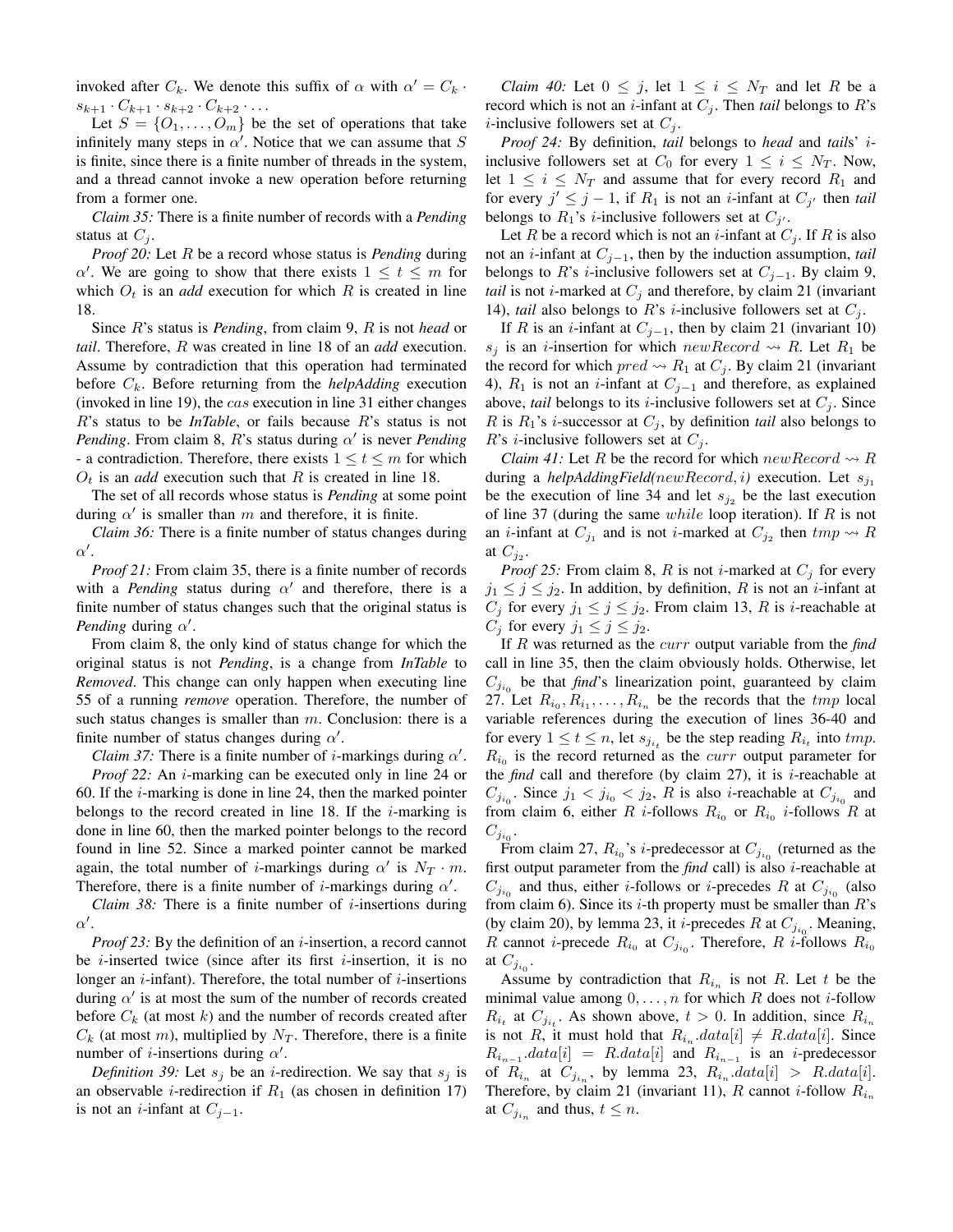Since R *i*-follows  $R_{i_{t-1}}$  at  $C_{j_{i_{t-1}}}$ , by definition, R belongs to  $R_{i_{t-1}}$ 's *i*-inclusive followers set at  $C_{j_{i_{t-1}}}$ . From claim 21 (invariant 14), and since R is not *i*-marked before  $C_{j_2}$ , R belongs to  $R_{i_{t-1}}$ 's *i*-inclusive followers set at  $C_{j_{i_t}}$ . Since  $R_{i_t}$ is  $R_{i_{t-1}}$ 's *i*-successor at  $C_{j_{i_t}}$  and R does not *i*-follow  $R_{i_t}$  at  $C_{j_{i_t}}$ , we get a contradiction. Conclusion:  $R_{i_n}$  is R. Therefore,  $\lim_{p\to\infty} R$  at  $C_{j_2}$ .

*Claim 42:* There is a finite number of observable iredirections during  $\alpha'$ .

*Proof 26:* By definition, *i*-redirections are done only during *helpAddingField(*newRecord, i*)* in a while loop iteration for which the condition checked in line 33 holds. Assume by contradiction that there is an infinite number of observable iredirections during  $\alpha'$ . From claim 35, there is a finite number of records with a *Pending* status during  $\alpha'$ . Therefore, there must exist a record  $R$  for which there is an infinite number of observable *i*-redirections, either in line 48 or 49, for which  $newRecord \leadsto R$ .

Since the *cas* in line 49 is executed only if the *cas* in line 48 is successful, it must hold that the cas in line 48 is successful infinitely many times. From claim 8,  $R$  is never *i*-marked.

Let  $s_j$  be the first observable *i*-redirections during  $\alpha'$  for which new Record  $\rightsquigarrow$  R. If  $s_j$  is the execution of line 48 then by definition 39, R is not an *i*-infant at  $C_i$ . If  $s_i$  is the execution of line 49, then if R is an *i*-infant at  $C_{j-1}$ , by claim 21 (invariant 10),  $s_i$  is an *i*-insertion and therefore, R is not an *i*-infant at  $C_j$ . If R is not an *i*-infant at  $C_{j-1}$ , then by definition it is not an *i*-infant at  $C_j$  as well. Therefore, for every case, R is not an *i*-infant at  $C_i$ .

Since there is an infinite number of observable  $i$ -redirections for which  $newRecord \rightsquigarrow R$ , there is an observable *i*redirection that is executed during a while iteration that starts after  $s_j$ . Let  $s_{j_1}$  be the execution of line 34 and let  $s_{j_2}$  be the last execution of line 37 during that iteration. Since  $R$ is not an *i*-infant at  $C_j$ , it is also not an *i*-infant at  $C_{j_1}$ . In addition, since R is never *i*-marked, it is not *i*-marked at  $C_{j_2}$ . From claim 41, the method returns in line 39 and thus, no observable  $i$ -redirections is executed during that iteration - a contradiction. Therefore, there is a finite number of observable *i*-redirections during  $\alpha'$ .

By claims 36, 37, 38 and 42, the number of status changes,  $i$ -markings,  $i$ -insertions and observable  $i$ -redirections (for any  $1 \leq i \leq N_T$ ) during  $\alpha'$  is finite. Therefore, without loss of generality, we can set  $C_k$  to be a later configuration for which there are no status changes,  $i$ -markings,  $i$ -insertions and observable *i*-redirections (for any  $1 \le i \le N_T$ ) during  $\alpha'$  at all.

*Claim 43:* There is a finite number of  $i$ -snippings during  $\alpha'$ .

*Proof 27:* Let  $1 \le i \le N_T$ . Since the only existing records can be *head*, *tail* and records created in line 18, there are at most  $2 + k + m$  records. Now, assume by contradiction that there are infinitely many *i*-snippings during  $\alpha'$ . Then there exists a record  $R_2$  for which  $curr \rightsquigarrow R_2$  when executing the *i*-snipping, infinitely many times during  $\alpha'$ . Let  $s_{j'}$  be such an *i*-snipping  $(j' \geq k)$ . We are going to prove by induction that for every  $j \geq j'$ ,  $R_2$  is not *i*-reachable at  $C_j$ :

*Base Case*  $(j = j')$ *:* Assume by contradiction that  $R_2$  is *i*reachable at  $C_i$ . Let  $R_1$  and  $R_3$  be the records from definition 16. Since  $R_2$  is no longer  $R_1$ 's *i*-successor at  $C_j$ , there exist another record, R which is *i*-reachable at  $C_j$ , and whose *i*successor at  $C_j$  is  $R_2$ . Since  $s_j$  only changes  $R_1$ 's *i*-successor, R's *i*-successor at  $C_{j-1}$  is also  $R_2$ .

Since  $R_1$  is *i*-reachable at  $C_{j-1}$  (by definition), and  $s_j$  only changes  $R_1$ 's *i*-successor,  $R_1$  is *i*-reachable at  $C_j$ . From claim 6, either  $R_1$  *i*-follows R or R *i*-follows  $R_1$  at  $C_j$ . If  $R_1$ *i*-follows R at  $C_i$  then by definition (and since  $R \neq R_1$ ),  $R_1$  *i*-follows  $R_2$  at  $C_j$ . Since  $R_2$  is the *i*-successor of  $R_1$ at  $C_{j-1}$ , by claim 21 (invariant 8),  $R_1 \lt_i R_2$ . Since  $R_1$  *i*follows  $R_2$  at  $C_j$ , we get a contradiction to claim 21 (invariant 11). Therefore, R must *i*-follow  $R_1$  at  $C_j$ . Since  $R_3$  is  $R_1$ 's *i*-successor at  $C_j$  (and since  $R \neq R_1$ ), R also *i*-follows  $R_3$ at  $C_j$  and thus,  $R_2$  *i*-follows  $R_3$  at  $C_j$ . Meaning, by claim 21 (invariant 11) and the fact that  $R_2$  is not an *i*-infant at  $C_i$ ,  $R_3 < i R_2$ . Since  $R_3$  is  $R_2$ 's *i*-successor at  $C_i$ , we get a contradiction to claim 21 (invariant 8).

Therefore,  $R_2$  is not *i*-reachable at  $C_i$ .

*Induction Step:* Assume that  $R_2$  is not *i*-reachable at  $C_{j-1}$ , and assume by contradiction that  $R_2$  is *i*-reachable at  $C_i$ . By definition, there exist records  $R_{i_0}, \ldots, R_{i_n}$  such that  $R_{i_0} =$ *head*,  $R_{i_n} = R_2$  and for every  $1 \le t \le n$ ,  $R_{i_t}$  is the *i*successor of  $R_{i_{t-1}}$  at  $C_j$ . Let t be the maximal value for which  $R_{i_t}$  is *i*-reachable at  $C_{j-1}$ . Notice that  $0 \le t < n$ , since *head* is always *i*-reachable (by definition) and  $R_2$  is not *i*-reachable at  $C_{j-1}$ . In addition,  $R_{i_{t+1}}$  is not  $R_{i_t}$ 's *i*-successor at  $C_{j-1}$ .

Since  $R_{i_t}$ 's *i*-successor at  $C_{j-1}$  is different from its *i*successor at  $C_j$ , by claim 21 (invariant 10),  $s_j$  is either an *i*-snipping, an *i*-redirection or an *i*-insertion.  $s_j$  cannot be an *i*-snipping, since  $R_{i_{t+1}}$  is not *i*-reachable at  $C_{j-1}$ . It cannot be an *i*-insertion because there are no *i*-insertions during  $\alpha'$ . Therefore, it is an *i*-redirection. Since  $R_{i_t}$  is either *head* or has an *i*-predecessor at  $C_{j-1}$ , by claim 21 (invariant 2),  $R_{i_t}$ is not an *i*-infant at  $C_{j-1}$ . Therefore, by definition 39,  $s_j$  is an observable i-redirection. Since there are no observable iredirections during  $\alpha'$ , we get a contradiction. Therefore,  $R_2$ is not *i*-reachable at  $C_i$ .

Now, from choosing  $R_2$ , there exists  $j'' > j'$  for which  $curr \rightsquigarrow R_2$  when executing  $s_{j''}$ , which is an *i*-snipping. By the definition of *i*-snipping and *i*-reachability,  $R_2$  is *i*reachable at  $C_{j''-1}$  - a contradiction. Therefore, there is a finite number of *i*-snippings during  $\alpha'$ .

Now, using claim 43, without loss of generality, we can set  $C_k$  to be a later configuration for which there are no status changes,  $i$ -markings,  $i$ -insertions, observable  $i$ -redirections and *i*-snippings (for any  $1 \le i \le N_T$ ) during  $\alpha'$  at all.

*Claim 44:* There exists  $k' \geq k$  for which the condition checked in line 7 never holds after  $C_{k'}$ .

*Proof 28:* Since the only existing records can be *head*, *tail* and records created in line 18, there are at most  $2 + k + m$ records. Assume by contradiction that the condition checked in line 7 holds infinitely many times after  $C_k$ . Then there exists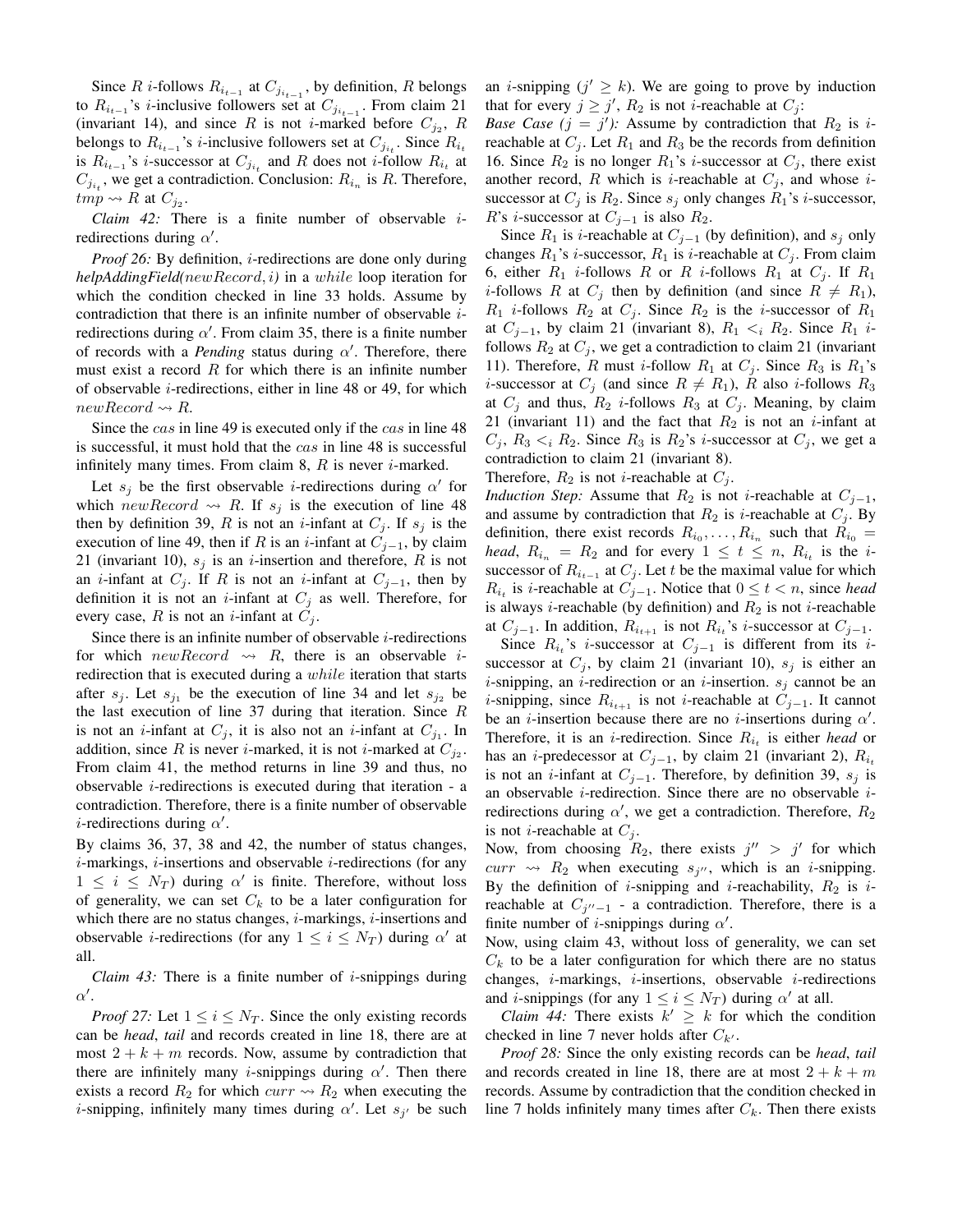a record R for which  $curr \rightsquigarrow R$  when the condition holds infinitely many times after  $C_k$ .

Let  $s_{j_1}$  and  $s_{j_2}$  be two executions of line 7 for which this condition holds when  $curr \rightsquigarrow R$  ( $k < j_1 < j_2$ ). When executing line 8 after  $s_{j_1}$ , since there are no *i*-snippings after  $C_k$ , the *cas* execution fails and the traversal starts from *head* again, in line 3.

Let  $R_1$  be the record for which  $pred \rightsquigarrow R_1$  at  $C_{j_2}$ . If  $R_1$  is *head*, then by claim 9,  $R_1$  is not *i*-marked at  $C_{j_2}$ . Otherwise, it has been assigned into the pred variable in line 15, during the current traversal. Let  $s_{j_3}$  be the last time for which line 7 was executed when  $curr \rightsquigarrow R_1$  during the current traversal. Since the traversal is still ongoing at  $C_{j_2}$ , and that  $curr \rightsquigarrow R_1$ when getting to line 15, the condition did not hold. Therefore,  $R_1$  was not *i*-marked at  $C_{j_3}$ . Since there are no *i*-markings after  $C_k$ , and  $k < j_1 < j_3$ ,  $R_1$  is not *i*-marked at  $C_{j_2}$  in this case also.

Now, let  $s_{j_4}$  be the step assigning R into the *curr* local variable. If  $s_{j_4}$  is the execution of line 4 or 11 then R is  $R_1$ 's *i*-successor at  $C_{j_4}$ , and since there are no *i*-snippings, *i*-insertions and observable *i*-redirections after  $C_k$ , R is  $R_1$ 's *i*-successor at  $C_{j_2}$  as well (by claim 21, invariant 4,  $R_1$  is not an *i*-infant at  $C_{j_4}$ ). If  $s_{j_4}$  is the execution of line 16 then there exists  $k < j_1 < j_5$  for which R was assigned into the succ variable, either in line 6 or 12 at  $s_{j_5}$ . Obviously, R was  $R_1$ 's *i*-successor at  $C_{j_5}$ , and for the above reasons, it is also still  $R_1$ 's *i*-successor at  $C_{j_2}$ .

Since R is  $R_1$ 's *i*-successor at  $C_{j_2}$ , the fact that  $R_1$  is not *i*-marked at  $C_{j_2}$ , and the fact that this cannot change until executing line 8, the execution of line 8 is an  $i$ -snipping, in contradiction to the fact that there are no *i*-snippings after  $C_k$ . Therefore there exists  $k' \geq k$  for which the condition checked in line 7 never holds after  $C_{k'}$ .

Now, using claim 44, without loss of generality, we can set  $k = k' + 1$ . Now, there are no status changes, *i*-markings, *i*insertions, observable *i*-redirections, *i*-snippings (for any  $1 \leq$  $i \leq N_T$ ), and the condition checked in line 7 never holds during  $\alpha'$ . We are going to derive a contradiction by showing that some operation from S terminates during  $\alpha'$ .

*Claim 45:* Every execution of the *find* method eventually terminates.

*Proof 29:* Suppose *val* and *i* are the input parameters to a *find* invocation. If the method terminates before  $C_k$ , then we are done. Otherwise, assume by contradiction that the execution never terminates. After  $C_k$ , the condition checked in line 7 never holds.

Now, let  $s_{k_1}$  be the first execution of line 13 after  $C_k$ . Notice that since the condition checked in line 7 never holds after  $C_k$ and that the execution never terminates, line 13 is executed after  $C_k$ . Let R be the record for which  $curr \rightsquigarrow R$  at  $C_{k_1}$ . From claim 21 (invariant 4), R is not an *i*-infant at  $C_{k_1}$  and thus, from claim 40, *tail* belongs to  $R$ 's *i*-inclusive followers set at  $C_{k_1}$ . In particular, *tail i*-follows R at  $C_{k_1}$ . By definition, there exist records  $R_0, R_1, \ldots, R_n$  such that  $R_0 = R$ ,  $R_n =$ *tail* and for each  $0 < t \le n$ ,  $R_t$  is the *i*-successor of  $R_{t-1}$  at  $C_{k_1}$ .

From claim 21 (invariant 2),  $R_1, \ldots, R_n$  are also not *i*infants at  $C_{k_1}$ . Therefore, for every  $0 \le t < n$ , the *i*-successor of  $R_t$  cannot be changed via an *i*-redirection which is not an observable one. In addition, since there are no  $i$ -snippings,  $i$ insertions and observable *i*-redirections during  $\alpha'$ , for every  $0 \leq t < n$ , the *i*-successor of  $R_t$  cannot be changed at all. Therefore, for every  $k' > k_1$  and for every  $0 < t \le n$ ,  $R_t$  is still the *i*-successor of  $R_{t-1}$  at  $C_{k'}$ .

Since the condition in line 7 never holds after  $C_{k_1}$ ,  $R_1, \ldots, R_n$  are assigned into the *succ* variable in line 6 and then into the *curr* variable in line 16, one by one. When  $curr \rightarrow R_n$ , from claim 19, the condition checked in line 13 holds and the method returns in line 14 - a contradiction. Therefore, every execution of the *find* method eventually terminates.

*Claim 46:* Every execution of lines 37-40 eventually terminates.

*Proof 30:* Suppose  $newRecord$  and i are the input parameters to a *helpAddingField* invocation, and that  $newRecord \rightarrow$ R throughout the execution. If the execution of lines 37-40 terminates before  $C_k$ , then we are done. Otherwise, assume by contradiction that the execution never terminates.

Let  $s_{k_1}$  be the first execution of line 37 after  $C_k$ , and let  $R_0$  be the record for which  $tmp \leadsto R_0$  at  $C_{k_1}$ . If  $curr \leadsto R_0$ at  $C_{k_1}$  as well then from claim 21 (invariant 4),  $R_0$  is not an *i*-infant at  $C_{k_1}$ . Otherwise,  $R_0$  must have an *i*-predecessor when assigned into the  $tmp$  variable in line 40 and thus, by claim 21 (invariant 2), it is also not an *i*-infant at  $C_{k_1}$ .

From claim 40, *tail* belongs to R<sub>0</sub>'s *i*-inclusive followers set at  $C_{k_1}$ . By definition, there exist records  $R_1, \ldots, R_n$  for which  $R_n = \text{tail}$  and for every  $0 < t \leq n$ ,  $R_t$  is the *i*-successor of  $R_{t-1}$  at  $C_{k-1}$ . Notice that since for every  $0 < t \leq n$ ,  $R_t$  has an *i*-predecessor at  $C_{k_1}$  and thus, by claim 21 (invariant 2), it is also not an *i*-infant at  $C_{k_1}$ .

The only  $next[i]$  change that can occur after  $C_k$  is an i-redirection which is not an observable one. Since  $R_0, R_1, \ldots, R_n$  are not *i*-infants at  $C_{k_1}$ , for every  $k' \geq k_1$ and for every  $0 < t \leq n$ ,  $R_t$  is still the *i*-successor of  $R_{t-1}$ at  $C_{k'}$ . Therefore, eventually, *tail* is assigned into the  $tmp$ local variable in line 40. Since we assume  $R.data[i] < \infty$ , the condition checked in line 37 no longer holds and the execution of lines 37-40 terminates - a contradiction. Therefore, every execution of lines 37-40 eventually terminates.

*Claim 47:* Every execution of lines 66-68 or lines 77-79 eventually terminates.

*Proof 31:* Without loss of generality, we are going to prove the claim for the execution of lines 66-68. The same proof holds for lines 77-79.

Suppose val and i are the input parameters to a *retrieve* invocation. If the execution of lines 66-68 terminates before  $C_k$ , then we are done. Otherwise, assume by contradiction that the execution never terminates.

Let  $s_{k_1}$  be the first execution of line 67 after  $C_k$ , and let  $R_0$  be the record for which *curr*  $\rightsquigarrow R_0$  at  $C_{k_1}$ . If  $R_0 = head$ then by definition,  $R_0$  is not an *i*-infant at  $C_{k_1}$ . Otherwise,  $R_0$  must have an *i*-predecessor when assigned into the *curr*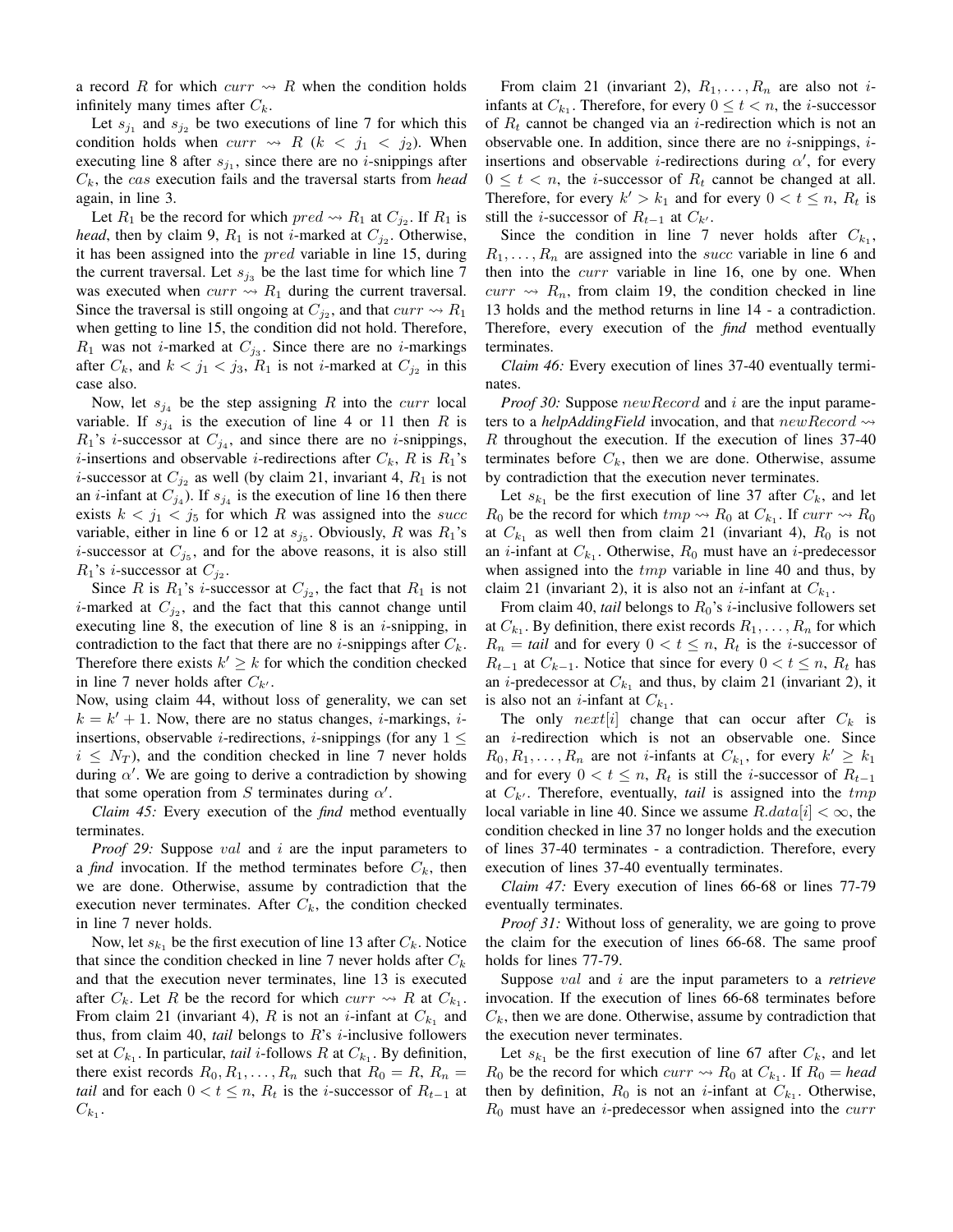variable in line 68 and thus, by claim 21 (invariant 2), it is also not an *i*-infant at  $C_{k_1}$ .

From claim 40, *tail* belongs to  $R_0$ 's *i*-inclusive followers set at  $C_{k_1}$ . By definition, there exist records  $R_1, \ldots, R_n$  for which  $R_n = \text{tail}$  and for every  $0 < t \leq n$ ,  $R_t$  is the *i*-successor of  $R_{t-1}$  at  $C_{k-1}$ . Notice that since for every  $0 < t \leq n$ ,  $R_t$  has an *i*-predecessor at  $C_{k_1}$  and thus, by claim 21 (invariant 2), it is also not an *i*-infant at  $C_{k_1}$ .

The only  $next[i]$  change that can occur after  $C_k$  is an i-redirection which is not an observable one. Since  $R_0, R_1, \ldots, R_n$  are not *i*-infants at  $C_{k_1}$ , for every  $k' \geq k_1$ and for every  $0 < t \leq n$ ,  $R_t$  is still the *i*-successor of  $R_{t-1}$  at  $C_{k'}$ . Therefore, eventually, *tail* is assigned into the *curr* local variable in line 68. Since we assume  $val < \infty$ , the condition checked in line 67 no longer holds and the execution of lines 66-68 terminates - a contradiction. Therefore, every execution of lines 66-68 eventually terminates.

*Claim 48:* Every execution of lines 72-76 eventually terminates.

*Proof 32:* Suppose *val* and *i* are the input parameters to a *retrieve* invocation. If the execution of lines 72-76 terminates before  $C_k$ , then we are done. Otherwise, assume by contradiction that the execution never terminates.

Let  $s_{k_1}$  be the first execution of line 72 after  $C_k$ , and let  $R_0$  be the record for which  $curr \rightsquigarrow R_0$  at  $C_{k_1}$ . If  $R_0 = head$ then by definition,  $R_0$  is not an *i*-infant at  $C_{k_1}$ . Otherwise,  $R_0$  must have an *i*-predecessor when assigned into the *curr* variable in line 76 and thus, by claim 21 (invariant 2), it is also not an *i*-infant at  $C_{k_1}$ .

From claim 40, *tail* belongs to  $R_0$ 's *i*-inclusive followers set at  $C_{k_1}$ . By definition, there exist records  $R_1, \ldots, R_n$  for which  $R_n = \text{tail}$  and for every  $0 < t \leq n$ ,  $R_t$  is the *i*-successor of  $R_{t-1}$  at  $C_{k-1}$ . Notice that since for every  $0 < t \leq n$ ,  $R_t$  has an *i*-predecessor at  $C_{k_1}$  and thus, by claim 21 (invariant 2), it is also not an *i*-infant at  $C_{k_1}$ .

The only  $next[i]$  change that can occur after  $C_k$  is an i-redirection which is not an observable one. Since  $R_0, R_1, \ldots, R_n$  are not *i*-infants at  $C_{k_1}$ , for every  $k' \geq k_1$ and for every  $0 < t \le n$ ,  $R_t$  is still the *i*-successor of  $R_{t-1}$  at  $C_{k'}$ . Therefore, eventually, *tail* is assigned into the *curr* local variable in line 76. Since we assume  $val < \infty$ , the condition checked in line 72 no longer holds and the execution of lines 72-76 terminates - a contradiction. Therefore, every execution of lines 72-76 eventually terminates.

*Claim 49:* Every execution of the *helpAddingField* method eventually terminates.

*Proof 33:* Suppose  $newRecord$  and i are the input parameters. We are going to show by a backwards induction on  $i$ that the method eventually terminates.

*Base Case*  $(i = N_T)$ *:* Assume by contradiction that the method does not terminate. By claims 45 and 46 (respectively), both the *find* call in line 35 and the traversal in lines 36-40 always terminate. Since the method does not return in line 39, from claim 41, the record R for which  $newRecord \rightarrow R$  is either an  $i$ -infant when executing line 36 or  $i$ -marked when executing line 37 for the last time.

Since the second input parameter to the *helpAdding* call in line 44 is  $N_T + 1$ , it always terminates. Therefore, the method does not terminate because at least one of the cas executions in lines 48-49 fails at every loop iteration, and  $R$ 's status always remains *Pending*.

If  $R$  is i-marked at some point then by claim 8, its status is no longer *Pending* - a contradiction. Therefore, since the method never returns in line 39, R stays an *i*-infant at  $C_{k'}$  for every  $k' > k$ .

From lemmas 22 and 23, there exist records  $R_0, R_1, \ldots, R_n$ such that  $R_0 = head$ ,  $R_n = tail$  and for every  $0 < t \le n$ ,  $R_t$ is the *i*-successor of  $R_{t-1}$  at  $C_k$ . By definition,  $R_0$  and  $R_n$  are not *i*-infants at  $C_k$ . In addition, for every  $0 < t < n$ ,  $R_t$  has an *i*-predecessor at  $C_k$  and thus, by claim 21 (invariant 2), it is also not an *i*-infant at  $C_k$ . Since there are no status changes, *i*snippings, *i*-insertions and observable *i*-redirections at  $\alpha'$ , for every  $0 < t \leq n$  and  $k' \geq k$ ,  $R_t$  is still  $R_{t-1}$ 's *i*-successor at  $C_{k'}$ .

Now, every *find(*newRecord.data[i], i*)* call invoked in line 35 after  $C_k$ , should return the same  $\langle pred, curr \rangle$  window (by claim 27). This holds even for different invocations of the *helpAddingField(*newRecord, i*)* method, as long as newRecord  $\rightsquigarrow$  R. Therefore, at some point, R's *i*-successor also becomes stable (since R is an *i*-infant at  $C_{k'}$  for every  $k' \geq k$ , its *i*-successor is updated only by *i*-redirections which are not observable, in line 48). Therefore, the cas execution that keeps failing is the one in line 49.

Since the  $find(newRecord.data[i], i)$  call is invoked after  $C_k$  (meaning,  $L_i$  is of the form  $R_0 \to R_1 \to \ldots \to R_n$ ), by claim 27, it is guaranteed that there exist  $k_1 \geq k$  and  $0 \leq t < n$ for which  $pred \rightsquigarrow R_t$ ,  $curr \rightsquigarrow R_{t+1}$ ,  $R_t$  is not *i*-marked and  $R_{t+1}$  is  $R_t$ 's *i*-successor at  $C_{k+1}$ . In addition, since  $R_t$  is not an *i*-infant at  $C_{k_1}$  (by claim 21, invariant 4), its *i*-successor remains  $R_{t+1}$  and it remains not *i*-marked for every  $k' \geq k_1$ . Therefore, the cas executed in line 49 should be successful - a contradiction. Conclusion: the method always terminates when  $i = N_T$ .

*Induction Step:* By the induction assumption, the call to *helpAdding(curr, i* + 1) in line 44 always terminates. Therefore, in a similar way to the base case, the method always terminates when  $i < N_T$  as well.

*Claim 50:* Every execution of the *helpAdding* method eventually terminates.

*Proof 34:* This derives directly by the guaranteed termination of the *helpAddingField* method (claim 49).

From the above claims, the *find* and *helpAdding* methods always terminate. In order to show that both the *add* and the *remove* operations always terminate, we still need to show that the loops in lines 21-25 and 57-61 always terminate.

*Claim 51:* Every execution of lines 21-25 eventually terminates.

*Proof 35:* Let R be the record that was created in line 18 and let  $1 \le i \le N_T$ . If lines 21-25 are executed then R's status is *Failed*. From claim 8, it remains *Failed* forever.

Since the only way  $R$ 's *i*-successor can be changed after  $C_k$  is by an *i*-redirection which is not observable, it can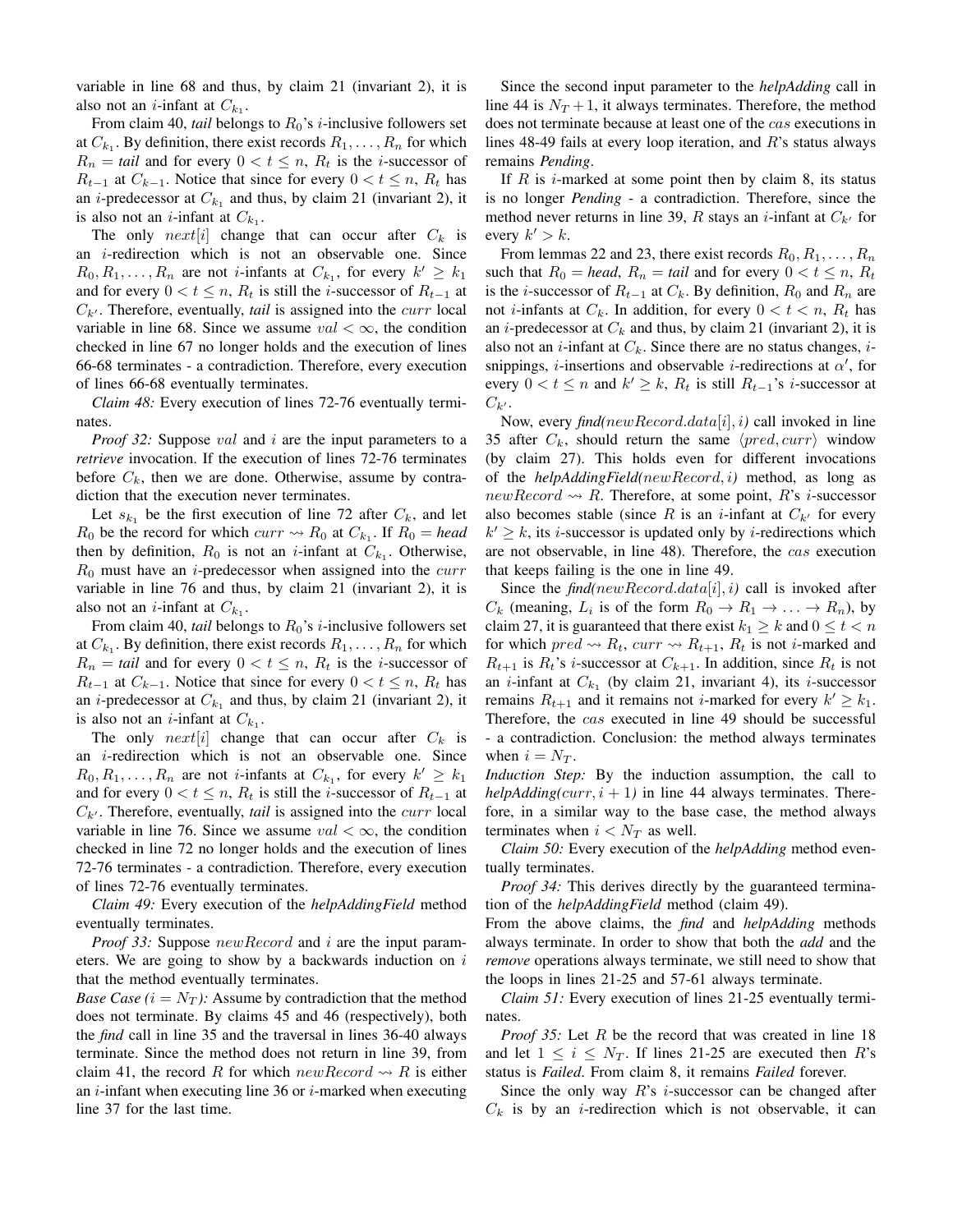only be changed during a *helpAddingField(*newRecord, i*)* call for which new Record  $\rightsquigarrow$  R (in line 48). By claim 49, all *helpAddingField(*newRecord, i*)* invocations eventually terminate. Therefore, at some point,  $R$ 's *i*-successor can be changed only during *helpAddingField* calls that were invoked after R's status had become *Failed*. Since those calls must return immediately (the condition checked in line 33 does not hold for  $R$ ),  $R$ 's *i*-successor remains stable, starting from this point.

Therefore, after this point, the cas execution in line 24 can only fail because  $R$  is already *i*-marked. In this case, the condition checked in line 23 does not hold and thus, the loop in lines 21-25 eventually terminates.

*Claim 52:* Every execution of lines 57-61 eventually terminates.

*Proof 36:* Let R be the record that was found in line 52 and let  $1 \leq i \leq N_T$ . If lines 57-61 are executed then R's status is *Removed*. From claim 8, it remains *Removed* forever.

Since the only way  $R$ 's *i*-successor can be changed after  $C_k$  is by an *i*-redirection which is not observable, it can only be changed during a *helpAddingField(*newRecord, i*)* call for which  $newRecord \rightsquigarrow R$  (in line 48). By claim 49, all *helpAddingField(*newRecord, i*)* invocations eventually terminate. Therefore, at some point,  $R$ 's *i*-successor can be changed only during *helpAddingField* calls that were invoked after R's status had become *Removed*. Since those calls must return immediately (the condition checked in line 33 does not hold for  $R$ ),  $R$ 's *i*-successor remains stable, starting from this point.

Therefore, after this point, the *cas* execution in line 60 can only fail because  $R$  is already *i*-marked. In this case, the condition checked in line 59 does not hold and thus, the loop in lines 57-61 eventually terminates.

By claims 51 and 52, the *add* and *remove* operations always terminate. We still need to show that the *retrieve* operation always terminates.

*Claim 53:* Every execution of the *retrieve* operation eventually terminates.

*Proof 37:* Assume by contradiction that there is a *retrieve(val, i)* execution that never terminates. In particular, the condition checked in line 69 never holds. By claims 47 and 48, the loops in lines 66-68, 72-76 and 77-79 always terminate. Therefore, every loop iteration (the loop in line 64) terminates, and there exists an iteration that starts after  $C_k$ .

By lemmas 22 and 23, there exist records  $R_0, R_1, \ldots, R_n$ such that  $R_0 = head$ ,  $R_n = tail$ , and for every  $0 < t \le n$ ,  $R_{t-1}.data[i] \leq R_t.data[i]$  and  $R_t$  is the *i*-successor of  $R_{t-1}$ at  $C_k$ .

By definition,  $R_0$  and  $R_n$  are not *i*-infants at  $C_k$ . In addition, for every  $0 < t < n$ ,  $R_t$  has an *i*-predecessor at  $C_k$  and thus (by claim 21, invariant 2), it is also not an *i*-infant at  $C_k$ . Therefore, for every  $0 \leq t \leq n$ ,  $R_t$ 's *i*-successor cannot be changed using a non-observable *i*-redirection after  $C_k$ . Since there are no status changes,  $i$ -snippings,  $i$ -insertions and observable *i*-redirections after  $C_k$ , the described sequence of

records does not change during the current loop of the *retrieve* execution.

From claim 47 the loops in lines 67-68 and 77-79 terminate. Since the sequence of records described above is stable after  $C_k$ , both traversals get to the same record and therefore, the condition in line 80 holds (notice that by claim 48, the loop in lines 72-76 terminates as well).

The *tmpSet* set contains only records that were inserted into it in line 75 and tus, it is a finite set. Since there are no status changes after  $C_k$ , the condition, checked for every saved record, in line 84, holds for every such record. Therefore, *valid's* value when checking it in line 90 is true, and the operation returns in line 91 - a contradiction. Conclusion: Every execution of the *retrieve* operation eventually terminates.

Since all *add*, *remove* and *retrieve* eventually terminate, there does not exist an execution  $\alpha = C_0 \cdot s_1 \cdot C_1 \cdot s_2 \cdot C_2 \cdot \ldots$ , and  $k > 0$  for which no executing operation terminates after  $C_k$ . Therefore, our table implementation is lock-free, and we end our progress proof with the following theorem:

*Theorem 54:* The implementation given in Figure 2, 3, 4 and 5 is a lock-free implementation of a table.

# APPENDIX B

## LOCK-BASED VERSION

We now describe a lock based variant of the table data structure. As in the lock-free approach, this algorithm maintains a collection of linked-lists, and each record contains the data and next arrays as well as the *status* flag. In contrast to the lock-free algorithm, here next contains standard pointers (without any marking mechanism); and each record contains an additional array *locks* that holds  $N_T$  locks.

In this algorithm, a thread may update  $R.next[i]$  only if it owns the lock  $R~lock[i]$ . Moreover, it may update  $R~status$ only if it owns all locks in R.locks. In contrast to the previous algorithm , here R.status will never be *Failed* since a record's insertion cannot fail after it had started.

Here, the successful insertion of a new record into the table includes adding it to all lists and then changing its status from *Pending* to *InTable*, and the removal of a record includes changing its status from *InTable* to *Removed* and then removing it from all of the lists. Notice that, here, each operation is done entirely by its calling thread. Therefore, the *remove* operation is the one in charge of physically removing a record from the table.

```
1: find(val, i)
2: pred \leftarrow head<br>3: curr \leftarrow pred.
        curr \leftarrow pred.next[i]4: while true do \triangleright While not having the desired records 5: if curr.data[i] \geq valif curr.data[i] \geq val6: return pred, curr \rightharpoonup Return the current pair of records
7: pred \leftarrow curr8: curr \leftarrow pred.next[i]
```
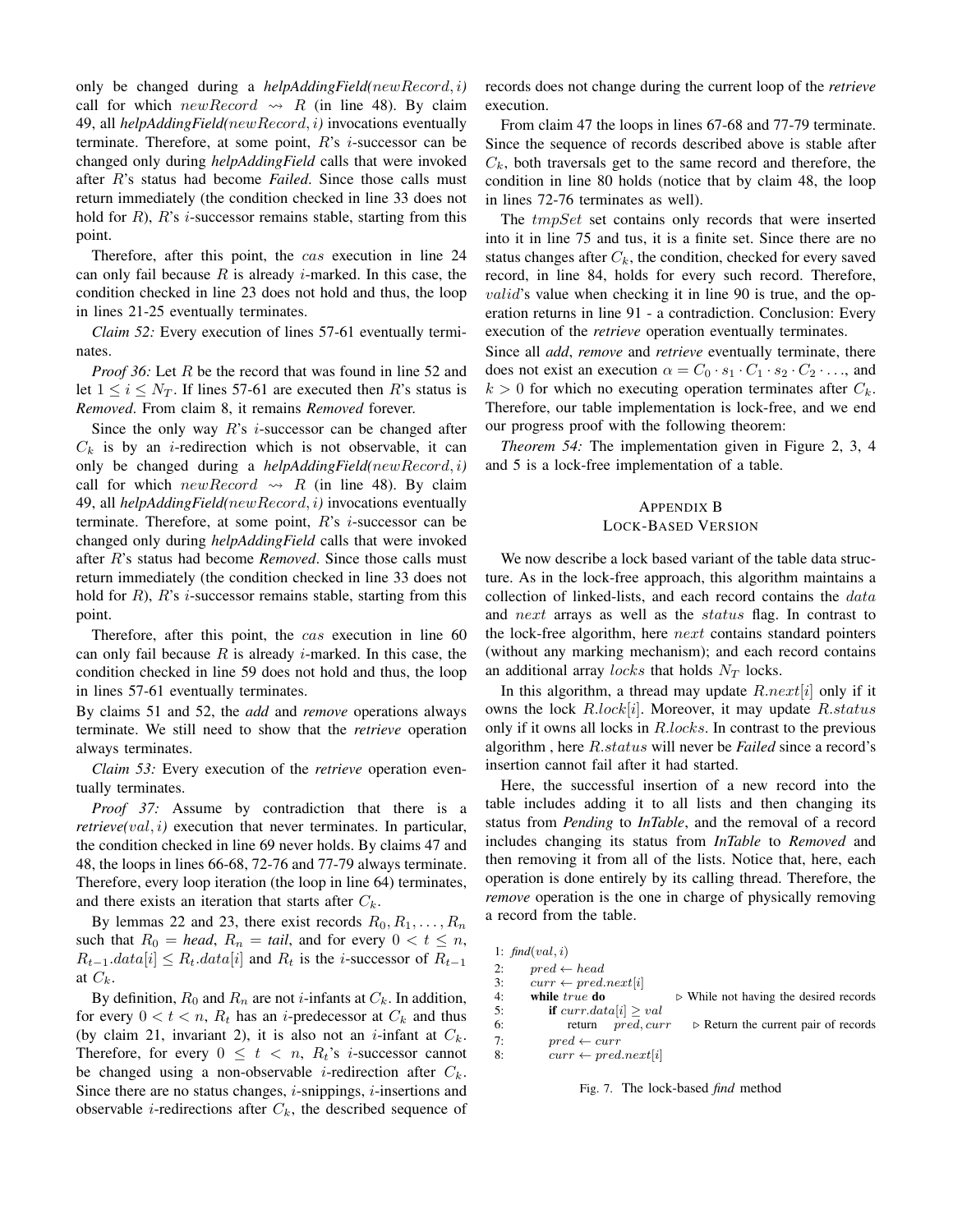*a) The find method:* Like in the lock-free version, here the *find* auxiliary method (shown in Figure 7) locates a record in  $L_i$ , by finding its potential *i*-predecessor and *i*-successor in the list. However, since physical removals are done only during *remove* executions, the lock-based *find* method does not physically remove records from the lists. This method receives a value val and a field number  $i$ , and returns the  $pred$  and  $curr$  references. As in the lock-free version, it holds that  $(1)$  $pred.data[i] < val$ , (2) curr.data $[i] \ge val$  and (3) curr is pred's i successor. Notice that, here, there is also no guarantee that the returned records will continue to satisfy the above three properties.

As in the lock-free version, the traversal starts by setting  $pred$  to reference *head* (which is the first record in  $L<sub>i</sub>$ ) and setting *curr* to reference *head*'s successor in  $L_i$  (lines 2-3). After this initialization, the *pred* and *curr* references are advanced throughout  $L_i$ , until the relevant two records are found and returned (line 6). Assuming that val is always bigger than  $-\infty$  and smaller than  $\infty$ , the two relevant records are always found while traversing the list. Notice that there is a single traversal, which always ends by finding the relevant couple of records. However, when the calling operation gets the *find* output, pred and curr might not satisfy the above conditions anymore (either *pred* or *curr* have been meanwhile removed from the table, or a new record has been added between them). In such cases, the *find* method is called again in order to find a new couple of records.

9: *add*(tup)

10:  $newRecord \leftarrow makerecord(tup) \rightarrow Creating the new record$ <br>11:  $text{letty:} \rightarrow Starting a new adding attempt$ 11: retry: . Starting a new adding attempt 12: **for**  $i = 1$  *to*  $N_T$  **do**<br>13: *pred<sub>i</sub>*, *curr<sub>i</sub>*  $\leftarrow$  *fi*  $pred_i, curr_i \leftarrow find(newRecord.data[i], i)$ 14:  $pred_i. locks[i].lock()$ <br>15:  $newRecord.locks[i].$  $newRecord. locks[i].lock()$ 16: **if**  $(pred_i.startus \neq InTable)|| (pred_i.next[i] \neq curr_i)$ <br>17: release all locks and goto retry release all locks and goto retry 18: **else if**  $Uniqu(i)$   $\triangleright$  If the *i*-th field is unique 19: **if**  $curr_i.data[i] == R.data[i]$ <br>
20: **if**  $curr_i.stateus == InTal$ 20: **if**  $curr_i.\overline{status} == InTable$ <br>21: **if** release all locks and return release all locks and return false 22: else release all locks and goto retry 23: **for**  $i = 1$  *to*  $N_T$  **do**<br>24: *new Record.next*  $newRecord.next[i] \leftarrow curr_i$ 25:  $pred_i.next[i] \leftarrow newRecord$   $\triangleright$  Physical insertion 26:  $newRecord\: \leftarrow InTable$   $\triangleright$  Logical insertion 27: release all locks and return true release all locks and return true

#### Fig. 8. The lock-based *add* operation

*b) The add operation:* The lock-based *add* operation (shown in Figure 8) receives a tuple  $tup$ , creates a new corresponding record R with a *Pending* status and tries to add  $R$  to the table. It keeps trying until it either succeeds or fails (failing means there exists a unique field number  $i$ and a record  $R'$  such that  $R'$  is logically in the table and  $R' . data[i] = R . data[i]$ . Each trial consists of two phases. The first phase (lines 12-22) includes finding the designated predecessors and successors of  $R$  in each list, obtaining the relevant locks and making sure that inserting  $R$  into the table is not going to violate any uniqueness property. The second phase (lines 23-26) is executed only if the first phase is fully completed, and it cannot fail. Meaning, if the first phase was fully executed, the whole operation is already guaranteed to be successful, and the second phase just completes the physical and logical insertion of  $R$  into the table. We are now going to give a detailed description of the two phases.

In the first phase, we traverse each list  $L_i$ , using the *find* method, in order to find the designated  $i$ -predecessor and  $i$ successor of R in  $L_i$ . We keep the *i*-predecessor in the  $pred_i$ local variable and the *i*-successor in  $curr_i$ . After finding each pair of records, we obtain  $pred_i$ 's *i*-th lock (line 14), obtain  $R. locks[i]$ , and check whether  $pred_i$  still satisfies the *find*'s output conditions. That includes checking whether  $pred_i$  is indeed in the table (otherwise, we cannot assume that it is still physically in  $L_i$  after obtaining the lock) and whether  $pred_i$ 's *i*-successor is indeed  $curr_i$  (line 16). If one of those conditions does not hold, we cannot use this couple of records. In this case, we release all obtained locks and start all over again. Notice that if the two conditions do hold after obtaining  $pred_i$ 's *i*-th lock, they will hold until we release this lock or change something ourselves. This is guaranteed because next references are changed only after obtaining the relevant lock and a record's status is changed only after obtaining all of the record's locks.

After making sure that  $pred_i$  and  $curr_i$  satisfy the conditions, if  $i$  is a unique field number, we check whether  $curr_i.data[i] = R.data[i]$ . If they are equal and  $curr_i$  is logically in the table, then  $R$  cannot be inserted into the table (inserting  $R$  would violate the uniqueness property). In this case, all locks obtained are released and we return  $false$  (line 21). If  $curr_i$  is not in the table (its status is not *InTable*), it means that its status is *Pending*. Therefore, we do not know yet if it is going to be inserted into the table or not (its insertion may fail). In this case we have to release all locks and start a new trial (line 22). Notice that its status cannot be *Removed.* If curr<sub>i</sub>'s status is *Removed* then it has already been physically removed (otherwise, we would not have succeeded in obtaining its lock). Since  $pred_i$  is in the table and still is  $curr_i$ 's *i*-predecessor, it is impossible that  $curr_i$  has been physically removed. Therefore, if  $curr_i$ 's status is not *InTable*, it has to be *Pending*.

After obtaining all of the predecessors' locks and all of  $R$ 's locks, we move to the second phase. In the second phase, we update all of the  $next[i]$  references and update them to reference the  $curr_i$ s records found (line 24). After every such update, we perform the physical insertion of  $R$  into each list. We do it by updating the relevant  $pred_i.next[i]$  to reference R (line 25). After the physical insertion is done, we complete the operation by setting R's status to *InTable* (line 26), releasing all locks and returning true.

*c) The remove operation:* The *remove* operation (shown in Figure 9) receives a value val and a field number  $i$  and tries to remove a record R such that  $R.data[i] = val$ . As in the lock-free version, here we also assume that  $i$  is a unique field number. We start by searching for a record  $R$  for which  $R.data[i] = val$ , using the *find* method, in line 29 (notice that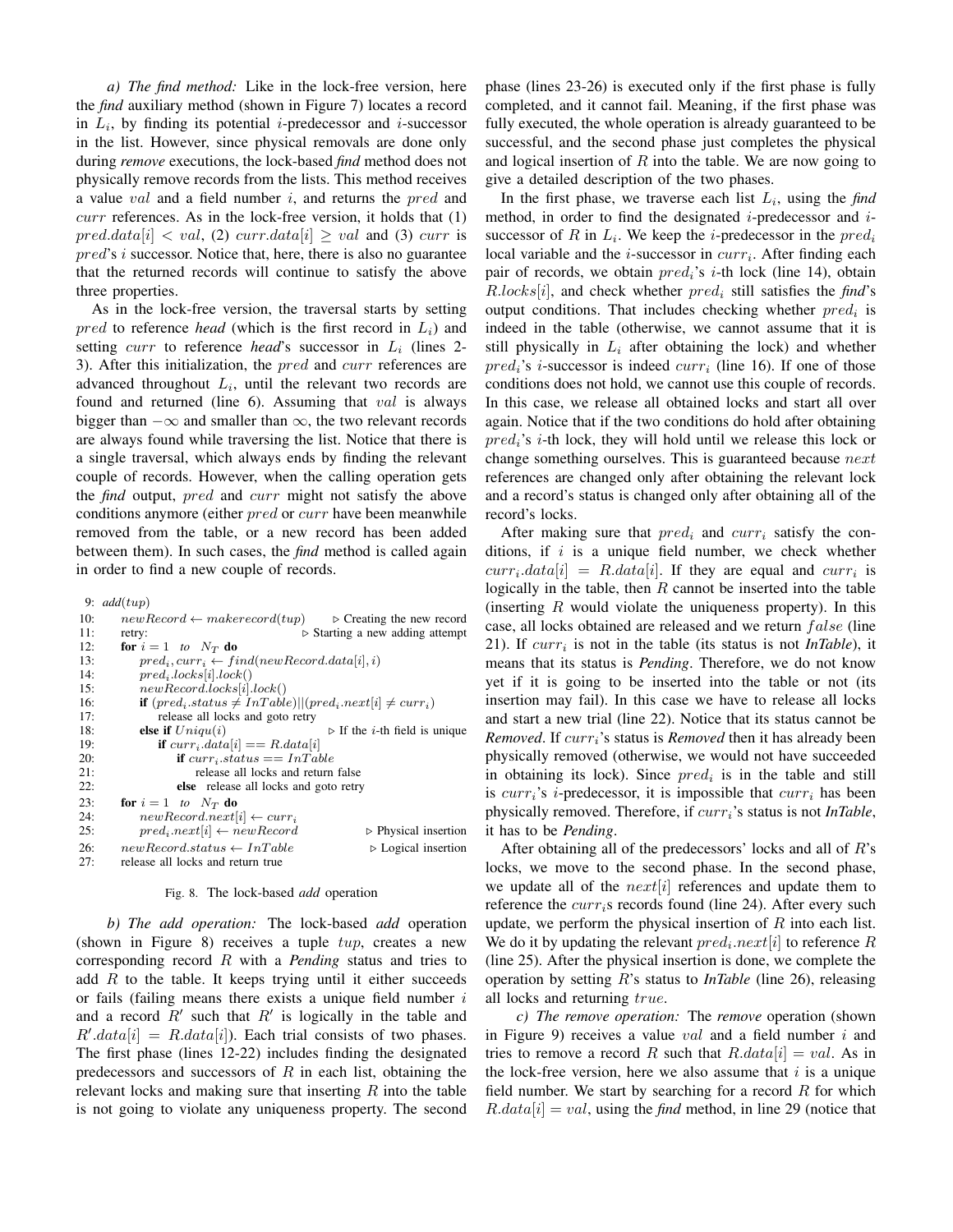|     | 28: $remove(val, i)$                                                            |  |
|-----|---------------------------------------------------------------------------------|--|
| 29: | $pred, victim \leftarrow find(val, i)$                                          |  |
| 30: | <b>if</b> $(victim.data[i] \neq val)  (victim.dataus \neq InTable)$             |  |
| 31: | return false                                                                    |  |
| 32: | $\triangleright$ Starting a new removing attempt<br>retry:                      |  |
| 33: | for $m = 1$ to $N_T$ do                                                         |  |
| 34: | $pred_m, curr_m \leftarrow find(victim.data[m], m)$                             |  |
| 35: | while $(curr_m \neq victim)$ and $(curr_m.data[m]$                              |  |
|     | <i>victim.data</i> $ m $ <b>)</b> do                                            |  |
| 36: | $curr_m \leftarrow curr_m.next m $                                              |  |
| 37: | <b>if</b> $curr_m \neq victim$                                                  |  |
| 38: | release all locks and return false                                              |  |
| 39: | $pred_m, locks m .lock()$                                                       |  |
| 40: | <b>if</b> $(pred_m\_status \neq InTable)   (pred_j.next[m] \neq victim)$        |  |
| 41: | release all locks and goto retry                                                |  |
| 42: | victim. locks m .lock()                                                         |  |
| 43: | <b>if</b> victim.status $\neq InTable$                                          |  |
| 44: | release all locks and return false                                              |  |
| 45: | $victim.status \leftarrow Removed$<br>$\triangleright$ Logical removal          |  |
| 46: | for $m = 1$ to $N_T$ do                                                         |  |
| 47: | $pred_m.next[j] \leftarrow victim.next[m]$<br>$\triangleright$ Physical removal |  |
| 48: | release all locks and return true                                               |  |

Fig. 9. The lock-based *remove* operation

the *pred* record returned from this call is not used during the operation). We use this search in order to find out whether the wanted record is currently in the table. After the call returns, the local variable  $victim$  is a reference to the first record  $R$  in  $L_i$  such that  $R.data[i] \geq val$ . Since i is a unique field number, it is guaranteed that for every record  $R'$  which *i*-follows  $R$ , either  $R'.data[i] > val$  or  $R'.status \neq InTable$ . Therefore, if victim.data[i] > val or victim.status  $\neq In Table$ , it is guaranteed that there does not exist a relevant record in the table when  $victim$  is found, and it is safe to return  $false$  in line 31, which means that the operation is unsuccessful.

If  $victim.data[i] = val$ , and its status is *InTable*, then victim becomes our removal objective, and we keep trying to remove it until we succeed or fail (after another *remove* operation has meanwhile removed it). Notice that if victim is removed by another executing thread while we are trying to remove it, it is safe to stop the whole process and return  $false$ (declaring the operation was unsuccessful). The reason is that right after victim's status becomes *Removed*, it is guaranteed that there does not exist a record R such that  $R.data[i] = val$ in the table. Since  $i$  is a unique field number, such a record can be added to the table only after *victim* is removed. Therefore, there exists a point in time during the execution for which the operation can safely fail.

Each removing attempt starts by traversing the different lists  $L_m$ , trying to obtain *victim's m*-predecessor's *locks*[m] and victim's lock[m] (lines 33-42). For the m-th loop iteration, *victim* is supposed to be saved in the  $curr_m$  local variable. If  $curr_m$  is not victim, it is guaranteed that victim has already been removed from the table, and therefore we release all obtained locks and return  $false$  in line 38. If  $curr_m$ is victim, we obtain  $pred_m, locks[m]$ , check that  $pred_m$  is indeed victim's m-predecessor, and that  $pred<sub>m</sub>$ 's status is *InTable*. If one of these conditions does not hold, then we need to search for *victim*'s *m*-predecessor again, and we start a new removal trial (line 41). As explained before,  $pred<sub>m</sub>$ 's msuccessor and  $pred<sub>m</sub>$ 's status cannot change after we obtain  $pred_mlock[m]$  and thus, we only need to check it once in order to make sure that these conditions hold (until we release the lock or make any change ourselves). After making sure that both conditions hold, we can obtain  $victim. locks[m]$  and continue to the next list.

After finishing obtaining all of the relevant locks, we check again whether victim's status is still *InTable* (line 43). If it is not *InTable* then, as already mentioned, it is safe to release all locks and return  $false$ , as done in line 44. If  $victim's$ status is still *InTable* then we are the only ones able to change it (since we hold all of victim's locks). The next step is setting victim's status to *Removed* (line 43), which represents its logical removal from the table. After that, we physically remove victim from all of the lists by setting  $pred<sub>m</sub>$ 's msuccessor to be *victim's m*-successor (lines 46-47). After the logical and physical removals are done, we release all locks and return true.

|     | 49: $retrieve(val, i)$                                   |                                                |
|-----|----------------------------------------------------------|------------------------------------------------|
| 50: | retry:                                                   | $\triangleright$ Starting a new search         |
| 51: | $tuples \leftarrow \emptyset$                            | $\triangleright$ For returning the tuples      |
| 52: | $pred, curr \leftarrow find(val, i)$                     |                                                |
| 53: | <b>if</b> $curr.data[i] > val$                           | $\triangleright$ There are no relevant records |
| 54: | return tuples                                            |                                                |
| 55: | pred. locks[i].lock()                                    |                                                |
| 56: | if $(pred.next[i] \neq curr)  (predstatus \neq InTable)$ |                                                |
| 57: | release all locks and goto retry                         | $\triangleright$ Start again                   |
| 58: | while $curr.data[i] == val$ do                           |                                                |
| 59: | curr. locks[i].lock()                                    |                                                |
| 60: | if curr.status $\neq InTable$                            |                                                |
| 61: | release all locks and goto retry                         | $\triangleright$ Start again                   |
| 62: | $tuples \leftarrow tuples \cup \{curr.data\}$            |                                                |
| 63: | $curr \leftarrow curr.next[i]$                           |                                                |
| 64: | release all locks and return <i>tuples</i>               |                                                |
|     |                                                          |                                                |

#### Fig. 10. The lock-based *retrieve* operation

*d) The retrieve operation:* Like in the lock-free version, the *retrieve* operation (shown in Figure 10) receives a value  $val$  and a field number  $i$ , and returns the set of all tuples  $\langle e_1, \ldots e_n \rangle$  satisfying  $e_i = val$  (meaning all arrays R.data for which R is logically in the table and  $R.data[i] = val$ ). In a similar way to the lock-free *retrieve*, it traverses  $L_i$  in order to find the first record R satisfying  $R.data[i] = val$ . Then, It obtains the  $i$ -th lock of  $R$ 's  $i$ -predecessor, and for each record R' satisfying  $R' . data[i] = val$ , it obtains  $R' . lock[i]$ . After obtaining all of the relevant locks (making sure that no records with the given property are added to or removed from the table), it returns the set of all arrays  $R.data$  for which  $R.data[i] = val.$  Notice that, since the operation includes obtaining the *i*-th lock of all of the records  $R$  satisfying  $R.data[i] = val$ , it is guaranteed that what is seen by the operation is always valid. Therefore, once all relevant locks are obtained, there is no need in a second check of the records' statuses (as in the lock-free version). The operation starts by calling the *find* method in order to find the first record R which is physically in  $L_i$  and which satisfies  $R.data[i] = val$ . If such a record does not exist  $(curr.data[i] > val$ , when curr is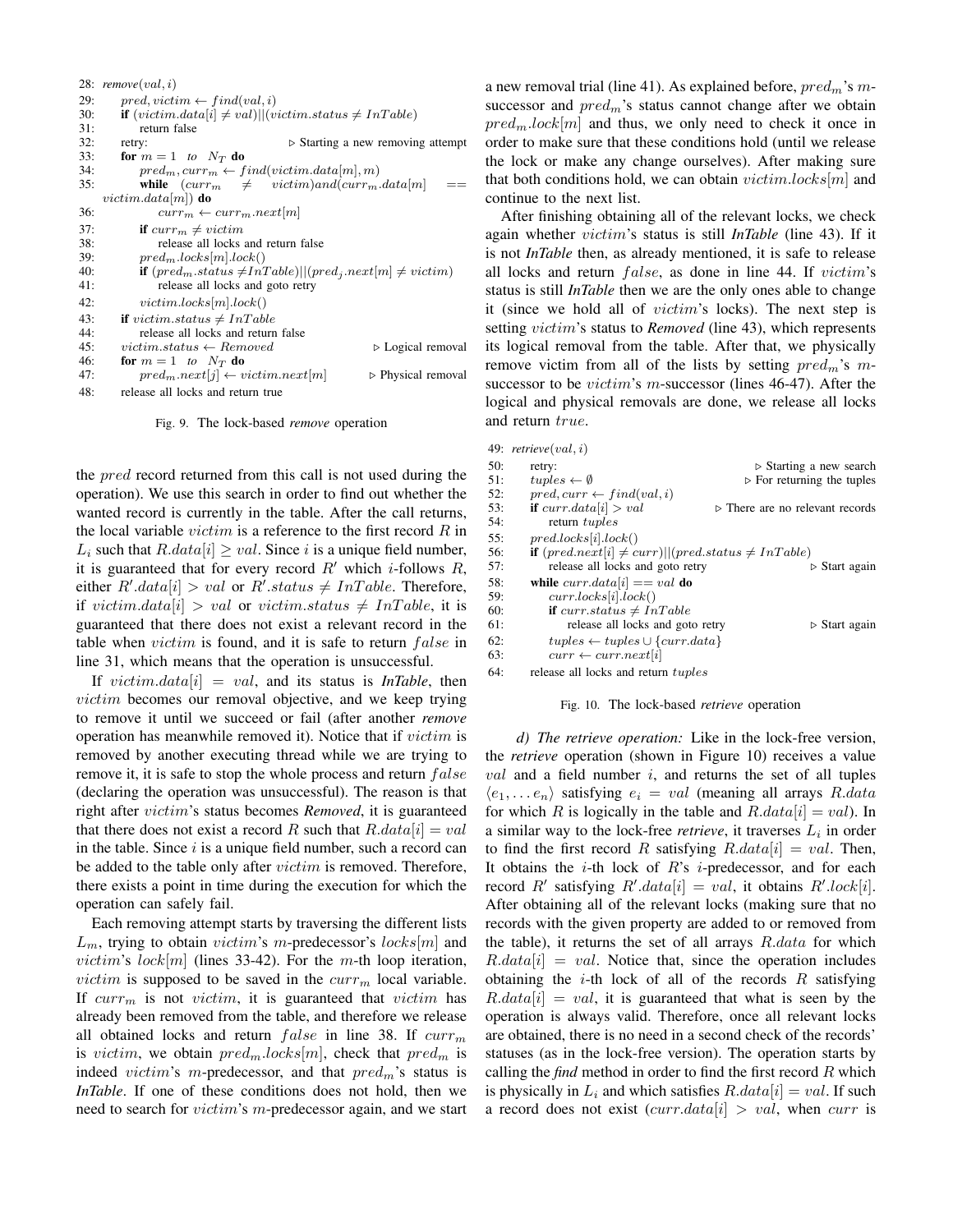the second record returned by the *find* call), then an empty set is returned as output (line 54). Otherwise, there exists at least one record R satisfying  $R.data[i] = val$  (currently referenced by the *curr* local variable). In line 55 we obtain  $pred. locks[i]$  in order to make sure that no new records R', for which  $R'$ .data[i] = val, are inserted into  $L_i$  while we update our local *tuples* set. This is guaranteed since a new record R' which satisfies  $R' . data[i] = val$  can only be inserted into  $L_i$  between *pred* and *curr* (and only after obtaining  $pred. locks[i]$ ). After obtaining the  $pred.locks[i]$ lock, we make sure that *pred* is still in the table (having an *InTable* status) and that it still holds that  $pred.next[i] = curr$ . Otherwise, we cannot assume that we have access to the first record R satisfying  $R.data[i] = val$  (which is assumed to be  $curr$ ). Therefore, if one of these two conditions does not hold, we release the  $pred.\textit{locks}[i]$  lock and start a new trial (from line 50).

After  $pred~locks[i]$  is obtained and it is guaranteed that it is indeed the *i*-predecessor of the first record  $R$  satisfying  $R.data[i] = val$ , we go over all records whose  $data[i]$  value is  $val$  (lines 58-63) and for each one, we obtain its  $i$ -th lock and add its data array to our local tuples set. Notice that before we obtain a record's lock, we always obtain its  $i$ -predecessor's lock. Therefore, it is guaranteed that each record we encounter is indeed in the table (in order to remove a record from  $L_i$ , one has to obtain its *i*-predecessor's *i*-th lock). After we are done updating our tuples set, we release all locks and return it in line 64.

## *A. Correctness Proof*

This section contains the proofs of our lock-based table's invariants. The lock-based version's linearizability proof appears in Secotion B-B and a proof that the implementation is deadlock-free appears in Section B-C.

As in the lock-free version's correctness proof, we are going to use the definitions of  $i$ -predecessors and  $i$ -successors (see definition 2),  $i$ -following and  $i$ -preceding (see Definition 3), and  $i$ -reachability (see Definition 4). The definitions of configurations, steps and executions remain the same as in section A. Notice that since the  $next[i]$  pointers in the lockbased version are not marked, we no longer need the  $i$ -marked notation. Instead, we use some new definitions for describing the *locks* arrays:

*Definition 55:* Let R be a record. We say that R is partially locked at  $C_j$  if there exist  $j_1 \leq j$  and  $1 \leq i \leq N_T$  for which  $s_{j_1}$  obtains R's *i*-th lock in line 14 or 39. In addition, there does not exist  $j_1 < j_2 \leq j$  such that  $s_{j_2}$  releases this lock.

*Definition 56:* Let R be a record. We say that R is fully locked at  $C_i$  if all of R's locks were obtained by the same thread, either by executing line 15 or 42 for every  $1 \le i \le N_T$ , and have not been released before  $C_i$ .

Notice that by definition, a record cannot be both partially locked and fully locked at the same configuration.

*Definition 57:* Let  $R$  be a record. We say that  $R$  is *i*-locked if  $R. locks[i] = true.$ 

Since the original  $i$ -infancy definition (see Definition 12) relies on the specific lock-free *add* implementation, we are going to use a slightly different definition here:

*Definition 58:* Let  $\alpha = C_0 \cdot s_1 \cdot C_1 \cdot s_2 \cdot C_2 \cdot \ldots \cdot s_k \cdot C_k$ be a legal execution, let  $0 \le j \le k$  and let  $R \notin \{head, tail\}$ be a record. If there does not exist  $j' \leq j$  for which  $s_{j'}$  is the execution of line 25, for which  $newRecord \rightarrow R$ , we say that R is an *i*-infant at  $C_i$ .

After defining the *i*-infancy term, we can use the  $\lt_i$  partial order, defined in Section A (Definition 13). Now, before getting to the linearizability and deadlock-freedom proofs, we need to show that the following always hold:

- 1) For every  $1 \leq i \leq N_T$ , *head* and *tail* are always *i*reachable.
- 2) A record  $R$  is logically in the table if and only if its status is *InTable* and it is *i*-reachable for every  $1 \le i \le$  $N_T$ .
- 3) For every two records  $R_1, R_2$  and  $1 \le i \le N_T$ , if  $R_2$ *i*-follows  $R_1$  then  $R_1.data[i] \leq R_2.data[i]$ .
- 4) For every  $1 \leq i \leq N_T$  such that i is a unique field number, and two records  $R_1, R_2$ , if both  $R_1$  and  $R_2$  are logically in the table then  $R_1.data[i] \neq R_2.data[i]$ .

We start with some basic observations.

*Claim 59:* Let  $1 \le i \le N_T$  and let  $R_1, R_2$  be two records. If both  $R_1$  and  $R_2$  are *i*-reachable then either  $R_1$  *i*-follows  $R_2$  or  $R_2$  *i*-follows  $R_1$ .

*Proof 38:* See the proof of claim 6 in Section A.

*Claim 60:* Let  $\alpha = C_0 \cdot s_1 \cdot C_1 \cdot s_2 \cdot C_2 \cdot \ldots \cdot s_k \cdot C_k$  be a legal execution, let R be a record and let  $0 \le j_1 \le j_2 \le k$ . If for every  $j_1 \leq j \leq j_2$ , R is partially locked, then R's status at  $C_{j_1}$  is equal to R's status at  $C_{j_2}$ .

*Proof 39:* Assume by contradiction that R's status at  $C_{j_1}$ is different from R's status at  $C_{j_2}$ . A record's status can only change when executing line 26 or 45. Therefore, there exists  $j_1 \leq j \leq j_2$  for which either  $s_j$  is the execution of line 26 while  $newRecord \rightarrow R$  or the execution of line 45 while *victim*  $\rightsquigarrow$  R. In both cases, R must be fully locked, in contradiction to the fact that R is partially locked at  $C_i$ . Therefore, if for every  $j_1 \leq j \leq j_2$ , R is partially locked, then R's status at  $C_{j_1}$  is equal to R's status at  $C_{j_2}$ .

*Claim 61:* Let  $\alpha = C_0 \cdot s_1 \cdot C_1 \cdot s_2 \cdot C_2 \cdot \ldots \cdot s_k \cdot C_k$  be a legal execution, let R be a record and let  $0 < j \leq k$ . If R's status at  $C_j$  is different from R's status at  $C_{j-1}$  then the thread that executes this change also holds all of R's locks at  $C_i$ .

*Proof 40:* R's status can only be changed when executing line 26 (and new Record  $\rightsquigarrow$  R) or 45 (and victim  $\rightsquigarrow$  R). In both cases, all of R's locks are obtained (and not released), before executing the status change, by the executing thread.

*Claim 62:* Let  $\alpha = C_0 \cdot s_1 \cdot C_1 \cdot s_2 \cdot C_2 \cdot \ldots \cdot s_k \cdot C_k$  be a legal execution and let  $0 \le j \le k$ , then both *head* and *tails* status at  $C_j$  is *InTable*.

*Proof 41:* At initialization, *head* and *tail* are created with an *InTable* status. We assume that for every *remove(*val, i*)* invocation, val  $\notin \{-\infty, \infty\}$ . Since a record's *InTable* status can only be changed during a *remove(*val, i*)* execution, and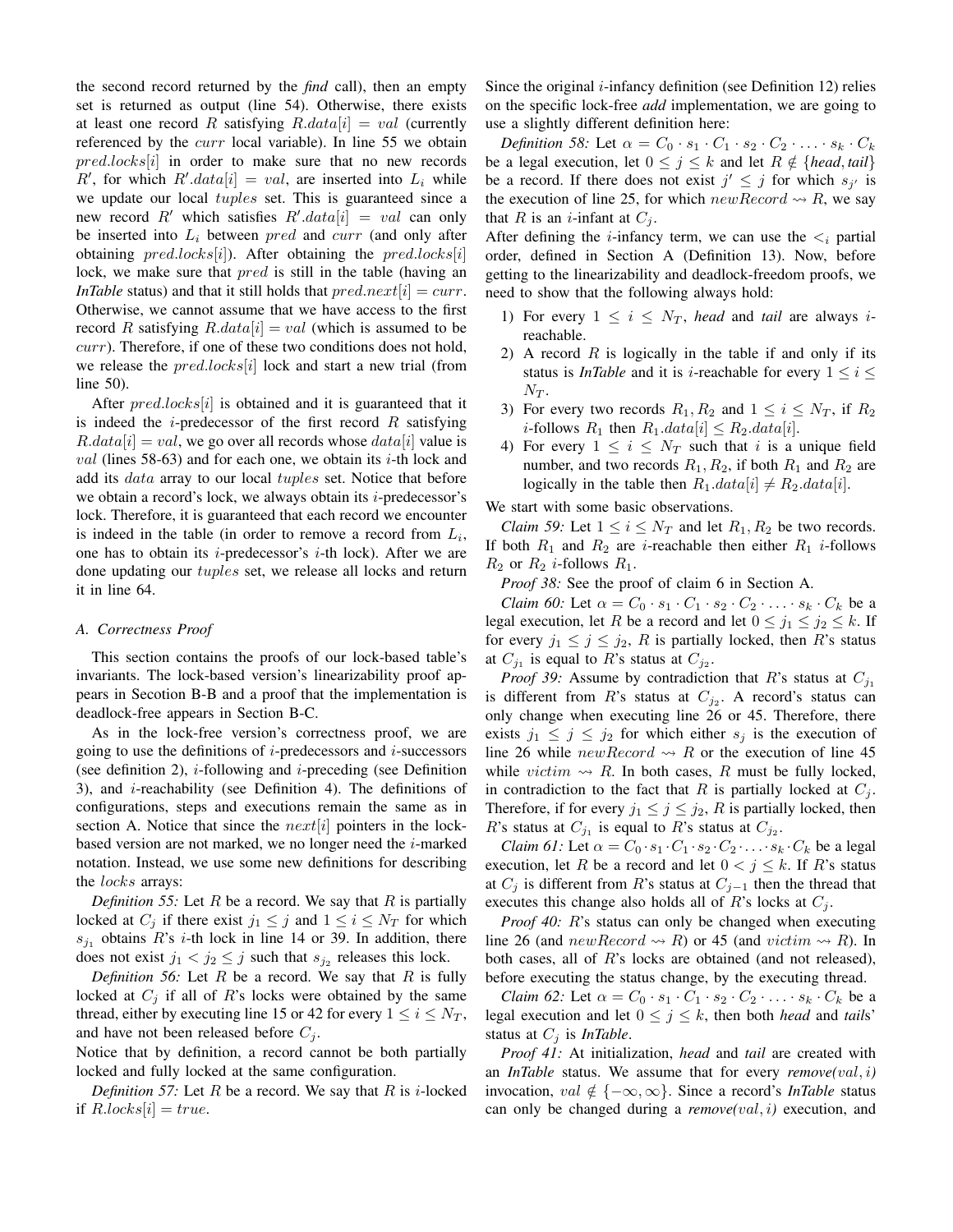only if its i-th data element is val, *head* and *tail*s' statuses never change during the execution.

Notice that a record's status can also change during an *add(*tup*)* execution. Since the record whose status is changed, is created during this execution, and that its status becomes *InTable* anyway, this is not relevant for the case of *head* and *tail*.

*Claim 63:* Let val be the first input parameter of a *find* call. Then  $val \notin \{-\infty, \infty\}.$ 

*Proof 42:* See the proof of claim 19 in Section A. Notice that in the lock-based table version, the *find* method is called during *retrieve* executions as well. Since we assume neither  $-\infty$  nor ∞ are sent as input parameters to the *retrieve* operation, the proof of claim 19 still holds for the lock-based version.

*Claim 64:* Let R be a record and let  $1 \le i \le N_T$ . R's *i*successor can be changed only by the thread holding  $R.lock[i]$ .

*Proof 43: R's i-successor can only be changed in line 24* while new Record  $\rightsquigarrow R$ , 25 while pred<sub>i</sub>  $\rightsquigarrow R$  or 47 while  $pred_i \nightharpoonup R$ . In all three cases, R's *i*-th lock is held by the executing thread.

*Claim 65:* Let  $\alpha = C_0 \cdot s_1 \cdot C_1 \cdot s_2 \cdot C_2 \cdot \ldots \cdot s_k \cdot C_k$  be a legal execution, let R be a record, let  $1 \leq i \leq N_T$  and let  $0 \leq j \leq k$ . If  $s_j$  is the execution of line 25 for which  $newRecord \rightsquigarrow R$ , then R is an *i*-infant at  $C_{j-1}$ .

*Proof 44:* Assume by contradiction that  $R$  is not an  $i$ -infant at  $C_{j-1}$ . By definition, there exists  $j' \leq j-1$  for which  $s_{j'}$  is the execution of line 25, having new Record  $\rightsquigarrow$  R. Since the *newRecord* variable always points to the record created in line 10,  $s_{j'}$  is a step done by the same executing thread (the one which executes  $s_j$ ). Since the *add* operation returns after lines 23-25 are executed for the first time, we get a contradiction. Therefore, if  $s_i$  is the execution of line 25 for which  $newRecord \rightsquigarrow R$ , then R is an *i*-infant at  $C_{j-1}$ .

*Claim 66:* Let  $\alpha = C_0 \cdot s_1 \cdot C_1 \cdot s_2 \cdot C_2 \cdot \ldots \cdot s_k \cdot C_k$  be a legal execution, let  $0 \le j \le j' \le k$ , and let R be a record, then:

- 1) If  $R$ .*status* = *Removed* at  $C_j$  then  $R$ 's status at  $C_{j'}$  isalso *Removed*.
- 2) If  $R. status = InTable$  at  $C_j$  then  $R. status \in$  $\{InTable, Removeed\}$  at  $C_{j'}$ .
- 3) If R's status at  $C_j$  is *Pending* and R's status at  $C_{j'}$  is *Removed* then there exists  $j < j'' < j'$  for which R's status at  $C_{j^{\prime\prime}}$  is *InTable*.

*Proof 45: head* and *tail* are created with an *InTable* status. Therefore, the claim is vacuously true at  $C_0$ . Assume that the invariants hold throughout  $\alpha' = C_0 \cdot s_1 \cdot C_1 \cdot \ldots \cdot C_{j'-1}$ of the execution. We show that each part of the claim holds throughout  $\alpha = \alpha' \cdot s_{j'} \cdot C_{j'}$ .

1) Assume  $R$ 's status is *Removed* at  $C_j$ . By the induction assumption, R's status at  $C_{j'-1}$  is also *Removed*. The only instruction that can change a record's status field to a status which is not *Removed* is the one in line 26. Assume by contradiction that  $s_{j'}$  is indeed an execution of line 26 that changes  $R$ 's status (meaning, newRecord  $\rightsquigarrow$  R). Since R's status at  $C_{j'-1}$  is *Removed* (and records are created with a *Pending* status), by the induction assumption, there exists  $j_1 < j' - 1$ for which  $R$ 's status at  $C_{j_1}$  is *InTable*. Since a record's status can only become *InTable* when executing the *add* operation during which it was created (line 10),  $s_{j_1}$ and  $s_{j'}$  are executed during the same *add* execution. Since  $j_1 < j'$  and the fact that the operation returns after executing line 26 for the first time, we get a contradiction. Therefore,  $R$ 's status at  $C_{j'}$  is *Removed* 

- 2) Assume  $R$ 's status is *InTable* at  $C_j$ . By the induction assumption,  $R$ .status  $\in \{InTable, Remove{d}\}$  at  $C_{j'-1}$ .If R's status at  $C_{j'-1}$  is *Removed*, then from (1), R's status at  $C_{j'}$  is also *Removed*. Otherwise, since the only instruction that can change an *InTable* status is a successful cas execution in line 45 in the *remove* operation (which changes the status to *Removed*), R's status is also *InTable* or *Removed* at  $C_{j'}$ .
- 3) Assume that  $R$ 's status is *Pending* at  $C_j$  and  $R$ 's status is *Removed* at  $C_{j'}$ . If R's status at  $C_{j'-1}$  is also *Removed*, then by the induction assumption, there exists  $j < j'' <$  $j'$  for which R's status at  $C_{j''}$  is *InTable*. If R's status at  $C_{j'-1}$  is *InTable*, then there also exists  $j < j'' < j'$ for which  $R$ 's status at  $C_{j''}$  is *InTable*.

Assume by contradiction that R's status at  $C_{j'-1}$  is *Pending*. Then  $s_{j'}$  must be the instruction in line 45 during a *remove* operation, for which *victim*  $\rightsquigarrow$  R. Since the condition checked in line 43 must not hold for R, there exists  $j_1 < j' - 1$  for which R's status at  $C_{j_1}$  is *InTable*. By the induction assumption, R's status at  $C_{j'-1}$  cannot be *Pending* - a contradiction. Therefore, there exists  $j < j'' < j'$  for which R's status at  $C_{j''}$  is *InTable*.

*Claim 67:* Let  $\alpha = C_0 \cdot s_1 \cdot C_1 \cdot s_2 \cdot C_2 \cdot \ldots \cdot s_k \cdot C_k$  be a legal execution, let  $0 \le j \le k$ , let  $i \in \{1, ..., N_T\}$  and let  $R_1, R_2$  be two different records. If  $R_1$  is not an *i*-infant at  $C_i$ then either  $R_1 \lt_i R_2$  or  $R_2 \lt_i R_1$ .

*Proof 46:* See the proof of claim 14 in Section A.

*Claim 68:* Let  $R_1$  and  $R_2$  be two records. If  $pred \rightarrow R_1$  and  $curr \rightsquigarrow R_2$ , when  $\langle pred, curr \rangle$  is the output of a *find*(*val*, *i*) execution, then  $R_1.data[i] < val \leq R_2.data[i]$ .

*Proof 47:* If the last assignment into *pred* was in line 2 then  $R_1$  is head and, since  $-\infty$  is never sent as input to the *find* method (claim 63),  $R_1.data[i] < val$ . Otherwise, the last assignment into *pred* was in line 7, right after the condition in line 5 did not hold for  $R_1$ . Therefore,  $R_1.data[i] < val$ in this case also. Regarding  $R_2$ : since  $R_2$  was returned as  $curr$  in line 6, the condition in line 5 held for  $R_2$ . Therefore,  $val \leq R_2.data[i].$ 

After stating our basic observations, we are now going to prove some small table invariants, in a similar way to the proof of claim 21 in Section A. Notice that here we also rely on the fact that during a *find* execution, pred and curr always reference actual records (and not just nulls). This is ensured by the first claim invariant.

*Claim 69:* Let  $\alpha = C_0 \cdot s_1 \cdot C_1 \cdot s_2 \cdot C_2 \cdot \ldots \cdot s_k \cdot C_k$  be a legal execution, let  $0 \le j \le k$ ,  $1 \le i \le N_T$  and let  $R_1, R_2$  be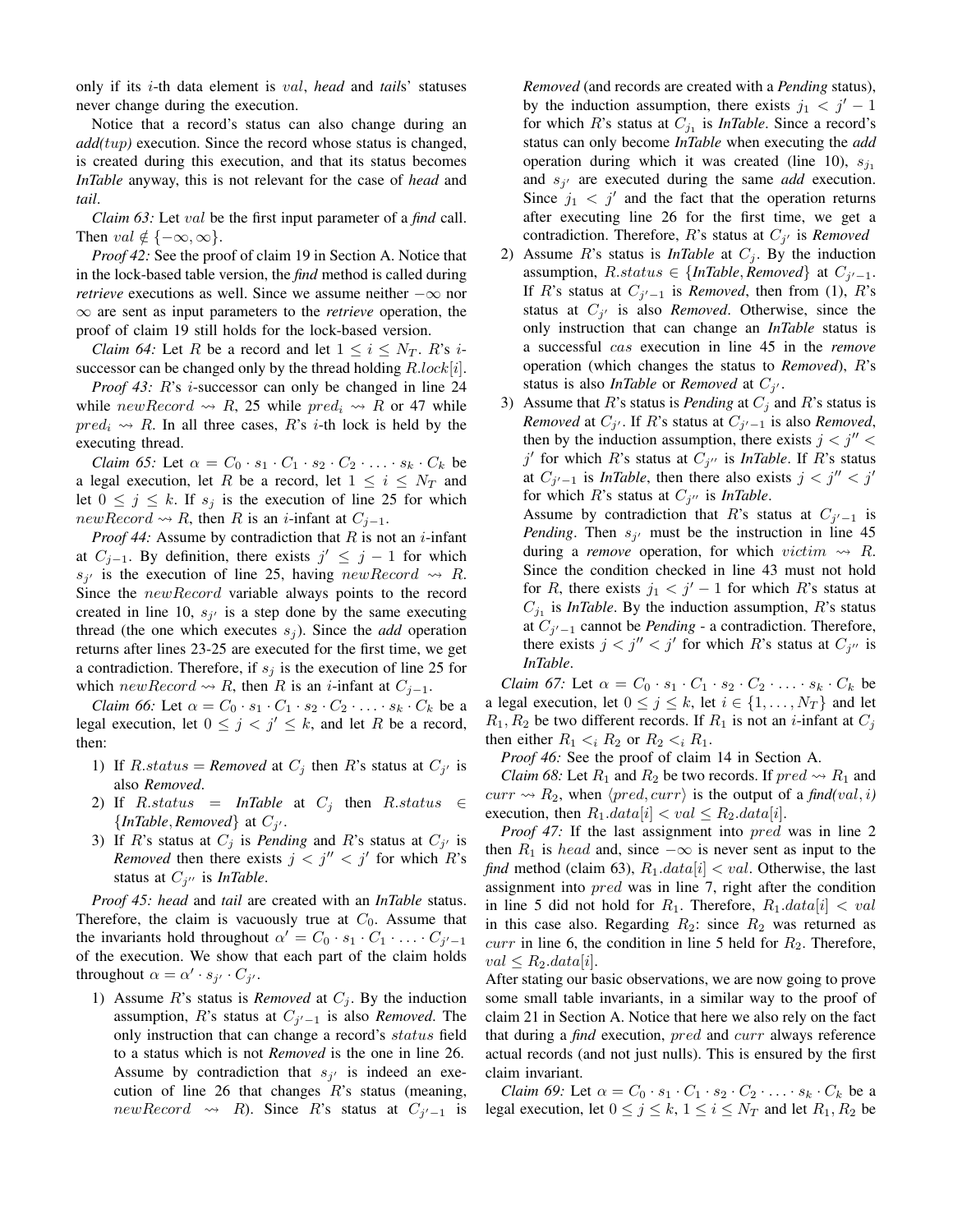two different records, then:

- 1) If  $pred \rightsquigarrow X$  or  $curr \rightsquigarrow X$  at  $C_j$ , during a *find*(*val*, *i*) execution, then X is a record. In particular, if  $pred \rightsquigarrow X$ then  $X.data[i] < val$ .
- 2) If  $R_2$  is the *i*-successor of  $R_1$  at  $C_j$  then  $R_2$  is not an *i*-infant at  $C_j$ .
- 3) If  $pred \rightarrow R_1$  and  $curr \rightarrow R_2$  at  $C_j$ , during a  $find(val, i)$  execution, then  $R_1$  and  $R_2$  are not *i*-infants at  $C_i$ .
- 4) If  $R_1$  is not an *i*-infant at  $C_j$  and its status is not *Removed* at  $C_j$ , then  $R_1$  is *i*-reachable at  $C_j$ .
- 5) If  $R_1 \lt_i R_2$  then  $R_1$  does not *i*-follow  $R_2$  at  $C_j$ .
- 6) If  $R_2$  *i*-follows  $R_1$  at  $C_{j-1}$  and its status is not *Removed* at  $C_i$ , then  $R_2$  *i*-follows  $R_1$  at  $C_i$ .
- 7) If  $R_1$  is not an *i*-infant at  $C_j$  then *tail i*-follows  $R_1$  at  $C_j$ .

*Proof 48:* Invariants 1, 3 and 6 are vacuously true at  $C_0$ . In addition, invariant 2 is true because *tail* cannot be an i-infant at  $C_0$  by definition, invariant 4 is true because both *head* and *tail* are *i*-reachable at  $C_0$ , invariant 5 is true because *head* does not  $i$ -follow *tail* at  $C_0$ , and invariant 7 is true because *tail i*-follows both *head* and *tail* at  $C_0$ .

Assume that the invariants hold throughout  $\alpha' = C_0 \cdot s_1 \cdot C_1 \cdot$  $\ldots$   $C_{j-1}$  of the execution. We show that each claim invariant holds throughout  $\alpha = \alpha' \cdot s_j \cdot C_j$ .

1) Suppose  $pred \rightsquigarrow X$  at  $C_j$ . If  $pred \rightsquigarrow X$  at  $C_{j-1}$  as well then by the induction assumption,  $X$  is a record and  $X.data[i] < val$ . Otherwise,  $s_i$  is either the execution of line 2 or 7.

If  $s_i$  is the execution of line 2 then X is *head* and thus, it is a record. In addition, from claim 63,  $X.data[i] =$  $-\infty < val$ . If  $s_j$  is the execution of line 7 then  $curr \rightarrow$ X at  $C_{j-1}$ . By the induction assumption, X is a record. In addition, since the condition in line 5 does not hold for X, X.data $|i| < val$ .

Now, suppose  $curr \rightsquigarrow X$  at  $C_j$ . If  $curr \rightsquigarrow X$  at  $C_{j-1}$ as well then by the induction assumption, X is a record. Otherwise,  $s_i$  is either the execution of line 3 or 8.

If  $s_j$  is the execution of line 3, then X is *head*'s *i*successor at  $C_{j-1}$ . By the induction assumption (invariant 7), *tail* i-follows *head* at Cj−1. Therefore, by definition, X is a record in this case. If  $s_j$  is the execution of line 8, let  $R$  be the record for which  $pred \rightarrow R$  at  $C_{j-1}$ . By the induction assumption, R is a record. In addition, by the induction assumption (invariant 3), R is not an *i*-infant at  $C_{i-1}$ , Therefore, by the induction assumption (invariant 7), *tail* i-follows R at  $C_{j-1}$ . Since X is R's i-successor at  $C_{j-1}$ , by definition  $X$  is a record.

2) If  $R_2$  is also the *i*-successor of  $R_1$  at  $C_{j-1}$  then by the induction,  $R_2$  is not an *i*-infant at  $C_{i-1}$  and by definition,  $R_2$  is not an *i*-infant at  $C_i$ . Otherwise,  $s_i$ must be the execution of line 24, 25 or 47.

If  $s_i$  is the execution of line 24 then  $newRecord \rightarrow R_1$ and  $curr_i \rightarrow R_2$  at  $C_{j-1}$ . By the induction assumption

(invariant 3),  $R_2$  is not an *i*-infant at  $C_{j-1}$  and therefore, not an *i*-infant at  $C_j$  as well.

If  $s_i$  is the execution of line 25 then  $pred_i \nightharpoonup R_1$  and newRecord  $\rightsquigarrow$  R<sub>2</sub>. By definition 58, R<sub>2</sub> is not an *i*infant at  $C_i$ .

If  $s_j$  is the execution of line 47 then  $pred_i \rightsquigarrow R_1$  at  $C_{j-1}$ . Let  $R_3$  be the record for which *victim*  $\rightsquigarrow R_3$  at  $C_{j-1}$ . Then  $R_2$  is the *i*-successor of  $R_3$  at  $C_{j-1}$ . Bu the induction assumption,  $R_2$  is not an *i*-infant at  $C_{j-1}$ and thus, not an *i*-infant at  $C_j$ .

3) If  $pred \rightsquigarrow R_1$  at  $C_{j-1}$  then by the induction assumption,  $R_1$  is not an *i*-infant at  $C_{j-1}$  and by definition, it is not an *i*-infant at  $C_j$  as well. Otherwise,  $s_j$  is either the execution of line 2 or 7. If  $s_j$  is the execution of line 2 then  $R_1$  = *head* and by definition,  $R_1$  is not an *i*-infant at  $C_j$ . If  $s_j$  is the execution of line 7 then  $curr \rightsquigarrow R_1$ at  $C_{j-1}$  and by the induction assumption, it is not an *i*-infant at  $C_{j-1}$ . By definition,  $R_1$  is not an *i*-infant at  $C_i$ .

If  $curr \rightsquigarrow R_2$  at  $C_{j-1}$  then by the induction assumption,  $R_2$  is not an *i*-infant at  $C_{j-1}$  and by definition, it is not an *i*-infant at  $C_i$  as well. Otherwise,  $s_i$  is either the execution of line 3 or 8. In both cases,  $R_2$  has an *i*predecessor at  $C_{j-1}$  and by the induction assumption (invariant 2), it is not an *i*-infant at  $C_{j-1}$ . By definition,  $R_2$  is not an *i*-infant at  $C_j$  in both cases.

4) Suppose  $R_1$  is not *i*-reachable at  $C_{j-1}$ . By claim 66,  $R_1$ 's status at  $C_{j-1}$  is not *Removed* and therefore, by the induction assumption,  $R_1$  must be an *i*-infant at  $C_{i-1}$ . By definition,  $s_i$  is the execution of line 25 for which new Record  $\rightsquigarrow$  R<sub>1</sub>. Let R be the record for which  $pred_i \rightsquigarrow R$  at  $C_{j-1}$ . By the induction assumption (invariant 3), R is not an *i*-infant at  $C_{j-1}$ .

Let  $s_{j_1}$  be the execution of line 14 which obtains R's *i*-th lock, and let  $j_2 = j - 1$ . By definition, for every  $j_1 \leq j' \leq j_2$ , R is partially locked at  $C_{j'}$ . By claim 60, R's status at  $C_{j_1}$  is equal to R's status at  $C_{j_2}$ . Since there exists  $j_1 \leq j' \leq j_2$  for which R's status at  $C_{j'}$  is *InTable* (the condition checked in line 16 must not hold for R), by claim 66, R's status at  $C_{j-1}$  is *InTable*. By the induction assumption, R is i-reachable at  $C_{i-1}$ . Since  $s_i$  only affects R's *i*-successor, R is still *i*-reachable at  $C_j$ . By definition,  $R_1$  is also *i*-reachable at  $C_j$ .

Now, suppose  $R_1$  is *i*-reachable at  $C_{j-1}$ . By definition, there exist records  $R_{i_0}, R_{i_1}, \ldots, R_{i_n}$  for which  $R_{i_0}$  = *head*,  $R_{i_n}$  =  $R_1$  and for every  $0 < t \leq n$ ,  $R_{i_t}$ is the *i*-successor of  $R_{i_{t-1}}$  at  $C_{j-1}$ . By definition,  $R_{i_0}$ is not an *i*-infant at  $C_{j-1}$ . In addition, by the induction assumption (invariant 2), for every  $0 < t \leq n$ ,  $R_{i_t}$  is also not an *i*-infant at  $C_{j-1}$ .

Assume by contradiction that  $R_1$  is not *i*-reachable at  $C_i$ . Let t be the minimal number among  $0, \ldots, n$  for which  $R_{i_t}$  is not *i*-reachable at  $C_j$ . Since  $R_1$  is not *i*-reachable at  $C_i$  and *head* is always *i*-reachable by definition,  $0 < t \leq n$ . Since  $R_{i_{t-1}}$  is still *i*-reachable at  $C_j$ ,  $R_{i_t}$  is no longer  $R_{i_{t-1}}$ 's *i*-successor at  $C_j$ .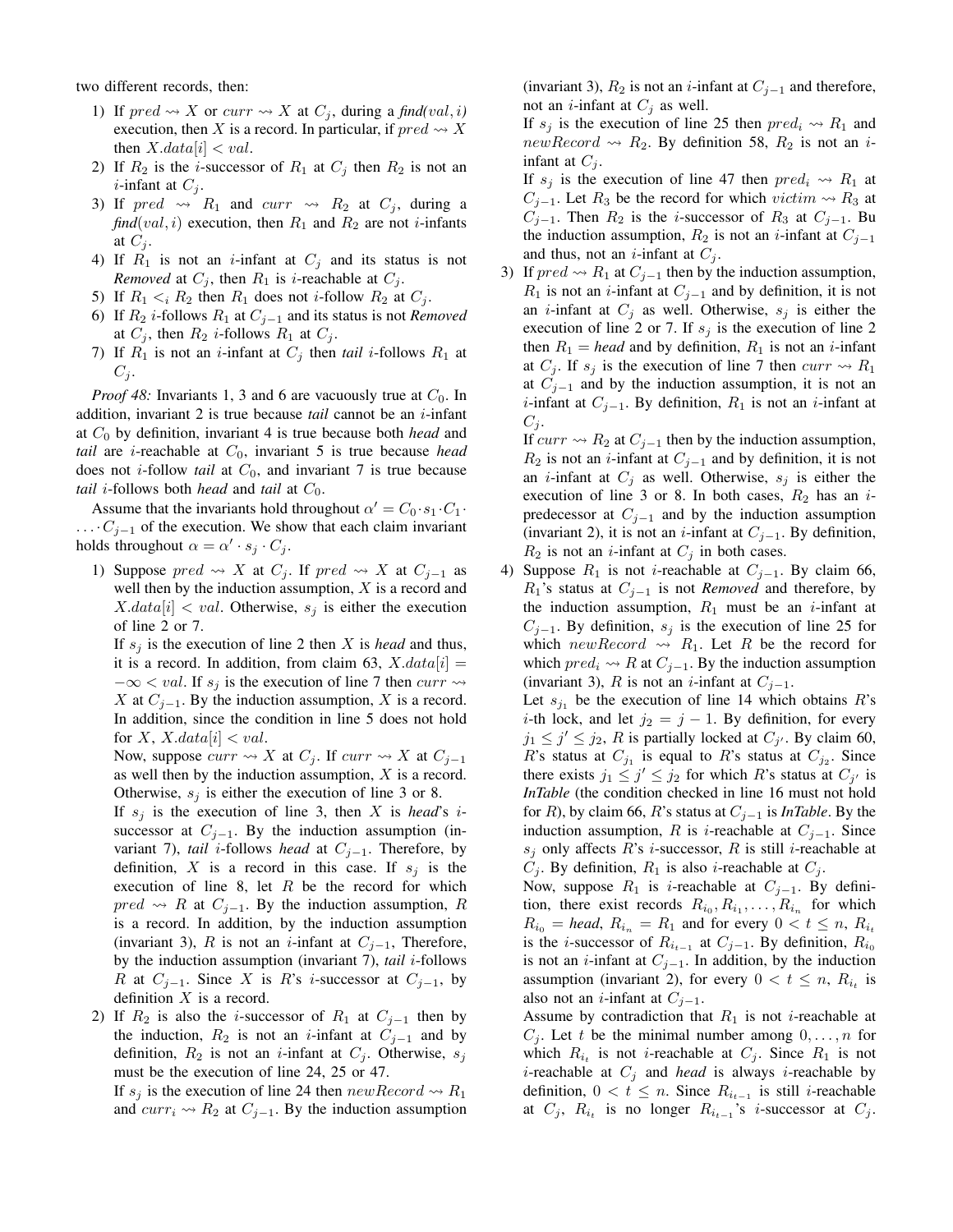Therefore,  $s_i$  is either the execution of line 25 or 47. Notice that  $s_i$  cannot be the execution of line 24, since by claim 65, this means that  $R_{i_{t-1}}$  is an *i*-infant at  $C_{j-1}$ . If  $s_i$  is the execution of line 25, then  $pred_i \nightharpoonup R_{i_{t-1}}$ at  $C_j$ . Notice that since  $R_{i_{t-1}}$ 's *i*-th lock is obtained in line 14, by claim 64, its  $i$ -successor when checking the condition in line 16 is equal to its *i*-successor at  $C_{j-1}$ . Since  $R_{i_{t-1}}$ 's *i*-successor at  $C_{j-1}$  is  $R_{i_t}$ ,  $curr_i \sim R_{i_t}$ at  $C_{j-1}$  (as well as at  $C_j$ ). Let R be the record for which  $newRecord \rightsquigarrow R$  at  $C_j$ . Since R is  $R_{i_{t-1}}$ 's *i*-successor and  $R_{i_t}$  is R's *i*-successor at  $C_j$  (since we obtain R's *i*-th lock, by claim 64,  $R_{i_t}$  is  $R$ 's *i*-successor after the execution of line 24), by definition  $R_{i_t}$  is *i*-reachable at  $C_j$  - a contradiction.

If  $s_j$  is the execution of line 47, then  $pred_i \nightharpoonup R_{i_{t-1}}$ at  $C_j$ . Notice that since  $R_{i_{t-1}}$ 's *i*-th lock is obtained in line 39, by claim 64, its  $i$ -successor when checking the condition in line 40 is equal to its *i*-successor at  $C_{i-1}$ . Since  $R_{i_{t-1}}$ 's *i*-successor at  $C_{j-1}$  is  $R_{i_t}$ , *victim*  $\sim R_{i_t}$ at  $C_{j-1}$ . Since  $R_{i_i}$ 's status after executing line 45 is *Removed*, by claim 66,  $R_{i_t}$ 's status at  $C_j$  is also *Removed.* Therefore,  $t < n$ . Since  $R_{i_{t+1}}$  is  $R_{i_t}$ 's *i*successor at  $C_{j-1}$ , it is  $R_{i_{t-1}}$ 's *i*-successor at  $C_j$ . In addition, since  $s_j$  only affects  $R_{i_{t-1}}$ 's  $next[i]$  field, by definition  $R_{i_n}$  is *i*-reachable at  $C_j$  - a contradiction. We get a contradiction either when  $s_i$  is the execution of line 25 or the execution of line 47. Since these are

the only possible options,  $R_1$  is *i*-reachable at  $C_j$ . 5) Suppose  $R_1 \lt_i R_2$ . Assume by contradiction that  $R_1$ 

*i*-follows  $R_2$  at  $C_i$ . By definition, there exist records  $R_{i_0}, R_{i_1}, \ldots, R_{i_n}$  for which  $R_{i_0} = R_2, R_{i_n} = R_1$ and for every  $0 < t \leq n$ ,  $R_{i_t}$  is the *i*-successor of  $R_{i_{t-1}}$  at  $C_{j-1}$ . By the induction assumption (invariant 2), for every  $0 < t \leq n$ ,  $R_{i_t}$  is not an *i*-infant at  $C_{j-1}$ . Therefore, by claim 67, for every  $0 < t \le n$ , either  $R_{i_{t-1}} < i R_{i_t}$  or  $R_{i_t} < i R_{i_{t-1}}$ .

Since  $R_{i_n} < i R_{i_0}$ , there must exist a minimal t among 1, ..., *n* for which  $R_{i_t} < i \ R_{i_{t-1}}$ . By the induction assumption,  $R_{i_t}$  does not *i*-follow  $R_{i_{t-1}}$  at  $C_{j-1}$  and thus,  $s_j$  updates  $R_{i_{t-1}}$ 's *i*-successor. Therefore,  $s_j$  is either the execution of line 24, 25 or 47.

If  $s_i$  is the execution of line 24 then  $newRecord \rightarrow$  $R_{i_{t-1}}$  and  $curr_i \rightarrow R_{i_t}$  at  $C_j$ . By claim 68,  $R_{i_{t-1}}$ .data[i]  $\leq R_{i_t}$ .data[i]. Since  $R_{i_t} \leq i \ R_{i_{t-1}}$ , by definition  $R_{i_{t-1}}$ . $data[i] = R_{i_t}$ . $data[i]$  and there exists j' for which  $R_{i_t}$  is an i-infant at  $C_{j'}$  and  $R_{i_{t-1}}$  is not an *i*-infant at  $C_{j'}$ . By claim 65,  $R_{i_{t-1}}$  is an *i*-infant at  $C_j$  (since line 25 has not been executed yet). Since  $R_{i_t}$ is not an *i*-infant at  $C_j$ , there does not exist such  $j'$  - a contradiction.

If  $s_j$  is the execution of line 25 then  $pred_i \rightsquigarrow R_{i_{t-1}}$  and  $newRecord \leadsto R_{i_t}$  at  $C_j.$  By claim 68,  $R_{i_{t-1}}.data[i] <$  $R_{i_t}.data[i]$  and thus,  $R_{i_{t-1}} < i R_{i_t}$  - a contradiction.

If  $s_j$  is the execution of line 47 then  $pred_i \rightsquigarrow R_{i_{t-1}}$ . Let R be the record for which victim  $\rightsquigarrow$  R at  $C_j$ . Then  $R_{i_t}$  is R's *i*-successor at  $C_{j-1}$ . By the induction

assumption,  $R_{i_{t-1}} < i \ R$  and  $R < i \ R_{i_t}$ . Since the  $\lt_i$ relation is a transitive relation by definition,  $R_{i_{t-1}} \lt_i$  $R_{i_t}$  - a contradiction.

Since every possible case derives a contradiction, if  $R_1 \lt_i R_2$  then  $R_1$  does not *i*-follow  $R_2$  at  $C_i$ .

6) Since  $R_2$  *i*-follows  $R_1$  at  $C_{j-1}$ , by the induction assumption (invariant 2),  $R_2$  is not an *i*-infant at  $C_{j-1}$ . Since  $R_2$  *i*-follows  $R_1$  at  $C_{j-1}$ , by definition there exist records  $R_{i_0}, R_{i_1}, \ldots, R_{i_n}$  for which  $R_{i_0} = R_1$ ,  $R_{i_n} = R_2$  and for every  $0 < t \leq n$ ,  $R_{i_t}$  is the *i*successor of  $R_{i_{t-1}}$  at  $C_{j-1}$ . In addition, by the induction assumption (invariant 2), for every  $0 < t \leq n$ ,  $R_{i_t}$  is not an *i*-infant at  $C_{i-1}$ .

Assume by contradiction that  $R_2$  does not *i*-follow  $R_1$ at  $C_i$ . Let t be the minimal value among  $0, \ldots, n$  for which  $R_2$  *i*-follows  $R_{i_t}$  at  $C_j$ . Notice that since  $R_2$  does not *i*-follow  $R_1$  and does *i*-follow itself (by definition) at  $C_j$ ,  $0 < t \leq n$ . Since  $R_2$  does not *i*-follow  $R_{i_{t-1}}$ at  $C_j$ ,  $R_{i_t}$  is not the *i*-successor of  $R_{i_{t-1}}$  at  $C_j$  (and it does not *i*-follow it as well). Therefore,  $s_i$  is either the execution of line 24, 25 or 47.

Suppose  $s_i$  is the execution of line 24 for which  $newRecord \rightarrow R_{i_{t-1}}$ . That means that s<sub>j</sub> is executed during the *add* execution for which  $R_{i_{t-1}}$  is created in line 10. Therefore, by claim 65,  $R_{i_{t-1}}$  is an *i*-infant at  $C_j$ . By the induction assumption (invariant 3), there does not exist  $j'' < j$  such that  $s_{j''}$  updates  $R_{i_{t-1}}$ 's *i*successor in line 25 or 47. In addition, since line 24 can be executed at most once during every *add* execution,  $R_{i_{t-1}}$ 's next[i] field is null at  $C_{j-1}$ . Therefore,  $R_{i_t}$  is not the *i*-successor of  $R_{i_{t-1}}$  at  $C_{j-1}$  - a contradiction. Suppose  $s_i$  is the execution of line 25, for which  $pred_i \nightharpoonup R_{i_{t-1}}$  at  $C_j$ . Notice that  $R_{i_{t-1}}$ 's *i*-th lock is held by the thread executing this *add* operation, since before executing line 16. By claim 64, the  $i$ -successor of  $R_{i_{t-1}}$  when executing line 16 is still its *i*-successor at  $C_{j-1}$ . Therefore,  $curr_i \rightsquigarrow R_{i_t}$  at  $C_j$ . Now let R be the record for which new Record  $\rightsquigarrow$  R at  $C_i$ . Since  $R$ 's *i*-successor after executing line 24 is  $R_{i_t}$ , and since the executing thread holds  $R$ 's *i*-th lock, by claim 64,  $R_{i_t}$  is R's *i*-successor at  $C_j$ . Since R is  $R_{i_{t-1}}$ 's *i*successor at  $C_j$ , by definition,  $R_{i_t}$  *i*-follows  $R_{i_{t-1}}$  at

Suppose  $s_j$  is the execution of line 47 for which  $pred_i \nightharpoonup R_{i_{t-1}}$ . When checking the condition in line 40,  $R_{i_{t-1}}$ 's *i*-th lock is already obtained by the executing thread. Therefore, by claim 64,  $R_{i_{t-1}}$ 's *i*-successor at this point is equal to  $R_{i_{t-1}}$ 's *i*-successor at  $C_{j-1}$ . Therefore, *victim*  $\rightsquigarrow R_{i_t}$  at  $C_j$ . In addition,  $R_{i_{t+1}}$  is  $R_{i_{t-1}}$ 's *i*-successor at  $C_j$ . Notice that indeed  $t < n$  in this case, since  $R_{i_t}$ 's status when executing line 45 is *Removed* ( $R_2$ 's status at  $C_j$  is *InTable*, and by claim 66, it cannot be *Removed* at an earlier configuration). Now, since  $R_{i_{t+1}}$  is  $R_{i_t}$ 's *i*-successor at  $C_j$ ,  $R_2$  *i*-follows  $R_{i_{t+1}}$ . Since  $R_{i_{t+1}}$  is  $R_{i_{t-1}}$ 's *i*-successor at  $C_j$ ,  $R_2$  also *i*-follows  $R_{i_{t-1}}$  at  $C_j$  - a contradiction.

 $C_i$  - a contradiction.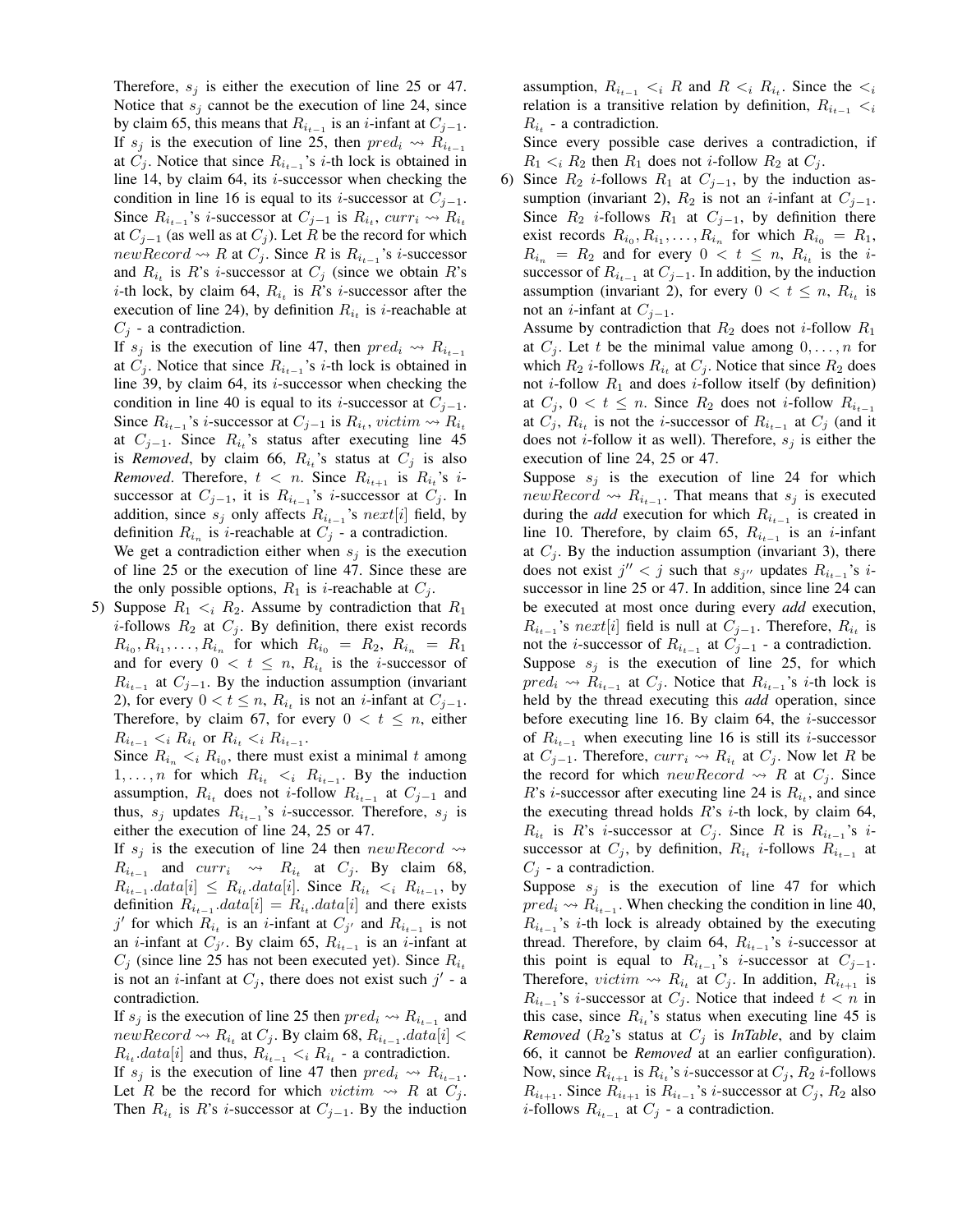Since every possible case derives a contradiction,  $R_2$ *i*-follows  $R_1$  at  $C_i$ .

7) If  $R_1$  is an *i*-infant at  $C_{j-1}$  then  $s_j$  is the execution of line 25, for which new Record  $\rightsquigarrow$  R<sub>1</sub>. Let R be the record for which  $curr_i \rightsquigarrow R$  at  $C_j$ . Let  $s_{j_1}$  be the execution of line 24 for which R becomes  $R_1$ 's *i*successor. Since  $R_1$ 's *i*-th lock is held by the thread executing this *add* operation, by claim 64, R is also  $R_1$ 's *i*-successor at  $C_j$ . By the induction assumption (invariant 3), R is not an *i*-infant at  $C_{j-1}$  and therefore, by the induction assumption, *tail* i-follows R at  $C_{j-1}$ . Since  $s_i$  only affects  $R_1$ 's  $next[i]$  field (and by invariant 5,  $R_1$  is not in the path from R to *tail* at  $C_{i-1}$ , *tail i*-follows R at  $C_j$  as well. By definition, *tail i*-follows  $R_1$  at  $C_i$  in this case.

Now, suppose  $R_1$  is not an *i*-infant at  $C_{j-1}$ . By the induction assumption, *tail i*-follows  $R_1$  at  $C_{j-1}$ . By claim 62, *tail*'s status at  $C_j$  is *InTable* and thus, by invariant 6, *tail i*-follows  $R_1$  at  $C_j$  in this case as well.

Now, given a legal execution  $\alpha = C_0 \cdot s_1 \cdot C_1 \cdot s_2 \cdot C_2 \cdot \ldots \cdot s_k$ .  $C_k$ , we are able to show that all table invariants hold for  $\alpha$ , using lemmas 70, 71, 72 and 74. Notice that being logically in the table is defined as having an *InTable* status and being *i*-reachable for every  $1 \leq i \leq N_T$ .

*Lemma 70:* For every  $1 \leq i \leq N_T$  and  $0 \leq j \leq k$ , *head* and *tail* are *i*-reachable at  $C_j$ .

*Proof 49:* Since *head* is *i*-reachable at  $C_i$  by definition, we only need to show that *tail* is *i*-reachable at  $C_i$ . By claim 62, *tail*'s status at  $C_j$  is *InTable*. In addition, by definition, *tail* is not an *i*-infant at  $C_j$ . By claim 69 (invariant 4), *tail* is *i*-reachable at  $C_i$ .

*Lemma 71:* Let R be a record and let  $0 \le j \le k$ . R is logically in the table if and only if its status is *InTable*.

*Proof 50:* By definition, if R is logically in the table at  $C_i$ then its status is *InTable* at  $C_i$ . Therefore, we only need to show the opposite direction. Assume that R's status at  $C_i$  is *InTable*. In order to show that  $R$  is logically in the table, we need to show that for every  $1 \leq i \leq N_T$ , R is *i*-reachable at  $C_j$ .

Let  $1 \leq i \leq N_T$ . Assume by contradiction that R is an *i*-infant at  $C_i$ . Since records are created with a *Pending* status, R's status has already been changed in line 26. Before executing line 26, R ceased being an *i*-infant at  $C_i$  (when line 25 was executed during the  $i$ -th loop iteration) - a contradiction. Therefore, R is not an *i*-infant at  $C_i$ . Since its status is not *Removed* at  $C_i$ , by claim 69 (invariant 4), R is *i*-reachable at  $C_i$ .

*Lemma 72:* Let  $R_1$  and  $R_2$  be two different records, let  $0 \leq j \leq k$  and let  $1 \leq i \leq N_T$ . If  $R_2$  *i*-follows  $R_1$  then  $R_1 < i R_2$ .

*Proof 51:* By claim 69 (invariant 2),  $R_2$  is not an *i*-infant at  $C_j$  and thus, by claim 67, either  $R_1 \lt_i R_2$  or  $R_2 \lt_i R_1$ . By claim 69 (invariant 5),  $R_1 < i R_2$ .

*Claim 73:* Let  $R_1$  and  $R_2$  be two records, let  $0 \le j \le k$ and let  $1 \leq i \leq N_T$  such that i is a unique field number. If  $R_2$ is the *i*-successor of  $R_1$  at  $C_j$  then  $R_1.data[i] < R_2.data[i]$ .

*Proof 52:* We are going to prove claim 73 by induction. The lemma holds for  $C_0$  since *head*.data[i] < *tail.data*[i] for every  $1 \leq i \leq N_T$ .

Now, assume that the lemma holds for every  $j' < j$  and  $1 \leq i \leq N_T$  such that i is a unique field number. Let  $1 \leq$  $i \leq N_T$  such that i is a unique field number. We are going to show that the lemma holds for i and j. Let  $R_1$  and  $R_2$ be two records such that  $R_2$  is the *i*-successor of  $R_1$  at  $C_j$ . In particular,  $R_2$  *i*-follows  $R_1$  at  $C_j$ . Therefore, by lemma 72,  $R_1.data[i] \leq R_2.data[i]$ . Assume by contradiction that  $R_1.data[i] = R_2.data[i]$ . By the induction assumption,  $R_2$  is not the *i*-successor of  $R_1$  at  $C_{j-1}$ . Therefore,  $s_j$  is either the execution of line 24, 25 or 47.

If  $s_j$  is the execution of line 24 then  $newRecord \rightsquigarrow R_1$ and  $curr_i \rightsquigarrow R_2$  at  $C_j$ . Since this line is executed and  $i$  is a unique field number, the condition in line 19 must not hold for  $R_1$   $R_2$ . Therefore,  $R_1.data[i] \neq R_2.data[i]$ - a contradiction. If  $s_j$  is the execution of line 25 then  $pred_i \rightarrow R_1$  and  $newRecord \rightarrow R_2$  at  $C_j$ . By claim 68,  $R_1.data[i] < R_2.data[i]$  - a contradiction. If  $s_j$  is the execution of line 47 then  $pred_i \rightsquigarrow R_1$  and  $victim \rightsquigarrow R_2$  at  $C_j$ . By claim 68,  $R_1.data[i] < R_2.data[i]$  - a contradiction.

Since every case derives a contradiction,  $R_1.data[i] \neq$  $R_2.data[i]$ . Therefore, if  $R_2$  is the *i*-successor of  $R_1$  at  $C_j$ , then  $R_1.data[i] < R_2.data[i]$ .

*Lemma 74:* Let  $R_1$  and  $R_2$  be two records, let  $0 \le j \le k$ and let  $1 \leq i \leq N_T$  such that i is a unique field number. If both  $R_1$  and  $R_2$  are *i*-reachable at  $C_j$  then  $R_1.data[i] \neq$  $R_2.data[i]$ .

*Proof 53:* Assume by contradiction that there exist two records  $R_1$  and  $R_2$  such that both  $R_1$  and  $R_2$  are *i*-reachable at  $C_j$  and  $R_1.data[i] = R_2.data[i]$ . By claim 59, either  $R_1$  *i*-follows  $R_2$  or  $R_2$  *i*-follows  $R_1$  at  $C_j$ . Without loss of generality, we assume that  $R_2$  *i*-follows  $R_1$  at  $C_i$ . By definition, there exist records  $R_{i_0}, \ldots, R_{i_n}$  such that  $R_{i_0} = R_1$ ,  $R_{i_n} = R_2$  and for every  $0 < t \leq n$ ,  $R_{i_t}$  is the *i*-successor of  $R_{i_{t-1}}$  at  $C_j$ . Since  $R_1.data[i] = R_2.data[i]$ , by lemma 72,  $R_{i_0}.data[i] = R_{i_1}.data[i]$  - a contradiction to claim 73. Therefore, if both  $R_1$  and  $R_2$  are *i*-reachable at  $C_j$  then  $R_1.data[i] \neq R_2.data[i].$ 

#### *B. Linearizability proof*

We are now going to show that our lock-based table is linearizable. Let  $\alpha = C_0 \cdot s_1 \cdot C_1 \cdot s_2 \cdot C_2 \cdot \ldots \cdot s_k \cdot C_k$  be a legal execution. As in the lock-free version, we are going to define linearization points for each of the *add*, *remove* and *retrieve* operations, terminated before  $C_k$ . Notice that here, we also define a linearization point for the *find* executions, since the linearization points of some of the table operations rely on them.

*a) find:* Assume a *find(*val, i*)* execution was invoked at  $s_{j_1}$  and returned at  $s_{j_2}$   $(0 \lt j_1 \lt j_2 \lt k)$ , and let  $R_1$  and  $R_2$  be the two records returned as output from this call (respectively). We are going to show that there exists a configuration  $C_i$ , which is between the invocation and termination of this call, for which  $R_1$  is *i*-reachable and  $R_2$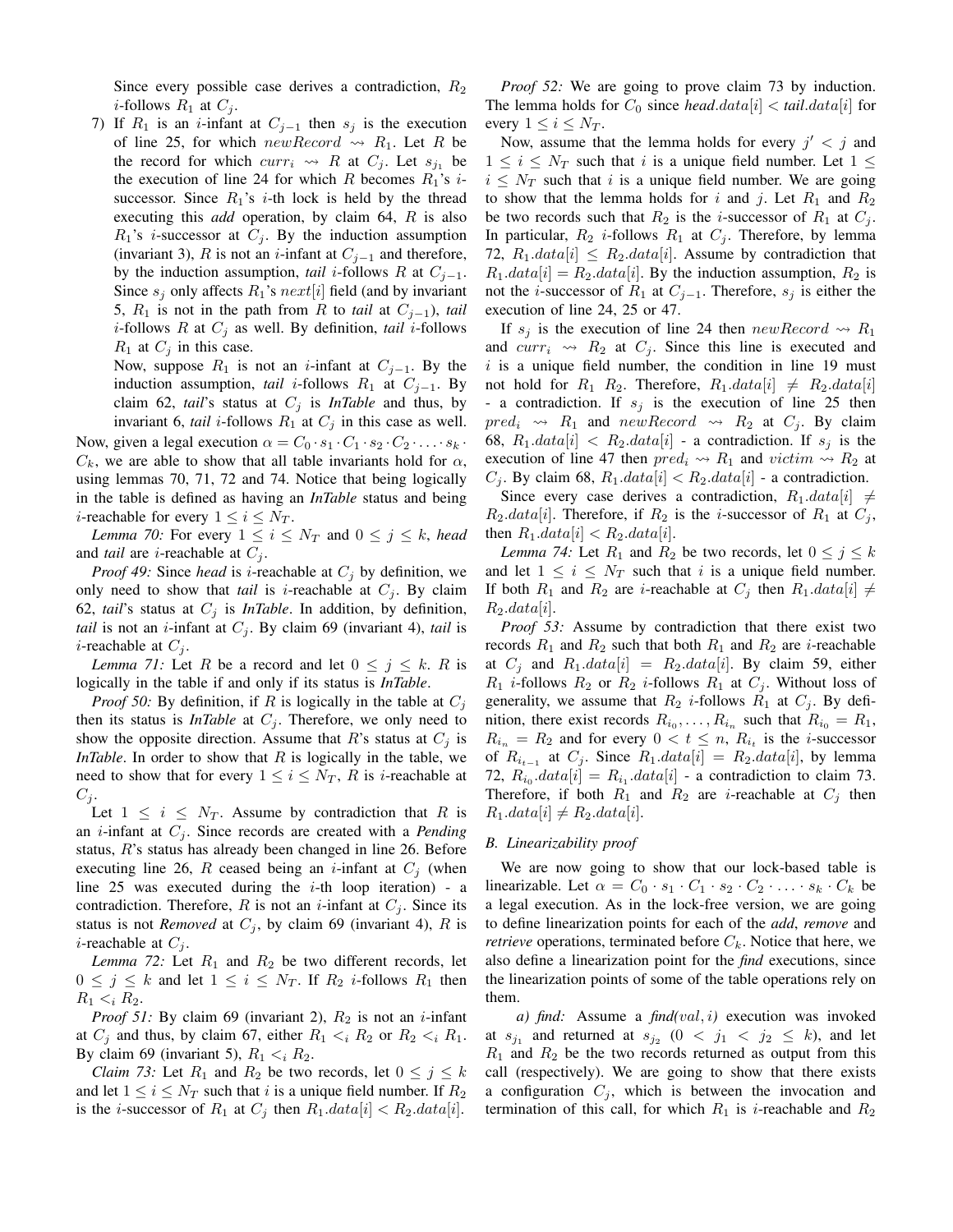is  $R_1$ 's *i*-successor at  $C_j$ . In order to do so, we are going to use claims 75, 76 and 77.

*Claim 75:* Let R be a record,  $0 \le j \le k$  and  $1 \le i \le N_T$ . If R's status at  $C_j$  is *Removed* then R's *i*-successor at  $C_j$  is equal to R's *i*-successor at  $C_{i-1}$ .

*Proof 54:* The claim is vacuously true at  $C_0$ . Now assume that the claim holds for  $0, \ldots, j-1$ . We are going to show that the claim still holds for  $j$ . Assume by contradiction that R's status at  $C_j$  is *Removed* and that R's *i*-successor at  $C_j$  is different from R's *i*-successor at  $C_{j-1}$ . Then  $s_j$  is either the execution of line 24, 25 or 47.

If  $s_i$  is the execution of line 24, then  $newRecord \rightsquigarrow R$ . Since records are created with a *Pending* status, by claim 66, there exists  $j' < j$  for which R's status at  $C_{j'}$  is *InTable*. Notice that a record's status can only become *InTable* after the execution of line 26 during the *add* execution for which it was created in line 10. Since  $R$  was created in line 26 of the current *add* execution, this means that line 24 cannot be executed at  $s_i$  - a contradiction.

If  $s_i$  is the execution of line 25 then  $pred_i \rightsquigarrow R$  at  $C_i$ . When executing line 16 during the *i*-th loop iteration, R's status is *InTable*. R is partially locked since before the execution of line 16, and until  $C_j$ . Therefore, by claim 60, R's status at  $C_i$  is also *InTable* - a contradiction.

If  $s_j$  is the execution of line 47 then then  $pred_i \rightsquigarrow R$  at  $C_i$ . When executing line 40, during the *i*-th loop iteration, R's status is *InTable*. R is partially locked since before the execution of line 40, and until  $C_j$ . Therefore, by claim 60, R's status at  $C_j$  is also *InTable* - a contradiction.

Since each possible case derives a contradiction, if  $R$ 's status at  $C_j$  is *Removed* then R's *i*-successor at  $C_j$  is equal to R's *i*-successor at  $C_{i-1}$ .

*Claim 76:* There exists  $j_1 < j < j_2$  for which  $R_1$  is *i*reachable at  $C_i$ .

*Proof 55:* If  $R_1$  = *head* then by definition, it is *i*-reachable for every  $j_1 < j < j_2$  and we are done. Otherwise, We are going to prove that each record which is referenced by the  $pred$  local variable during the execution is *i*-reachable at some point during the execution (and in particular,  $R_1$ ). Since the execution terminates, there is a finite series of records  $R_{i_0}, R_{i_1}, \ldots, R_{i_n}$  which are assigned into the *pred* local variable during the execution. Let  $s_{t_0}, s_{t_1}, \ldots, s_{t_n}$  be the steps assigning them into the *pred* variable, respectively  $(t_0 < t_1 < \ldots < t_n)$ . Notice that  $R_{i_0} = head$  and that  $s_{t_0}$  is the execution of line 2. In addition,  $R_{i_n}$  is  $R_1$  and  $s_{t_n}$  is the last execution of line 7 during the method execution.

We are going to prove by induction on  $m$  that there exists  $j_1 < j \leq t_m$  for which  $R_{i_m}$  is *i*-reachable at  $C_j$ .

*Base Case (m = 0)*: By definition,  $R_{i_0}$  is *i*-reachable at  $C_{t_0}$ . *Induction Step:* Assume that there exists  $j_1 < j' \leq t_{m-1}$ for which  $R_{i_{m-1}}$  is *i*-reachable at  $C_{j'}$ . If  $R_{i_m}$  is  $R_{i_{m-1}}$ 's *i*successor at  $C_{j'}$ , then we are done. Otherwise, let  $j' < j \leq t_m$ be the minimal value for which  $R_{i_m}$  is  $R_{i_{m-1}}$ 's *i*-successor at  $C_j$ . Notice that since  $R_{i_m}$  is  $R_{i_{m-1}}$ 's *i*-successor at  $C_{t_m}$ , j must exist. By claim 69 (invariant 3),  $R_{i_{m-1}}$  is not an iinfant at  $C_{j'}$  and thus, not an *i*-infant at  $C_j$ . In addition, by

the minimality of j,  $R_{i_{m-1}}$ 's i-successor at  $C_j$  is different from its *i*-successor at  $C_{j-1}$ . Therefore, by claim 75,  $R_{i_{m-1}}$ 's status at  $C_j$  is not *Removed*. By claim 69 (invariant 4),  $R_{i_{m-1}}$ is *i*-reachable at  $C_j$  and thus,  $R_{i_m}$  is also *i*-reachable at  $C_j$ .

*Claim 77:* There exists  $j_1 < j < j_2$  for which  $R_1$  is ireachable and  $R_2$  is  $R_1$ 's *i*-successor at  $C_j$ .

*Proof 56:* Let  $s_{j'}$  be the assignment of  $R_2$  into the method's *curr* local variable. Then  $s_{j'}$  must be either the execution of line 3 or 8. In both cases,  $R_2$  is  $R_1$ 's *i*-successor at  $C_{J'}$ . If  $R_1$  is *i*-reachable at  $C_{j'}$  then we are done (by setting  $j = j'$ ). Otherwise, by claim 76, there exists  $j_1 < j'' \leq j'$  for which  $R_1$  is *i*-reachable at  $C_{j''}$ .

If  $R_2$  is  $R_1$ 's *i*-successor at  $C_{j''}$ , then we are done. Otherwise, let  $j'' < j \leq j'$  be the minimal value for which  $R_2$  is  $R_1$ 's *i*-successor at  $C_j$ . Notice that since  $R_2$  is  $R_1$ 's *i*-successor at  $C_{j'}$ , *j* must exist. By claim 69 (invariant 3),  $R_1$  is not an *i*-infant at  $C_{j''}$  and thus, not an *i*-infant at  $C_j$ . In addition, by the minimality of j,  $R_1$ 's i-successor at  $C_j$  is different from its *i*-successor at  $C_{j-1}$ . Therefore, by claim 75,  $R_1$ 's status at  $C_i$  is not *Removed*. By claim 69 (invariant 4),  $R_1$  is *i*-reachable at  $C_j$ . In addition,  $R_2$  is  $R_1$ 's *i*-successor at  $C_i$ .

The configuration  $C_i$ , guaranteed by claim 77, is the linearization point of every *find* execution that has terminated.

*b) add:* We are going to define the linearization points of each  $add(tup)$  execution that has terminated during  $\alpha$ . The definitions of successful and unsuccessful executions remain the same as in Section A.

*Claim 78:* Given an *add(*tup*)* operation which was invoked at  $s_{j_1}$  and terminated at  $s_{j_2}$   $(0 < j_1 < j_2 \le k)$ , let R be the record created in line 10 (meaning,  $newRecord \rightarrow R$  during the execution). If the operation returned  $true$  then there exists  $j_1 < j < j_2$  for which R is logically in the table at  $C_j$ .

*Proof 57:* The operation returned true in line 27. Let  $s_i$ be the execution of line 26. Obviously,  $j_1 < j < j_2$  and R's status at  $C_j$  is *InTable*.

We define the linearization point of a successful *add(*tup*)* execution that has terminated to be  $C_j$ , described in claim 78. From claim 78, it is guaranteed that the new record created during the operation, and which represents the tuple  $tup$ , has been logically added into the table during the execution.

Given an unsuccessful *add(*tup*)* operation, we want to set a linearization point which is between the invocation and the termination of the operation, for which a record representing  $tup$  cannot be logically inserted into the table. Formally, let  $tup = \langle e_1, \ldots, e_{N_T} \rangle$  and let  $i \in \{1, \ldots, N_T\}$  be a unique field number. We want to show that at the linearization point there exists a record  $R'$  which is not the record created in line 10 during the operation, satisfying  $R' . data[i] = e_i$ , and is logically in the table during that linearization point.

*Claim 79:* Given an *add(*tup*)* operation which was invoked at  $s_{j_1}$  and terminated at  $s_{j_2}$   $(0 \lt j_1 \lt j_2 \le k)$ , let R be the record created in line 10 (meaning,  $newRecord \rightarrow R$  during the execution). If the operation returned  $false$  then there exist *(1)*  $j_1 < j < j_2$ , *(2)*  $i \in \{1, ..., N_T\}$  for which i is a unique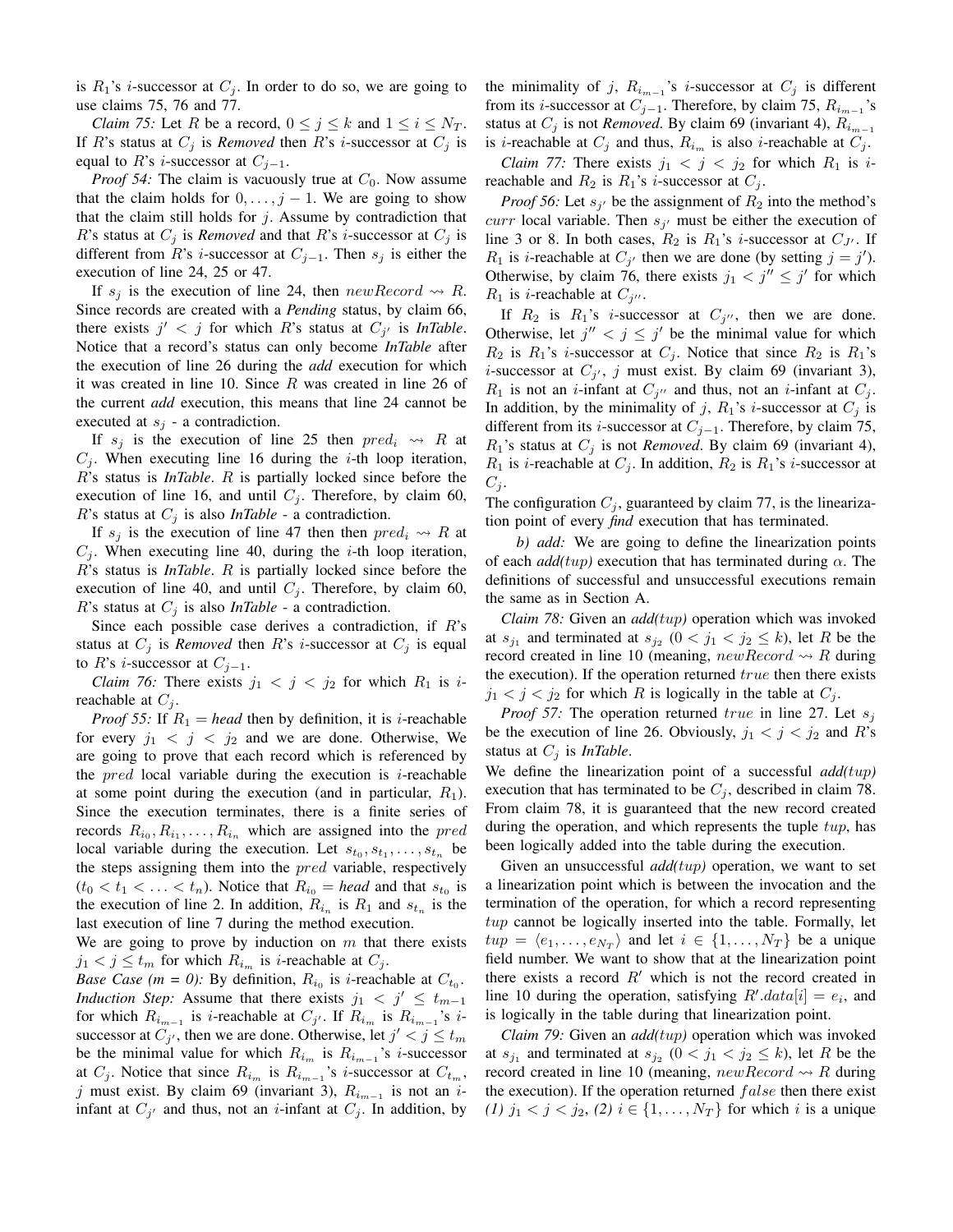field number, and (3) a record  $R' \neq R$  whose status is *InTable* at  $C_j$  and for which  $R'.data[i] = R.data[i].$ 

*Proof 58:* The operation returned  $false$  in line 21. Let  $R'$ be the record for which the conditions checked in line 19 and 20 held before returning. In addition, let  $s_i$  be the execution of line 20. Obviously,  $j_1 < j < j_2$ , and the status of R' at  $C_j$  is *InTable*. In addition, there exists  $i \in \{1, \ldots, N_T\}$  for which i is a unique field number and  $R' . data[i] = R . data[i].$ Therefore, j satisfies all of the needed conditions.

We define the linearization point of an unsuccessful *add(*tup*)* execution that has terminated to be  $C_j$ , described in claim 79. From claim 79, it is guaranteed that inserting the new record into the table at  $C_i$  would break the uniqueness property of our table.

*c) remove:* The definitions of successful and unsuccessful *remove* executions remain the same as in Section A as well.

Assume a successful *remove(val, i)* was invoked at  $s_{j_1}$  and returned at  $s_{j_2}$ . Let R be the record found in line 29 (meaning, *victim*  $\rightsquigarrow$  R throughout the execution). We want to set a linearization point  $s_i$  for which  $j_1 < j < j_2$ , and  $s_i$  is an operation step that logically removes  $R$  from the table.

Notice that, since the operation returns in line 48, we can choose  $s_i$  to be the execution of line 45, setting the record's status to *Removed*. The only thing we still need to show that the record's status is indeed *InTable* before this step (meaning, by lemma 71, this step logically removes the record from the table). We are going to show it in claim 80.

*Claim 80:* Let  $s_i$  be the execution of line 45 and let R be the record for which victim  $\rightsquigarrow$  R at  $C_i$ . Then R's status at Cj−<sup>1</sup> is *InTable*.

*Proof 59:* When executing line 43, R's status is *InTable*. Since all of  $R$ 's locked are obtained by the executing thread before executing line 43, by claim 61, R's status at  $C_{j-1}$  is also *InTable*.

Now, assume that an unsuccessful *remove(*val, i*)* operation was invoked at  $s_{j_1}$  and returned at  $s_{j_2}$   $(0 < j_1 < j_2 \le k)$ . We want to set a linearization point  $C_i$  between the invocation and termination of the operation  $(j_1 < j < j_2)$ , for which there does not exist a record that can be removed by the operation (meaning, the operation failure is justified). An unsuccessful *remove* returns either in line 31, 38 or 44. We are going to set different linearization points, based on the line in which the operation returns.

If the operation returns in line 31, let  $R_1$  and  $R_2$  be the records for which  $pred \rightsquigarrow R_1$  and  $victim \rightsquigarrow R_2$  at  $C_{j_2-1}$ . In addition, let  $C_i$  be the linearization point of the *find* call, invoked in line 29. Obviously,  $j_1 < j < j_2$ .

*Claim 81:* There does not exist a record R which is logically in the table at  $C_j$  and for which  $R.data[i] = val$ .

*Proof 60:* By claim 77,  $R_1$  is *i*-reachable and  $R_2$  is  $R_1$ 's *i*-successor at  $C_i$  (meaning,  $R_2$  is *i*-reachable at  $C_i$  as well). By claim 68,  $R_1.data[i] < val \leq R_2.data[i]$ . Now, assume by contradiction that there exists a record  $R$  which is logically in the table at  $C_i$  and for which  $R.data[i] = val$ . In particular, R is *i*-reachable at  $C_i$ .

If the operation returns because  $R_2.data[i] \neq val$ , then  $val < R_2.data[i]$ . By claim 59, either R *i*-follows  $R_1$  or  $R_1$  *i*-follows R at  $C_j$ . In addition, either R *i*-follows  $R_2$  or  $R_2$  *i*-follows R at  $C_j$ . By lemma 72, R *i*-follows  $R_1$  and  $R_2$ *i*-follows R at  $C_j$ . Since  $R_2$  is  $R_1$ 's *i*-successor at  $C_j$ , we get a contradiction.

Otherwise, if  $R_2.data[i] = val$  then the operation returns because  $R_2$ 's status at  $C_j$  is not *InTable*. By lemma 74, if  $R \neq R_2$  then R is not *i*-reachable at  $C_j$ . Therefore,  $R \neq R_2$ , meaning  $R$ 's status at  $C_j$  is not *InTable* - a contradiction.

Since every possible case derives a contradiction, there does not exist a record R which is logically in the table at  $C_i$  and for which  $R.data[i] = val$ .

By claim 81, if the operation returns in line 31 then there does not exist a record that can be logically removed from the table at  $C_j$ . Therefore,  $C_j$  is the operation's linearization point in this case.

Now, suppose the operation returns in line 38. Let  $R_{-1}$ be the record assigned into the  $pred_m$  local variable and let  $R_0, R_1, \ldots, R_n$  be the records assigned into the  $curr_m$  local variable during the last loop iteration (the one during which the operation returns in line 38). In addition, let  $C_{t_0}$  be the linearization point of the *find(*victim.data[m], m*)* execution, called in line 34 and let  $s_{t_1}, s_{t_2}, \ldots, s_{t_n}$  be the steps assigning  $R_1, R_2, \ldots, R_n$  into  $curr_m$ , respectively  $(j_1 < t_0 < t_1 <$  $\ldots$  <  $t_n$  <  $j_2$ ). Finally, let R be the record for which victim  $\rightsquigarrow R$ .

*Claim 82:* There exists  $j_1 < j \leq t_n$  for which R's status is *Removed* and *R* is *i*-reachable at  $C_i$ .

*Proof 61:* Since the operation returns in line 38, the condition checked in line 30 holds for R. Therefore, there exists  $j_1 < j' < t_0$  for which R's status is *InTable* at  $C_{j'}$ . By lemma 71, R is both *i*-reachable and *m*-reachable at  $C_{j'}$ .

Let  $s_{j}$ <sup>t</sup> be the execution of line 30. Assume by contradiction that R's status is *InTable* at  $C_j$  for every  $j'' < j \leq t_n$ . By lemma 71, R is m-reachable at  $C_j$  for every  $t_0 \leq j \leq t_n$ . In particular, it is *m*-reachable at  $C_{t_0}$ . By claim 77, both  $R_{-1}$ and  $R_0$  are m-reachable and at  $C_{t_0}$ . In addition, by claim 68,  $R_{-1}.data[m] < R.data[m] \leq R_0.data[m]$ . Since R is also *m*-reachable at  $C_{t_0}$ , by claim 59 and lemma 72, it must *m*-follow  $R_{-1}$  at  $C_{t_0}$ . Since  $R \neq R_0$  and  $R_0$  is  $R_{-1}$ 's  $m$ successor at  $C_{t_0}$ , R m-follows  $R_0$  at  $C_{t_0}$  as well. By claim 69 (invariant 5),  $R.data[m] = R_0.data[m]$  and thus,  $n > 0$ .

Let a be the minimal number among  $0, 1, \ldots, n$  for which R does not m-follows  $R_a$  at  $C_{t_a}$ . Notice that since R mfollows  $R_0$  at  $C_{t_0}$ ,  $a > 0$ . In addition, since  $R_n.data[m] \neq$  $R.data[m]$  and  $R_{n-1}.data[m] = R.data[m]$ , by lemma 72,  $R_n.data[m] > R.data[m]$ . Therefore, by claim 69 (invariant 5), R cannot m-follow  $R_n$  at  $C_{t_n}$  and thus,  $a \leq n$ .

Since R m-follows  $R_{a-1}$  at  $C_{t_{a-1}}$  and R's status at  $C_{t_a}$  is *InTale*, by claim 21 (invariant 6),  $R$  m-follows  $R_{a-1}$  at  $C_{t_a}$  as well. Since R does not m-follow  $R_a$  at  $C_{t_a}$  and  $R_a$  is  $R_{a-1}$ 's *m*-successor at  $C_{t_a}$ , we get a contradiction.

Therefore, there exists  $j'' < j \leq t_n$  for which R's status is not *InTable* at  $C_i$ . Let j be the minimal number among  $j'', j'' + 1, \ldots, t_n$  for which it holds. Since R's status at  $C_{j''}$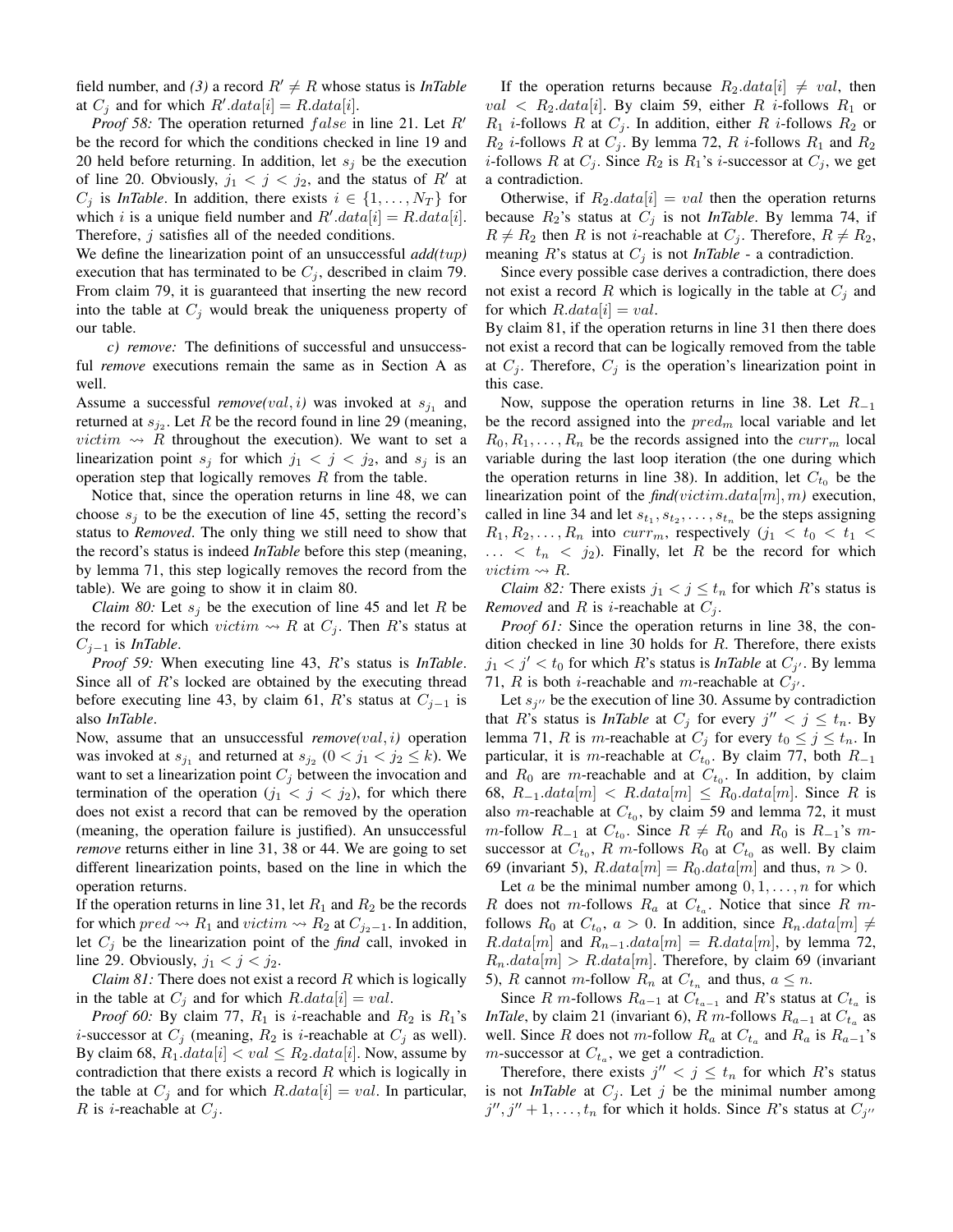is *InTable*, by claim 66,  $R$ 's status at  $C_j$  is *Removed*. By lemma 71, R is i-reachable at  $C_{j-1}$ . Since  $s_j$  only changes R's status, R is also *i*-reachable at  $C_i$ . Therefore, there exists  $j_1 < j \leq t_n$  for which R's status is *Removed* and R is *i*reachable at  $C_i$ .

By claim 82, if the operation returns in line 38, there exists  $j_1 < j \leq t_n$  for which R's status is *Removed* and R is *i*reachable at  $C_i$ . Since  $R.data[i] = val$ , by lemma 74, there does not exist a record  $R'$  which is logically in the table at  $C_j$  and for which  $R'.data[i] = val$ . Therefore,  $C_j$  can serve as the operation's linearization point in this case.

We still need to define the operation's linearization point when it returns in line 44. In this case, let  $R$  be the record for which *victim*  $\rightsquigarrow$  R throughout the execution. Then R.data[i] = *val.* In addition, since the operation returns in line 44,  $R$ 's status when executing line 30 is *InTable* and R's status when executing line 43 is not *InTable*. By claim 66, R's status when executing line 43 is *Removed*. Therefore, there exists  $j_1 < j <$  $j_2$  for which  $s_j$  changes R's status from *InTable* to *Removed*. By lemma 71, R is i-reachable at  $C_{i-1}$ . Since  $s_i$  only changes R's status, R is also *i*-reachable at  $C_i$ . Since R.data[i] = val, by lemma 74, there does not exist a record  $R'$  which is logically in the table at  $C_j$  and for which  $R'.data[i] = val$ . Therefore,  $C_i$  can serve as the operation's linearization point in this case.

*d) retrieve:* Assume a *retrieve(*val, i*)* execution, invoked at  $s_{j_1}$  and terminated at  $s_{j_2}$  (returning a set S of tuples). We want to set a linearization point  $C_j$  for which *(1)*  $j_1 < j < j_2$ , (2) for every record R satisfying  $R.data[i] = val$ , it holds that  $R.data \in S$  if and only if R is logically in the table at  $C_i$ .

Here we also set different linearization points according to the last step executed before the operation terminates. We start with the case when the operation returns in line 54. Let  $C_i$ be the linearization point of the *find(*val, i*)* execution, called in line 52 (obviously,  $j_1 < j < j_2$ ), and let  $R_0$  and  $R_1$  be the two records returned from this call (meaning,  $pred \rightarrow R_0$  and  $curr \rightsquigarrow R_1$ ). By claim 68,  $R_0.data[i] < val \leq R_1.data[i]$ . Since the operation returns in line 54,  $val < R_1.data[i]$ . By claim 77,  $R_0$  is *i*-reachable and  $R_1$  is  $R_0$ 's *i*-successor at  $C_j$ .

Assume by contradiction that there exists a record  $R$  which is logically in the table at  $C_i$  and for which  $R.data[i] = val$ . In particular, R is *i*-reachable at  $C_i$ . By claim 59 and claim 69 (invariant 11), R *i*-follows  $R_0$  at  $C_j$ . Since  $R.data[i]$  <  $R_1.data[i]$ , by claim 69 (invariant 5), R does not *i*-follow  $R_1$ at  $C_i$  - a contradiction.

Therefore, the empty set (returned in line 54) is indeed the set of all tuples  $R.data$  such that  $R$  is logically in the table at  $C_j$  and  $R.data[i] = val$ . In the case when the operation returns in line 54,  $C_j$  (as described above) is its linearization point.

Now, suppose the operation returns in line 64. As in the former case, let  $R_0$  and  $R_1$  be the two records returned from the *find* call in line 52, during the final  $retry$  iteration. In addition, let  $R_1, \ldots, R_n$  be the records assigned into *curr* in line 63. Notice that since the operation does not return in line 54,  $n \geq 1$ . In this case, let  $s_i$  be the last execution of line 59. We choose  $C_i$  to be the linearization point of the operation in this case. Obviously,  $j_1 < j < j_2$ .

*Claim 83:* Let R be a record for which  $R.data[i] = val$ . Then R is logically in the table at  $C_i$  if and only if there exists  $1 \leq t \leq n-1$  such that  $R = R_t$ .

*Proof 62:* First, we are going to show that for every  $1 \leq$  $t \leq n-1$ ,  $R_t.data[i] = val$  and  $R_t$  is logically in the table at  $C_i$ . Let  $1 \le t \le n-1$ . The condition checked in line 60 does not hold for  $R_t$  and therefore. Since we obtain  $R_t$ 's *i*-th lock before checking its status, by claim 61,  $R_t$ 's status at  $C_i$ is *InTable*. By lemma 71,  $R_t$  is logically in the table at  $C_j$ . In addition, since  $1 \le t \le n-1$ , the condition checked in line 58 holds for  $R_t$  and thus,  $R_t.data[i] = val$ .

Now, we are going to show that for every record  $R$  such that R.data[i] = val, if there does not exist  $1 \leq t \leq n$ such that  $R = R_t$  then R is not logically in the table at  $C_j$ . Assume by contradiction that there exists a record  $R$  such that  $R.data[i] = val$  and R is logically in the table at  $C_i$ . In particular, R is *i*-reachable at  $C_j$  and by claim 59, either R *i*-follows  $R_1$  or  $R_1$  *i*-follows  $R$  at  $C_j$ .

Since the condition checked in line 56 does not hold for  $R_0$  and  $R_1$ , and since  $R_0$ 's *i*-th lock is obtained before this condition is checked, by claims 61 and 64,  $R_0$ 's status at  $C_i$  is *InTable* and  $R_1$  is  $R_0$ 's *i*-successor at  $C_j$ . By lemma 71,  $R_0$  is *i*-reachable at  $C_j$  as well. By claim 68,  $R_0.data[i] < val$  and thus, by claim 69 (invariant 5),  $R_0$  cannot *i*-follow R. Since  $R \neq R_1$ , R does not *i*-follow  $R_1$  at  $C_j$ .

Since either R *i*-follows  $R_1$  or  $R_1$  *i*-follows R at  $C_j$ , R must *i*-follow  $R_1$  at  $C_j$ . Notice that for every  $1 \le t \le n-1$ ,  $R_t$ 's  $i$ -th lock is obtained in line 59 before we read its  $i$ -successor in line 63. Therefore, by claim 64, for every  $1 \le t \le n - 1$ ,  $R_{t+1}$  is still  $R_t$ 's *i*-successor at  $C_i$ . Since there does not exist  $1 \le t \le n-1$  for which  $R = R_t$ , it means that R must *i*-follow  $R_n$  at  $C_j$ . Since  $R_n.data[i] \neq val$  (the condition checked in line 58 does not hold for  $R_n$ ) and  $R_n$  *i*-follows  $R_1$  at  $C_j$ , by lemma 72,  $R_n.data[i] > val$ . Since  $R.data[i] = val$ , by lemma 72 R cannot *i*-follow  $R_n$  at  $C_j$ .

Therefore, R is not *i*-reachable at  $C_j$  - a contradiction. Conclusion: for every record R satisfying  $R.data[i] = val$ , R is logically in the table at  $C_j$  if and only if there exists  $1 \leq t \leq n-1$  such that  $R = R_t$ .

By claim 83, the set  $\{R_1, \ldots R_{n-1}\}$ , returned in line 64, is indeed the set of all tuples  $R.data$  such that  $R$  is logically in the table at  $C_j$  and  $R.data[i] = val$ . In the case when the operation returns in line 64,  $C_j$  (as described above) is its linearization point.

After defining linearization points for every *add*, *remove* and *retrieve* execution that has terminated, we end our linearization proof with the following theorem:

*Theorem 84:* The implementation given in Figure 7, 8, 9 and 10 is a linearizable implementation of a lock-based table.

#### *C. Deadlock Freedom*

One of the necessary conditions for a deadlock situation is a circular wait. Meaning, there is a set of waiting threads,  $\{t_1, t_2, \ldots, t_n\}$ , such that  $t_1$  is waiting for a lock held by  $t_2, t_2$